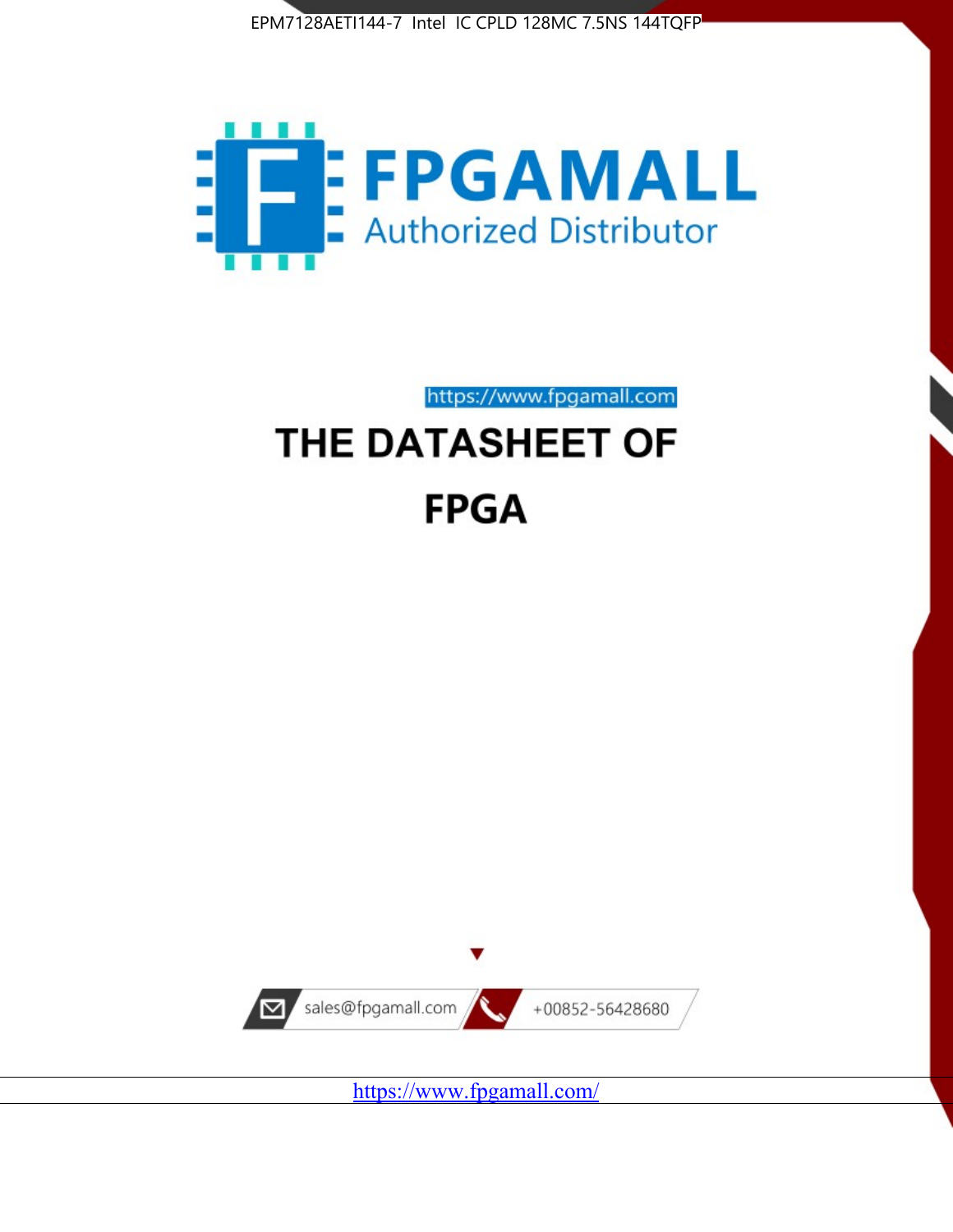



## **MAX 7000A**

**Programmable Logic Device**

#### **September 2003, ver. 4.5 Data Sheet** Construction of the Construction of the Construction of the Construction of the Construction of the Construction of the Construction of the Construction of the Construction of the Cons

- **Features...** High-performance 3.3-V EEPROM-based programmable logic devices (PLDs) built on second-generation Multiple Array MatriX (MAX®) architecture (see Table 1)
	- 3.3-V in-system programmability (ISP) through the built-in IEEE Std. 1149.1 Joint Test Action Group (JTAG) interface with advanced pin-locking capability
		- MAX 7000AE device in-system programmability (ISP) circuitry compliant with IEEE Std. 1532
		- EPM7128A and EPM7256A device ISP circuitry compatible with IEEE Std. 1532
	- Built-in boundary-scan test (BST) circuitry compliant with IEEE Std. 1149.1
	- Supports JEDEC Jam Standard Test and Programming Language (STAPL) JESD-71
	- Enhanced ISP features
		- Enhanced ISP algorithm for faster programming (excluding EPM7128A and EPM7256A devices)
		- ISP\_Done bit to ensure complete programming (excluding EPM7128A and EPM7256A devices)
		- Pull-up resistor on I/O pins during in-system programming
	- Pin-compatible with the popular 5.0-V MAX 7000S devices
	- High-density PLDs ranging from 600 to 10,000 usable gates
	- Extended temperature range

For information on in-system programmable 5.0-V MAX 7000 or 2.5-V MAX 7000B devices, see the *MAX 7000 Programmable Logic Device Family Data Sheet* or the *MAX 7000B Programmable Logic Device Family Data Sheet*.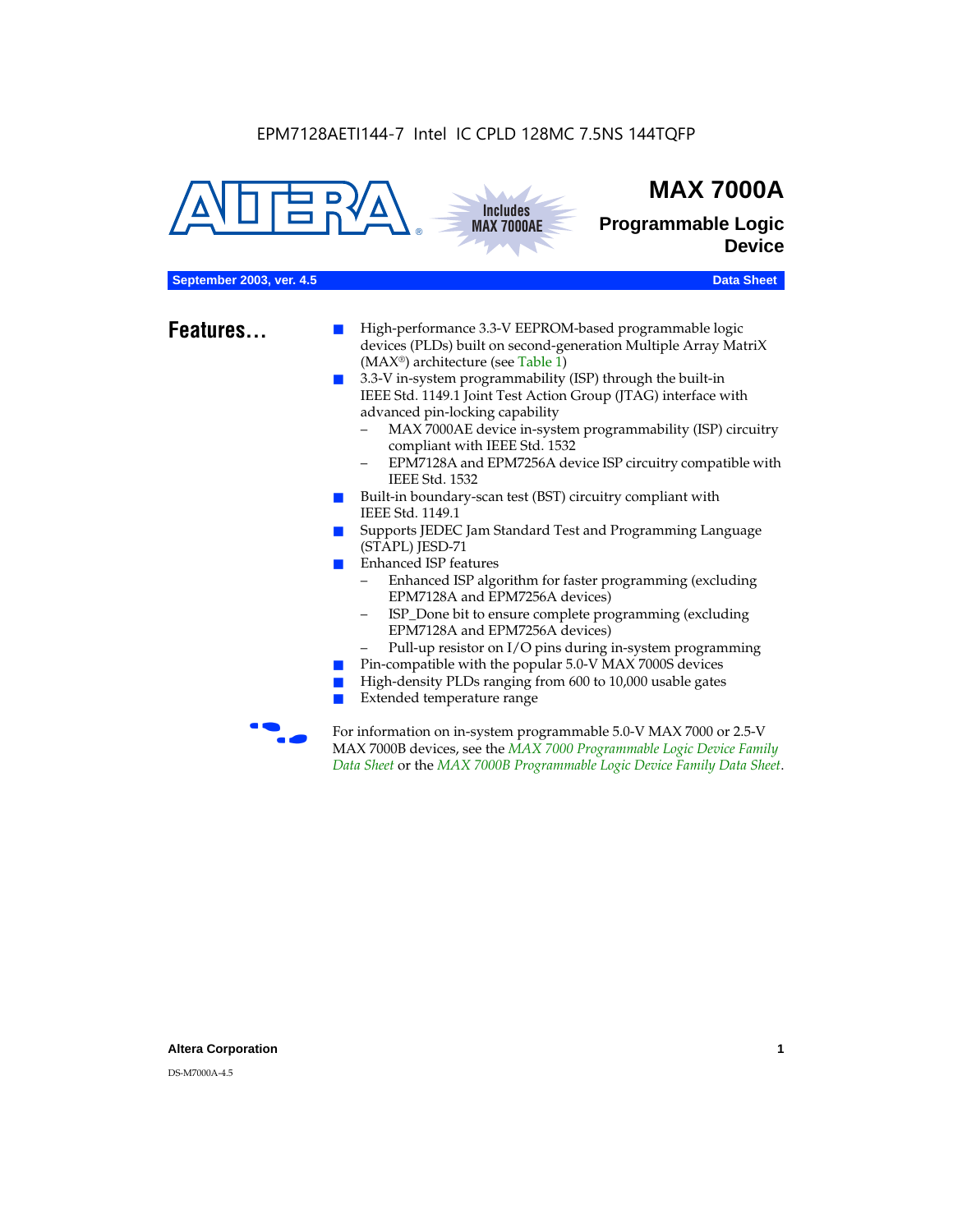| Table 1. MAX 7000A Device Features |                  |                  |                  |                  |                  |  |  |  |
|------------------------------------|------------------|------------------|------------------|------------------|------------------|--|--|--|
| <b>Feature</b>                     | <b>EPM7032AE</b> | <b>EPM7064AE</b> | <b>EPM7128AE</b> | <b>EPM7256AE</b> | <b>EPM7512AE</b> |  |  |  |
| Usable gates                       | 600              | 1,250            | 2,500            | 5,000            | 10,000           |  |  |  |
| Macrocells                         | 32               | 64               | 128              | 256              | 512              |  |  |  |
| Logic array blocks                 | 2                | 4                | 8                | 16               | 32               |  |  |  |
| Maximum user I/O<br>pins           | 36               | 68               | 100              | 164              | 212              |  |  |  |
| $t_{PD}$ (ns)                      | 4.5              | 4.5              | 5.0              | 5.5              | 7.5              |  |  |  |
| $t_{SU}$ (ns)                      | 2.9              | 2.8              | 3.3              | 3.9              | 5.6              |  |  |  |
| $t_{\text{FSU}}$ (ns)              | 2.5              | 2.5              | 2.5              | 2.5              | 3.0              |  |  |  |
| $t_{CO1}$ (ns)                     | 3.0              | 3.1              | 3.4              | 3.5              | 4.7              |  |  |  |
| $f_{CNT}$ (MHz)                    | 227.3            | 222.2            | 192.3            | 172.4            | 116.3            |  |  |  |

### **...and More Features**

- 4.5-ns pin-to-pin logic delays with counter frequencies of up to 227.3 MHz
- $Multivolt<sup>TM</sup> I/O interface enables device core to run at 3.3 V, while$ I/O pins are compatible with 5.0-V, 3.3-V, and 2.5-V logic levels
- Pin counts ranging from 44 to 256 in a variety of thin quad flat pack (TQFP), plastic quad flat pack (PQFP), ball-grid array (BGA), spacesaving FineLine BGATM, and plastic J-lead chip carrier (PLCC) packages
- Supports hot-socketing in MAX 7000AE devices
- Programmable interconnect array (PIA) continuous routing structure for fast, predictable performance
- PCI-compatible
- Bus-friendly architecture, including programmable slew-rate control
- Open-drain output option
- Programmable macrocell registers with individual clear, preset, clock, and clock enable controls
- Programmable power-up states for macrocell registers in MAX 7000AE devices
- Programmable power-saving mode for 50% or greater power reduction in each macrocell
- Configurable expander product-term distribution, allowing up to 32 product terms per macrocell
- Programmable security bit for protection of proprietary designs
- 6 to 10 pin- or logic-driven output enable signals
- Two global clock signals with optional inversion
- Enhanced interconnect resources for improved routability
- Fast input setup times provided by a dedicated path from  $I/O$  pin to macrocell registers
- Programmable output slew-rate control
- Programmable ground pins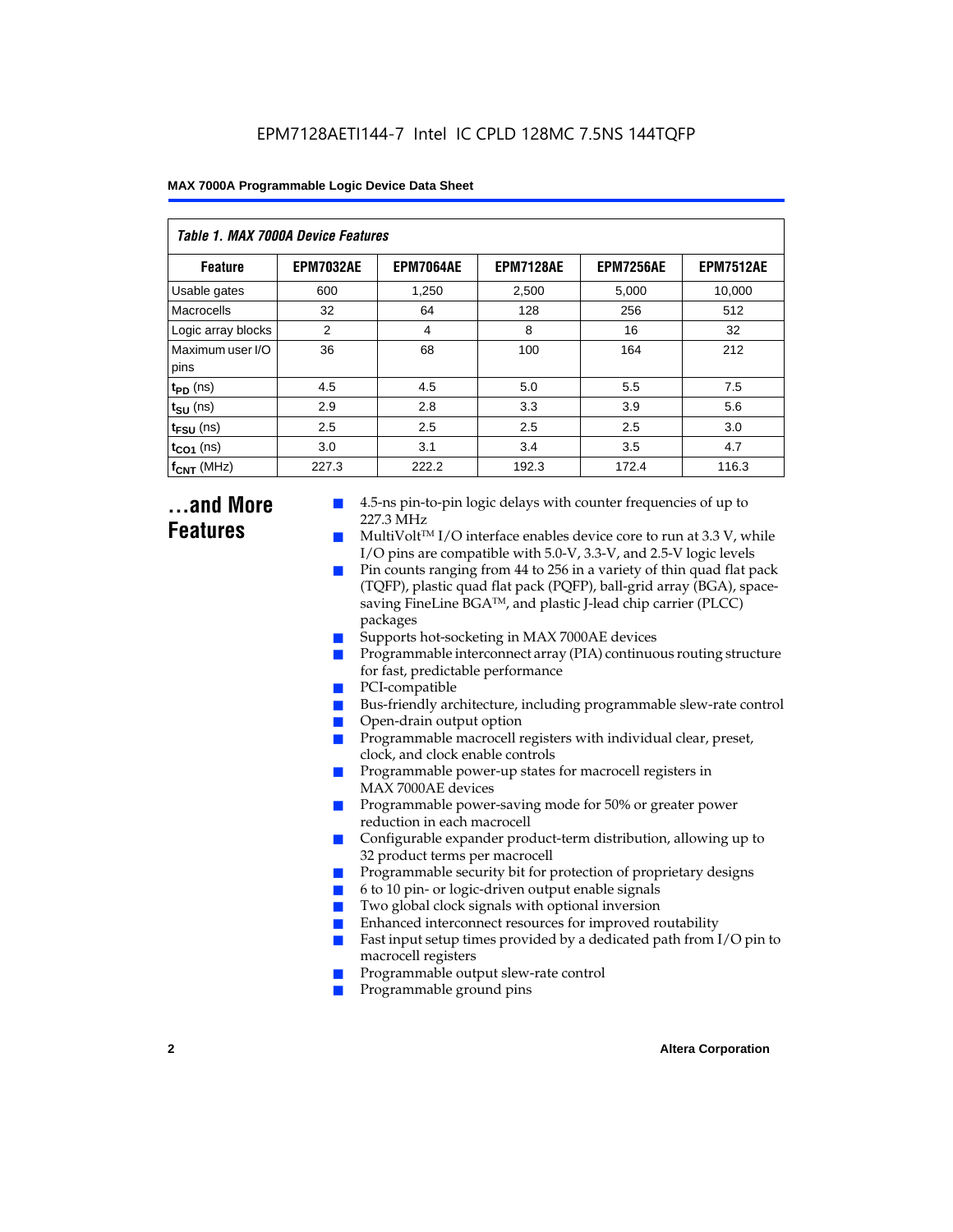- Software design support and automatic place-and-route provided by Altera's development systems for Windows-based PCs and Sun SPARCstation, and HP 9000 Series 700/800 workstations
- Additional design entry and simulation support provided by EDIF 2 0 0 and 3 0 0 netlist files, library of parameterized modules (LPM), Verilog HDL, VHDL, and other interfaces to popular EDA tools from manufacturers such as Cadence, Exemplar Logic, Mentor Graphics, OrCAD, Synopsys, Synplicity, and VeriBest
- Programming support with Altera's Master Programming Unit (MPU), MasterBlasterTM serial/universal serial bus (USB) communications cable, ByteBlasterMVTM parallel port download cable, and BitBlaster™ serial download cable, as well as programming hardware from third-party manufacturers and any JamTM STAPL File (**.jam**), Jam Byte-Code File (**.jbc**), or Serial Vector Format File- (**.svf**) capable in-circuit tester

### **General Description**

MAX 7000A (including MAX 7000AE) devices are high-density, highperformance devices based on Altera's second-generation MAX architecture. Fabricated with advanced CMOS technology, the EEPROMbased MAX 7000A devices operate with a 3.3-V supply voltage and provide 600 to 10,000 usable gates, ISP, pin-to-pin delays as fast as 4.5 ns, and counter speeds of up to 227.3 MHz. MAX 7000A devices in the -4, -5, -6, -7, and some -10 speed grades are compatible with the timing requirements for 33 MHz operation of the PCI Special Interest Group (PCI SIG) *PCI Local Bus Specification, Revision 2.2*. See Table 2.

| Table 2. MAX 7000A Speed Grades |    |                    |    |    |       |       |  |  |
|---------------------------------|----|--------------------|----|----|-------|-------|--|--|
| <b>Device</b>                   |    | <b>Speed Grade</b> |    |    |       |       |  |  |
|                                 | -4 | -5                 | -6 | -7 | $-10$ | $-12$ |  |  |
| EPM7032AE                       |    |                    |    |    |       |       |  |  |
| EPM7064AE                       |    |                    |    |    |       |       |  |  |
| <b>EPM7128A</b>                 |    |                    |    |    |       |       |  |  |
| EPM7128AE                       |    |                    |    |    |       |       |  |  |
| <b>EPM7256A</b>                 |    |                    |    |    |       |       |  |  |
| EPM7256AE                       |    | ✓                  |    |    |       |       |  |  |
| EPM7512AE                       |    |                    |    |    |       |       |  |  |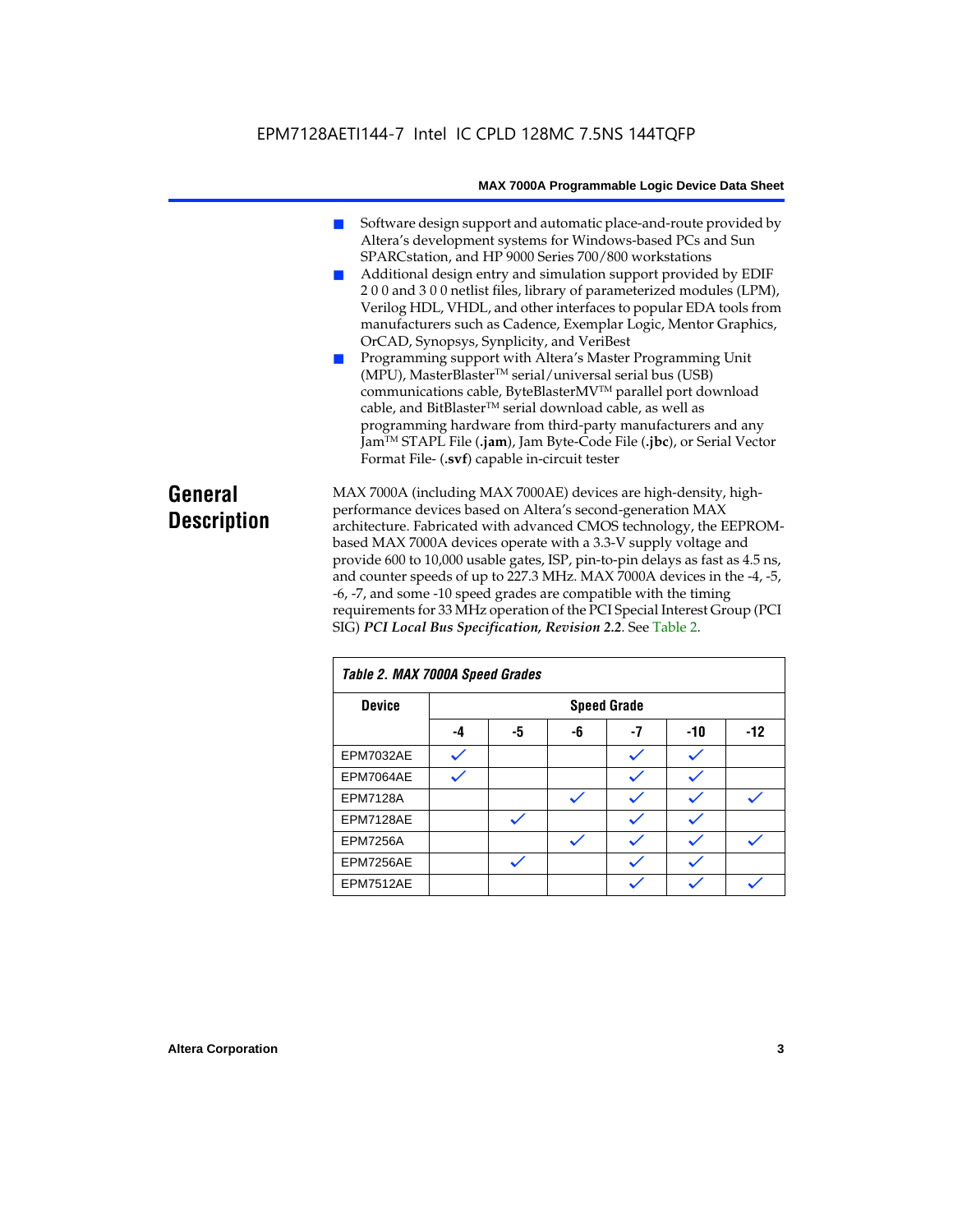The MAX 7000A architecture supports 100% transistor-to-transistor logic (TTL) emulation and high-density integration of SSI, MSI, and LSI logic functions. It easily integrates multiple devices including PALs, GALs, and 22V10s devices. MAX 7000A devices are available in a wide range of packages, including PLCC, BGA, FineLine BGA, Ultra FineLine BGA, PQFP, and TQFP packages. See Table 3 and Table 4.

| Table 3. MAX 7000A Maximum User I/O Pins |             | Note $(1)$  |                                           |             |                               |                                                  |
|------------------------------------------|-------------|-------------|-------------------------------------------|-------------|-------------------------------|--------------------------------------------------|
| <b>Device</b>                            | 44-Pin PLCC | 44-Pin TQFP | 49-Pin Ultra<br><b>FineLine</b><br>BGA(2) | 84-Pin PLCC | <b>100-Pin</b><br><b>TQFP</b> | $100-Pin$<br><b>FineLine</b><br><b>BGA</b> $(3)$ |
| <b>EPM7032AE</b>                         | 36          | 36          |                                           |             |                               |                                                  |
| EPM7064AE                                | 36          | 36          | 41                                        |             | 68                            | 68                                               |
| <b>EPM7128A</b>                          |             |             |                                           | 68          | 84                            | 84                                               |
| EPM7128AE                                |             |             |                                           | 68          | 84                            | 84                                               |
| <b>EPM7256A</b>                          |             |             |                                           |             | 84                            |                                                  |
| EPM7256AE                                |             |             |                                           |             | 84                            | 84                                               |
| <b>EPM7512AE</b>                         |             |             |                                           |             |                               |                                                  |

| Table 4. MAX 7000A Maximum User I/O Pins<br>Note (1) |              |                                     |              |             |                            |  |  |
|------------------------------------------------------|--------------|-------------------------------------|--------------|-------------|----------------------------|--|--|
| <b>Device</b>                                        | 144-Pin TQFP | 169-Pin Ultra<br>FineLine BGA $(2)$ | 208-Pin PQFP | 256-Pin BGA | 256-Pin FineLine<br>BGA(3) |  |  |
| <b>EPM7032AE</b>                                     |              |                                     |              |             |                            |  |  |
| EPM7064AE                                            |              |                                     |              |             |                            |  |  |
| <b>EPM7128A</b>                                      | 100          |                                     |              |             | 100                        |  |  |
| EPM7128AE                                            | 100          | 100                                 |              |             | 100                        |  |  |
| <b>EPM7256A</b>                                      | 120          |                                     | 164          |             | 164                        |  |  |
| EPM7256AE                                            | 120          |                                     | 164          |             | 164                        |  |  |
| EPM7512AE                                            | 120          |                                     | 176          | 212         | 212                        |  |  |

#### *Notes to tables:*

- (1) When the IEEE Std. 1149.1 (JTAG) interface is used for in-system programming or boundary-scan testing, four I/O pins become JTAG pins.
- (2) All Ultra FineLine BGA packages are footprint-compatible via the SameFrame<sup>TM</sup> feature. Therefore, designers can design a board to support a variety of devices, providing a flexible migration path across densities and pin counts. Device migration is fully supported by Altera development tools. See "SameFrame Pin-Outs" on page 15 for more details.
- (3) All FineLine BGA packages are footprint-compatible via the SameFrame feature. Therefore, designers can design a board to support a variety of devices, providing a flexible migration path across densities and pin counts. Device migration is fully supported by Altera development tools. See "SameFrame Pin-Outs" on page 15 for more details.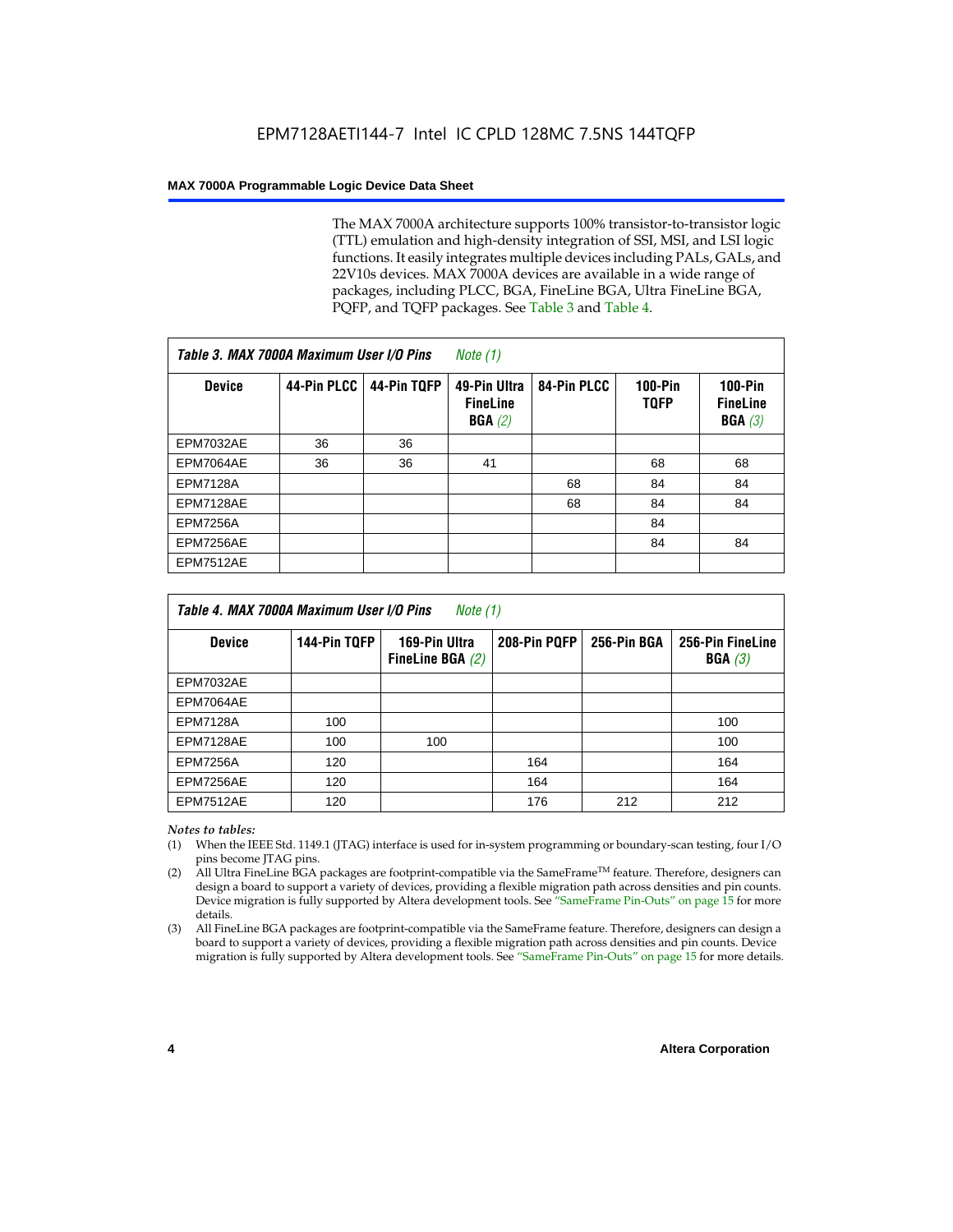MAX 7000A devices use CMOS EEPROM cells to implement logic functions. The user-configurable MAX 7000A architecture accommodates a variety of independent combinatorial and sequential logic functions. The devices can be reprogrammed for quick and efficient iterations during design development and debug cycles, and can be programmed and erased up to 100 times.

MAX 7000A devices contain from 32 to 512 macrocells that are combined into groups of 16 macrocells, called logic array blocks (LABs). Each macrocell has a programmable-AND/fixed-OR array and a configurable register with independently programmable clock, clock enable, clear, and preset functions. To build complex logic functions, each macrocell can be supplemented with both shareable expander product terms and highspeed parallel expander product terms, providing up to 32 product terms per macrocell.

MAX 7000A devices provide programmable speed/power optimization. Speed-critical portions of a design can run at high speed/full power, while the remaining portions run at reduced speed/low power. This speed/power optimization feature enables the designer to configure one or more macrocells to operate at 50% or lower power while adding only a nominal timing delay. MAX 7000A devices also provide an option that reduces the slew rate of the output buffers, minimizing noise transients when non-speed-critical signals are switching. The output drivers of all MAX 7000A devices can be set for 2.5 V or 3.3 V, and all input pins are 2.5-V, 3.3-V, and 5.0-V tolerant, allowing MAX 7000A devices to be used in mixed-voltage systems.

MAX 7000A devices are supported by Altera development systems, which are integrated packages that offer schematic, text—including VHDL, Verilog HDL, and the Altera Hardware Description Language (AHDL)—and waveform design entry, compilation and logic synthesis, simulation and timing analysis, and device programming. The software provides EDIF 2 0 0 and 3 0 0, LPM, VHDL, Verilog HDL, and other interfaces for additional design entry and simulation support from other industry-standard PC- and UNIX-workstation-based EDA tools. The software runs on Windows-based PCs, as well as Sun SPARCstation, and HP 9000 Series 700/800 workstations.

**For more information on development tools, see the** *MAX+PLUS II Programmable Logic Development System & Software Data Sheet* and the *Quartus Programmable Logic Development System & Software Data Sheet*.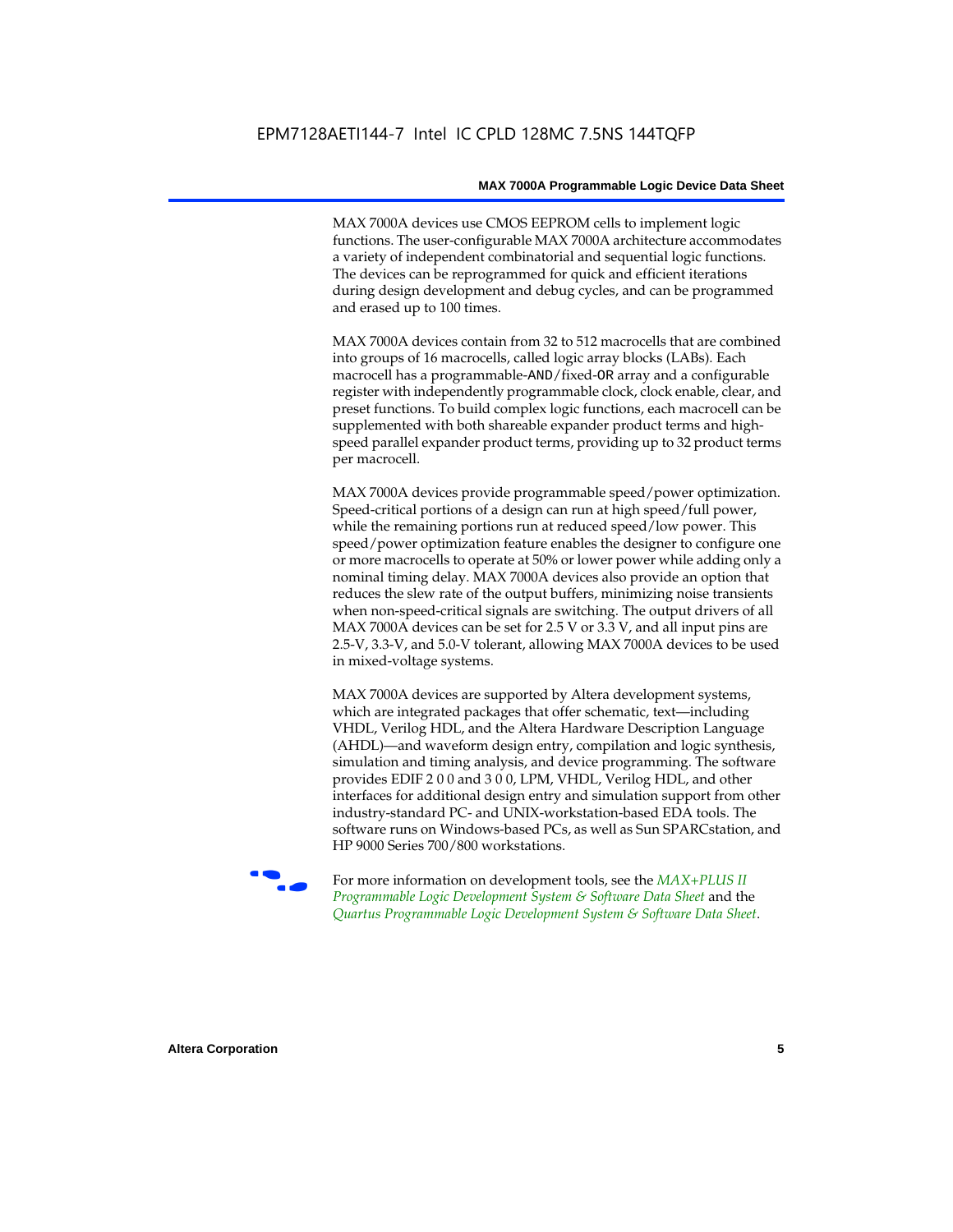### **Functional Description**

The MAX 7000A architecture includes the following elements:

- Logic array blocks (LABs)
- Macrocells
- Expander product terms (shareable and parallel)
- Programmable interconnect array
- I/O control blocks

The MAX 7000A architecture includes four dedicated inputs that can be used as general-purpose inputs or as high-speed, global control signals (clock, clear, and two output enable signals) for each macrocell and I/O pin. Figure 1 shows the architecture of MAX 7000A devices.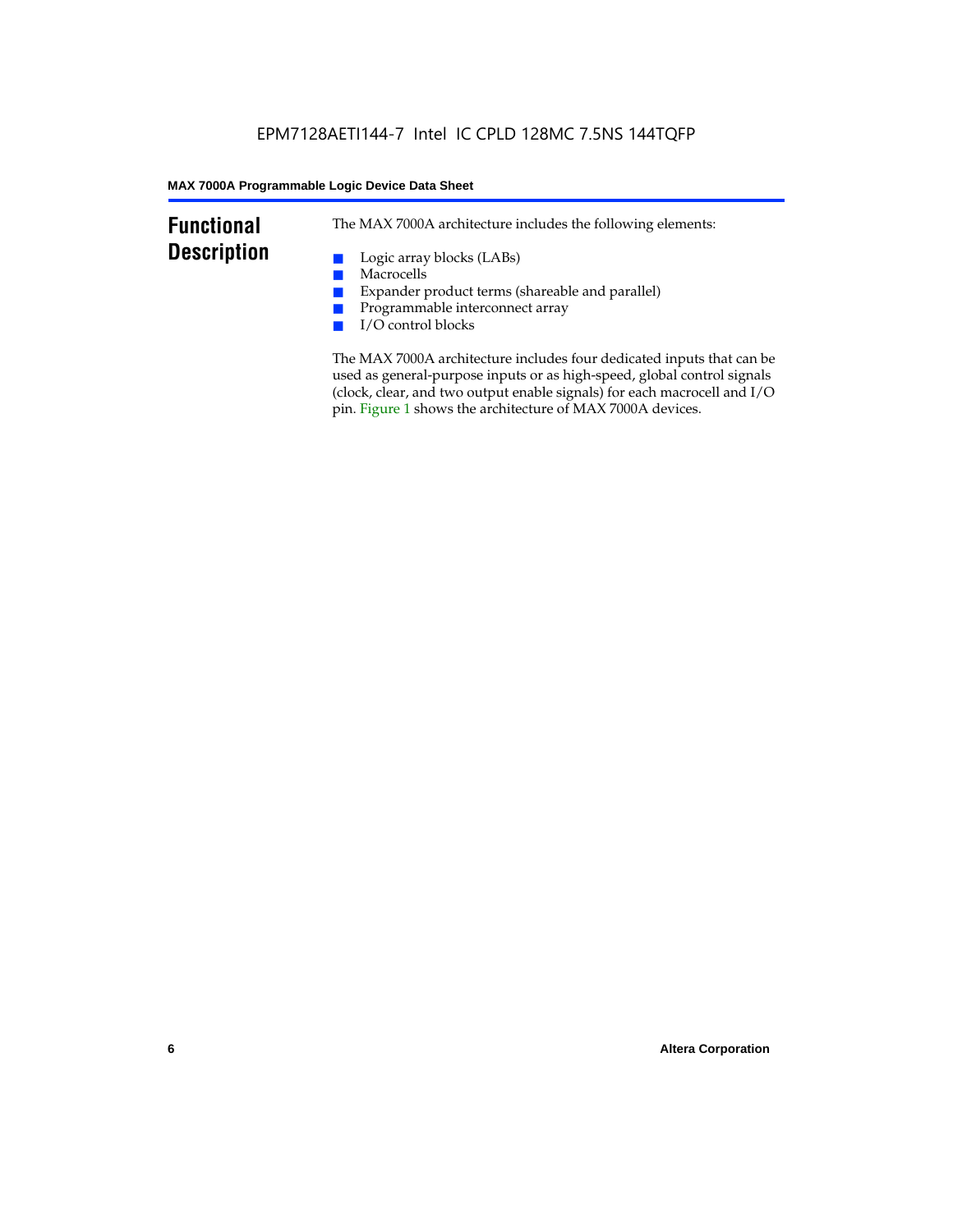

#### *Figure 1. MAX 7000A Device Block Diagram*

#### *Note:*

(1) EPM7032AE, EPM7064AE, EPM7128A, EPM7128AE, EPM7256A, and EPM7256AE devices have six output enables. EPM7512AE devices have 10 output enables.

#### **Logic Array Blocks**

The MAX 7000A device architecture is based on the linking of high-performance LABs. LABs consist of 16-macrocell arrays, as shown in Figure 1. Multiple LABs are linked together via the PIA, a global bus that is fed by all dedicated input pins, I/O pins, and macrocells.

Each LAB is fed by the following signals:

- 36 signals from the PIA that are used for general logic inputs
- Global controls that are used for secondary register functions
- Direct input paths from  $I/O$  pins to the registers that are used for fast setup times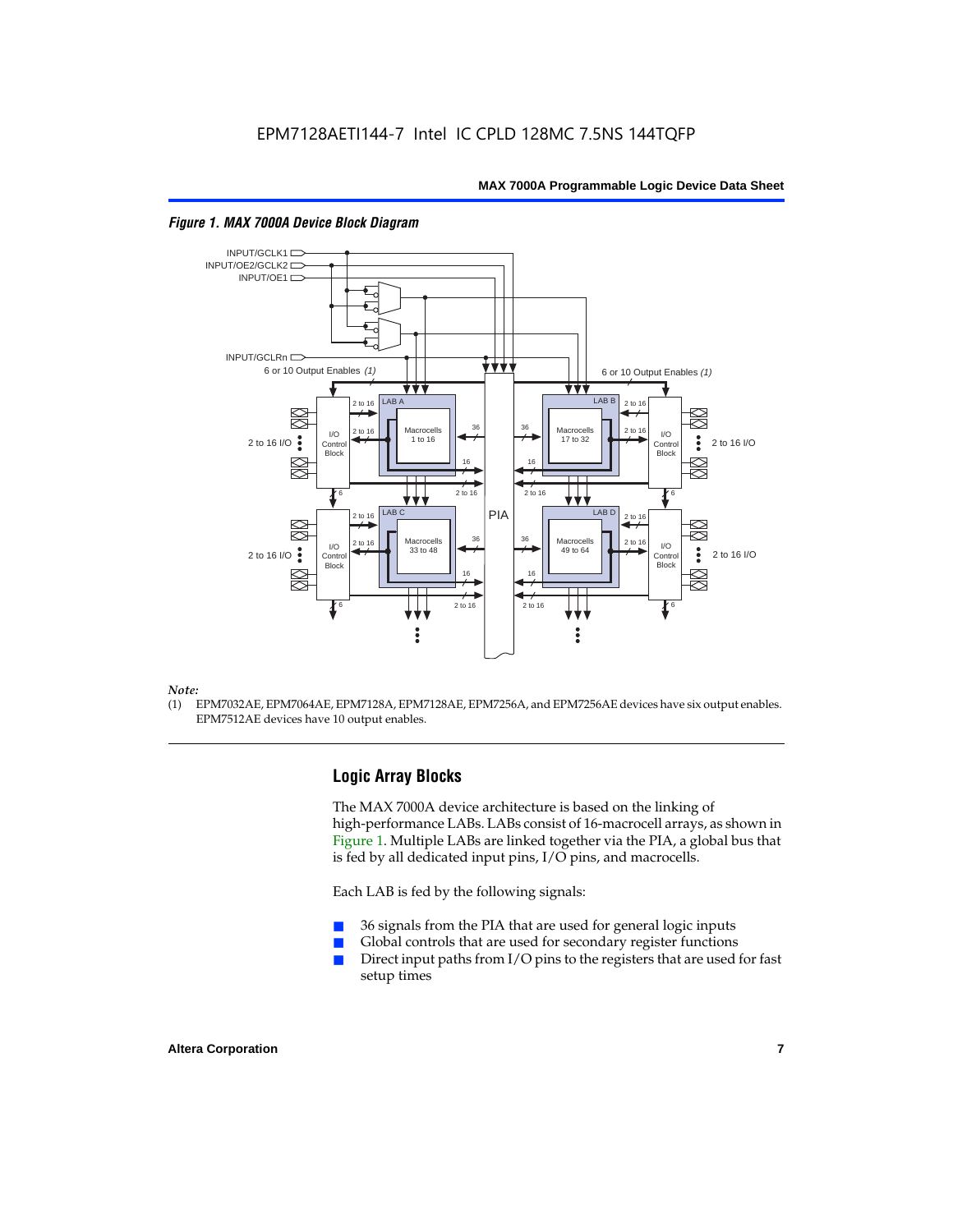#### **Macrocells**

MAX 7000A macrocells can be individually configured for either sequential or combinatorial logic operation. The macrocells consist of three functional blocks: the logic array, the product-term select matrix, and the programmable register. Figure 2 shows a MAX 7000A macrocell.



Combinatorial logic is implemented in the logic array, which provides five product terms per macrocell. The product-term select matrix allocates these product terms for use as either primary logic inputs (to the OR and XOR gates) to implement combinatorial functions, or as secondary inputs to the macrocell's register preset, clock, and clock enable control functions.

Two kinds of expander product terms ("expanders") are available to supplement macrocell logic resources:

- Shareable expanders, which are inverted product terms that are fed back into the logic array
- Parallel expanders, which are product terms borrowed from adjacent macrocells

The Altera development system automatically optimizes product-term allocation according to the logic requirements of the design.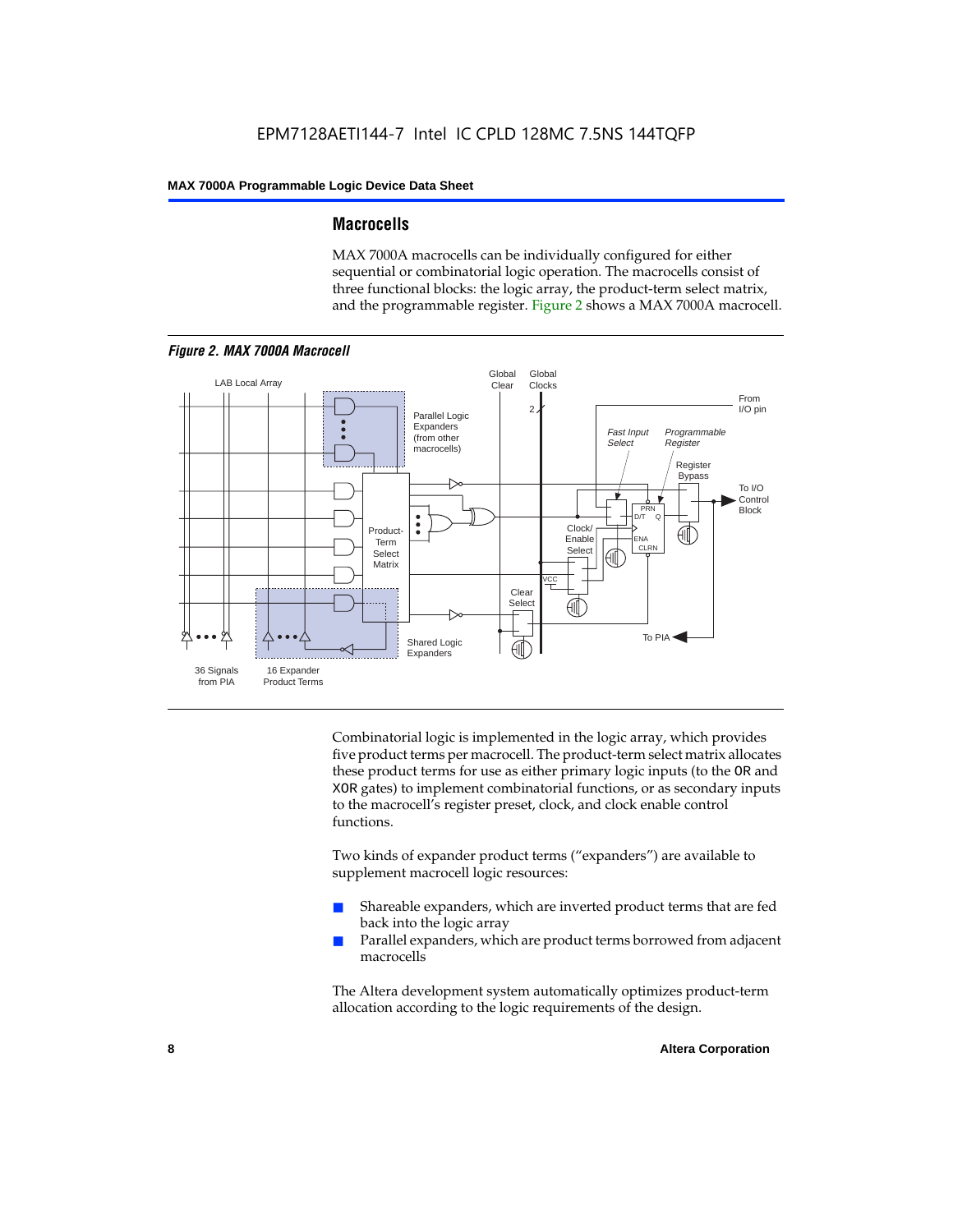For registered functions, each macrocell flipflop can be individually programmed to implement D, T, JK, or SR operation with programmable clock control. The flipflop can be bypassed for combinatorial operation. During design entry, the designer specifies the desired flipflop type; the Altera software then selects the most efficient flipflop operation for each registered function to optimize resource utilization.

Each programmable register can be clocked in three different modes:

- Global clock signal. This mode achieves the fastest clock-to-output performance.
- Global clock signal enabled by an active-high clock enable. A clock enable is generated by a product term. This mode provides an enable on each flipflop while still achieving the fast clock-to-output performance of the global clock.
- Array clock implemented with a product term. In this mode, the flipflop can be clocked by signals from buried macrocells or I/O pins.

Two global clock signals are available in MAX 7000A devices. As shown in Figure 1, these global clock signals can be the true or the complement of either of the global clock pins, GCLK1 or GCLK2.

Each register also supports asynchronous preset and clear functions. As shown in Figure 2, the product-term select matrix allocates product terms to control these operations. Although the product-term-driven preset and clear from the register are active high, active-low control can be obtained by inverting the signal within the logic array. In addition, each register clear function can be individually driven by the active-low dedicated global clear pin (GCLRn). Upon power-up, each register in a MAX 7000AE device may be set to either a high or low state. This power-up state is specified at design entry. Upon power-up, each register in EPM7128A and EPM7256A devices are set to a low state.

All MAX 7000A I/O pins have a fast input path to a macrocell register. This dedicated path allows a signal to bypass the PIA and combinatorial logic and be clocked to an input D flipflop with an extremely fast (as low as 2.5 ns) input setup time.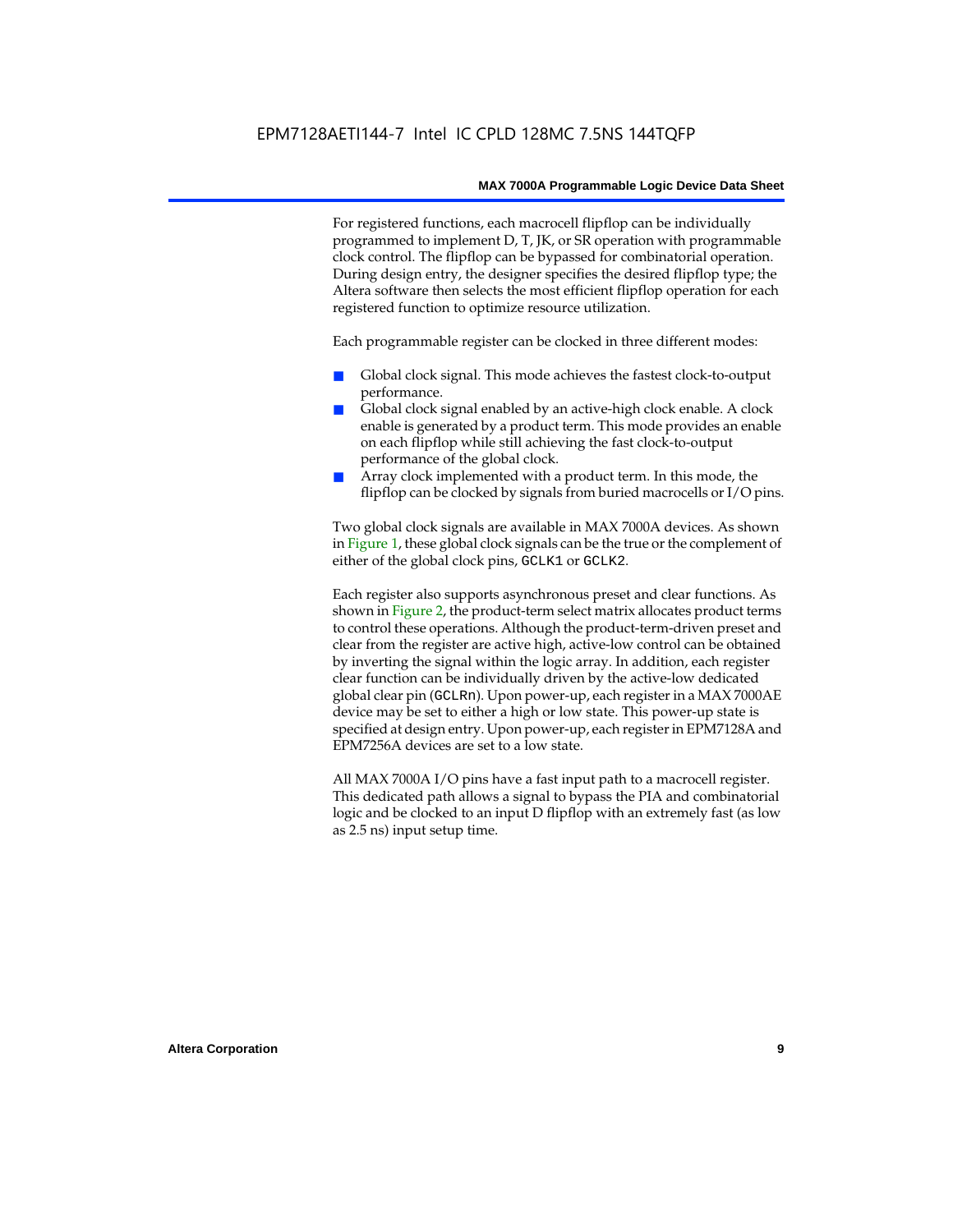#### **Expander Product Terms**

Although most logic functions can be implemented with the five product terms available in each macrocell, more complex logic functions require additional product terms. Another macrocell can be used to supply the required logic resources. However, the MAX 7000A architecture also offers both shareable and parallel expander product terms that provide additional product terms directly to any macrocell in the same LAB. These expanders help ensure that logic is synthesized with the fewest possible logic resources to obtain the fastest possible speed.

#### *Shareable Expanders*

Each LAB has 16 shareable expanders that can be viewed as a pool of uncommitted single product terms (one from each macrocell) with inverted outputs that feed back into the logic array. Each shareable expander can be used and shared by any or all macrocells in the LAB to build complex logic functions. A small delay  $(t_{SFXP})$  is incurred when shareable expanders are used. Figure 3 shows how shareable expanders can feed multiple macrocells.



**Macrocell** Product-Term Logic Product-Term Select Matrix **Macrocell** Product-Term Logic 36 Signals from PIA 16 Shared Expanders

*Shareable expanders can be shared by any or all macrocells in an LAB.*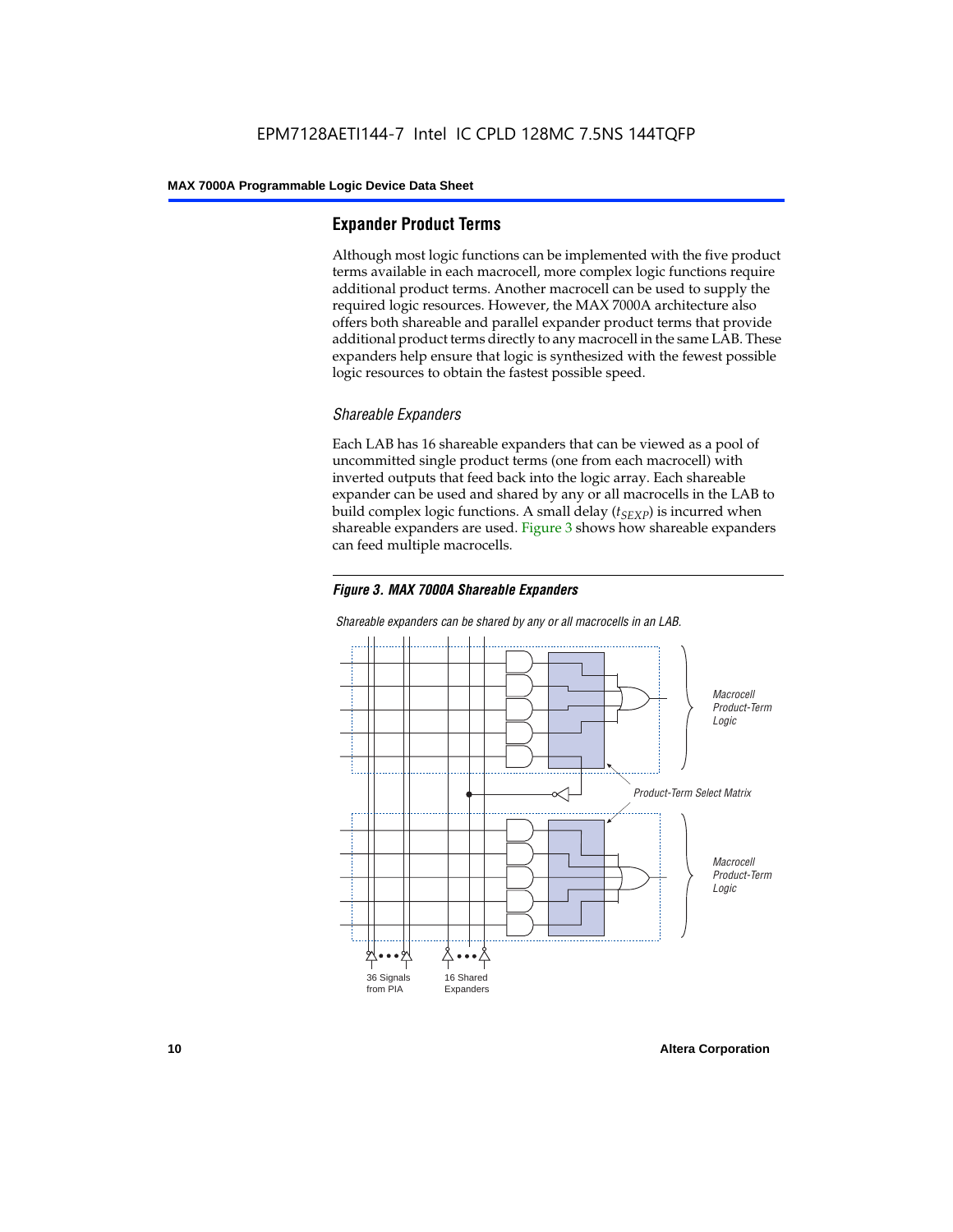#### *Parallel Expanders*

Parallel expanders are unused product terms that can be allocated to a neighboring macrocell to implement fast, complex logic functions. Parallel expanders allow up to 20 product terms to directly feed the macrocell OR logic, with five product terms provided by the macrocell and 15 parallel expanders provided by neighboring macrocells in the LAB.

The compiler can allocate up to three sets of up to five parallel expanders to the macrocells that require additional product terms. Each set of five parallel expanders incurs a small, incremental timing delay (*t<sub>PEXP</sub>*). For example, if a macrocell requires 14 product terms, the compiler uses the five dedicated product terms within the macrocell and allocates two sets of parallel expanders; the first set includes five product terms, and the second set includes four product terms, increasing the total delay by  $2 \times t_{PEXP}$ .

Two groups of eight macrocells within each LAB (e.g., macrocells 1 through 8 and 9 through 16) form two chains to lend or borrow parallel expanders. A macrocell borrows parallel expanders from lowernumbered macrocells. For example, macrocell 8 can borrow parallel expanders from macrocell 7, from macrocells 7 and 6, or from macrocells 7, 6, and 5. Within each group of eight, the lowest-numbered macrocell can only lend parallel expanders, and the highest-numbered macrocell can only borrow them. Figure 4 shows how parallel expanders can be borrowed from a neighboring macrocell.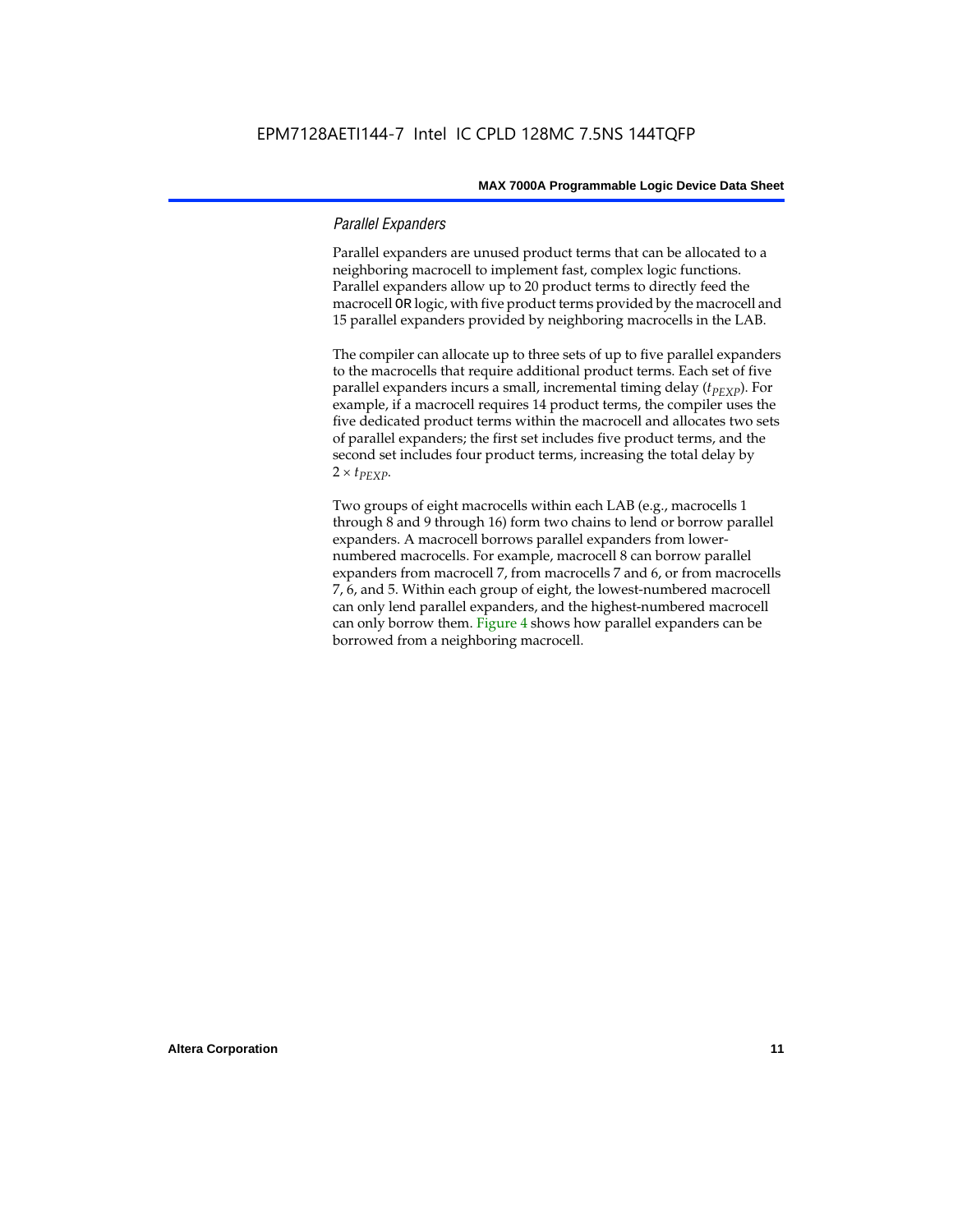#### *Figure 4. MAX 7000A Parallel Expanders*





#### **Programmable Interconnect Array**

Logic is routed between LABs on the PIA. This global bus is a programmable path that connects any signal source to any destination on the device. All MAX 7000A dedicated inputs, I/O pins, and macrocell outputs feed the PIA, which makes the signals available throughout the entire device. Only the signals required by each LAB are actually routed from the PIA into the LAB. Figure 5 shows how the PIA signals are routed into the LAB. An EEPROM cell controls one input to a 2-input AND gate, which selects a PIA signal to drive into the LAB.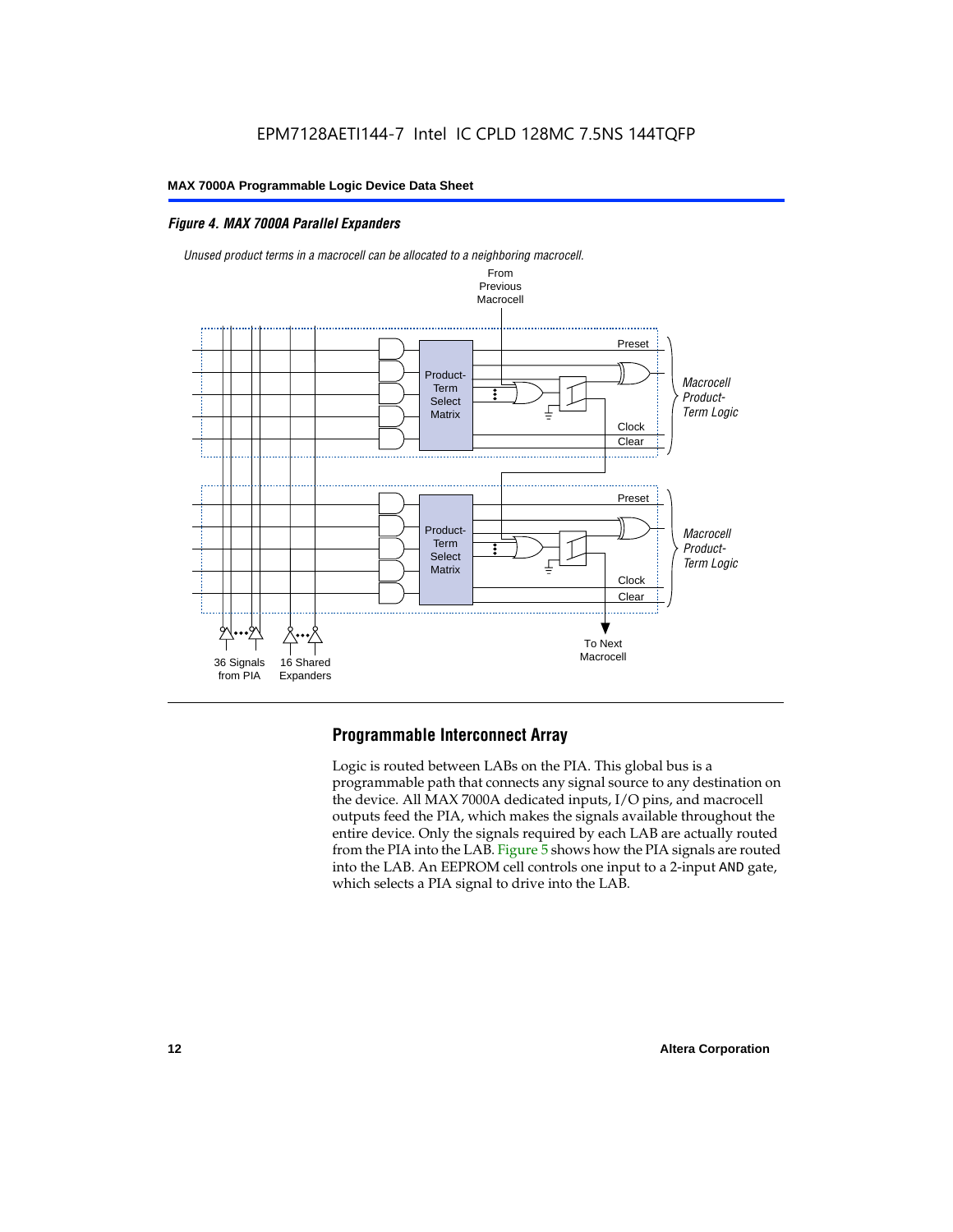

While the routing delays of channel-based routing schemes in masked or FPGAs are cumulative, variable, and path-dependent, the MAX 7000A PIA has a predictable delay. The PIA makes a design's timing performance easy to predict.

#### **I/O Control Blocks**

The I/O control block allows each I/O pin to be individually configured for input, output, or bidirectional operation. All I/O pins have a tri-state buffer that is individually controlled by one of the global output enable signals or directly connected to ground or  $V_{CC}$ . Figure 6 shows the I/O control block for MAX 7000A devices. The I/O control block has 6 or 10 global output enable signals that are driven by the true or complement of two output enable signals, a subset of the I/O pins, or a subset of the I/O macrocells.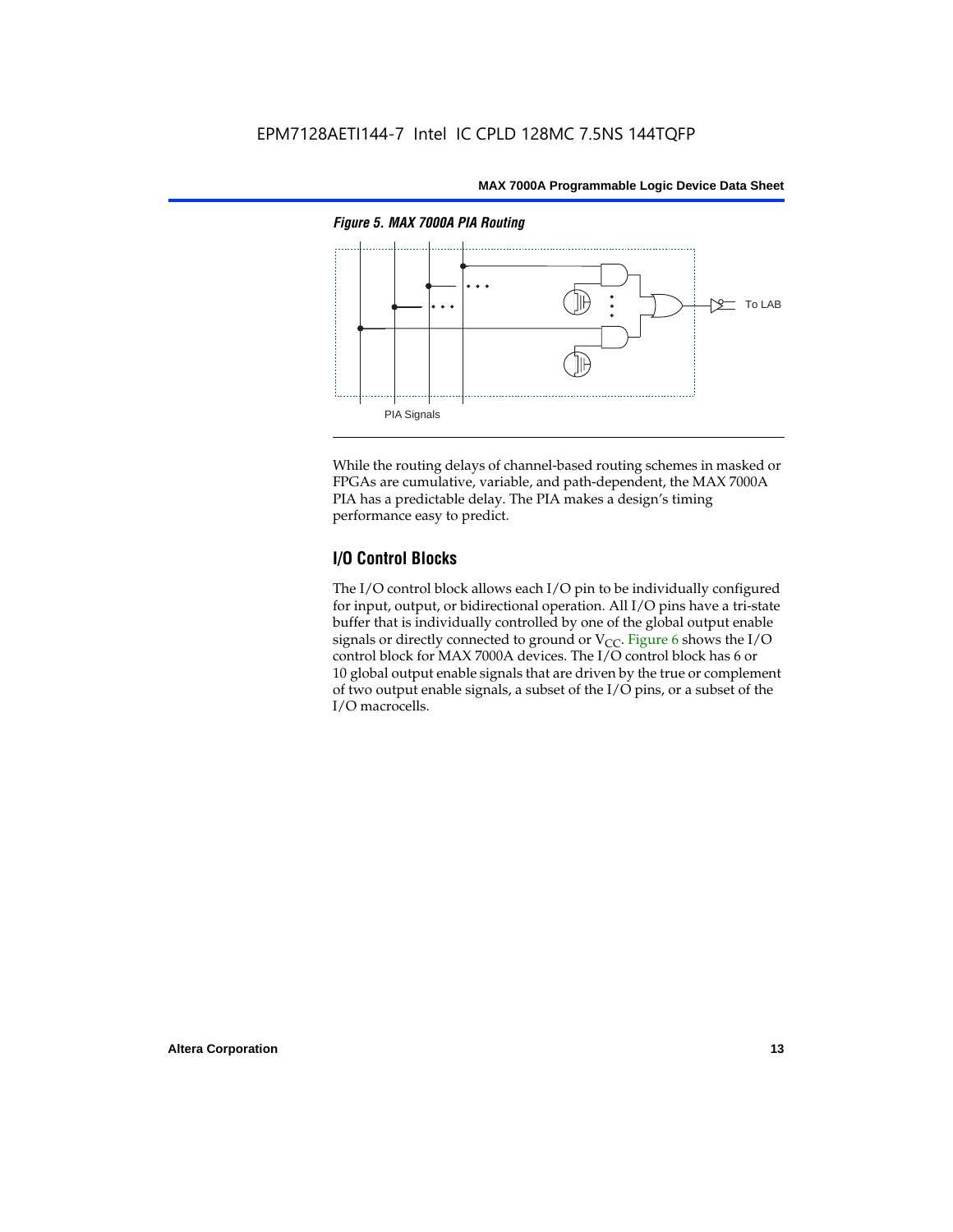



#### *Note:*

(1) EPM7032AE, EPM7064AE, EPM7128A, EPM7128AE, EPM7256A, and EPM7256AE devices have six output enable signals. EPM7512AE devices have 10 output enable signals.

> When the tri-state buffer control is connected to ground, the output is tri-stated (high impedance) and the I/O pin can be used as a dedicated input. When the tri-state buffer control is connected to  $V_{CC}$ , the output is enabled.

The MAX 7000A architecture provides dual I/O feedback, in which macrocell and pin feedbacks are independent. When an I/O pin is configured as an input, the associated macrocell can be used for buried logic.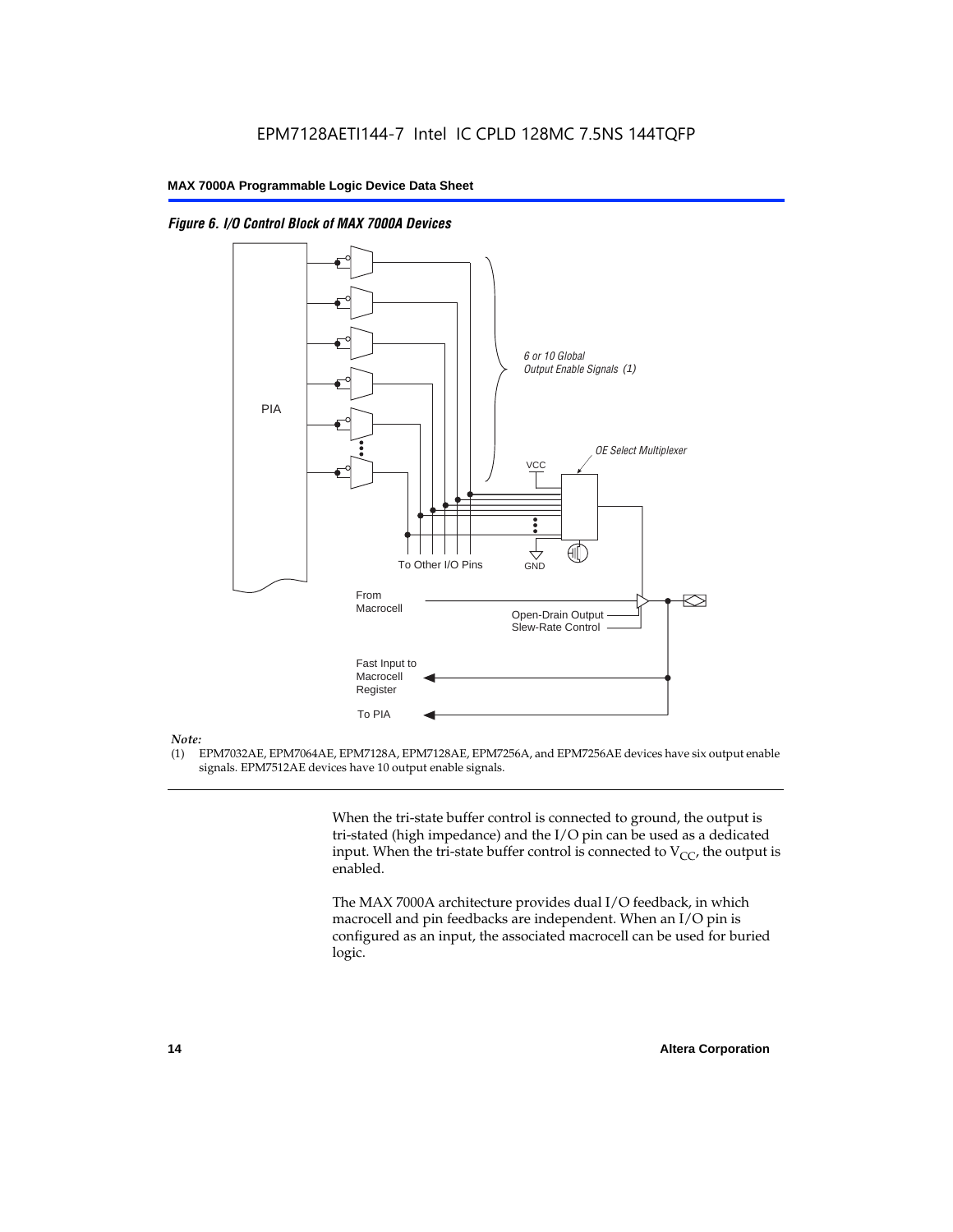### **SameFrame Pin-Outs** MAX 7000A devices support the SameFrame pin-out feature for FineLine BGA packages. The SameFrame pin-out feature is the arrangement of balls on FineLine BGA packages such that the lower-ballcount packages form a subset of the higher-ball-count packages.

SameFrame pin-outs provide the flexibility to migrate not only from device to device within the same package, but also from one package to another. A given printed circuit board (PCB) layout can support multiple device density/package combinations. For example, a single board layout can support a range of devices from an EPM7128AE device in a 100-pin FineLine BGA package to an EPM7512AE device in a 256-pin FineLine BGA package.

The Altera design software provides support to design PCBs with SameFrame pin-out devices. Devices can be defined for present and future use. The software generates pin-outs describing how to lay out a board to take advantage of this migration (see Figure 7).

#### *Figure 7. SameFrame Pin-Out Example*



Designed for 256-Pin FineLine BGA Package Printed Circuit Board



100-Pin FineLine BGA Package (Reduced I/O Count or Logic Requirements) 256-Pin FineLine BGA Package (Increased I/O Count or Logic Requirements)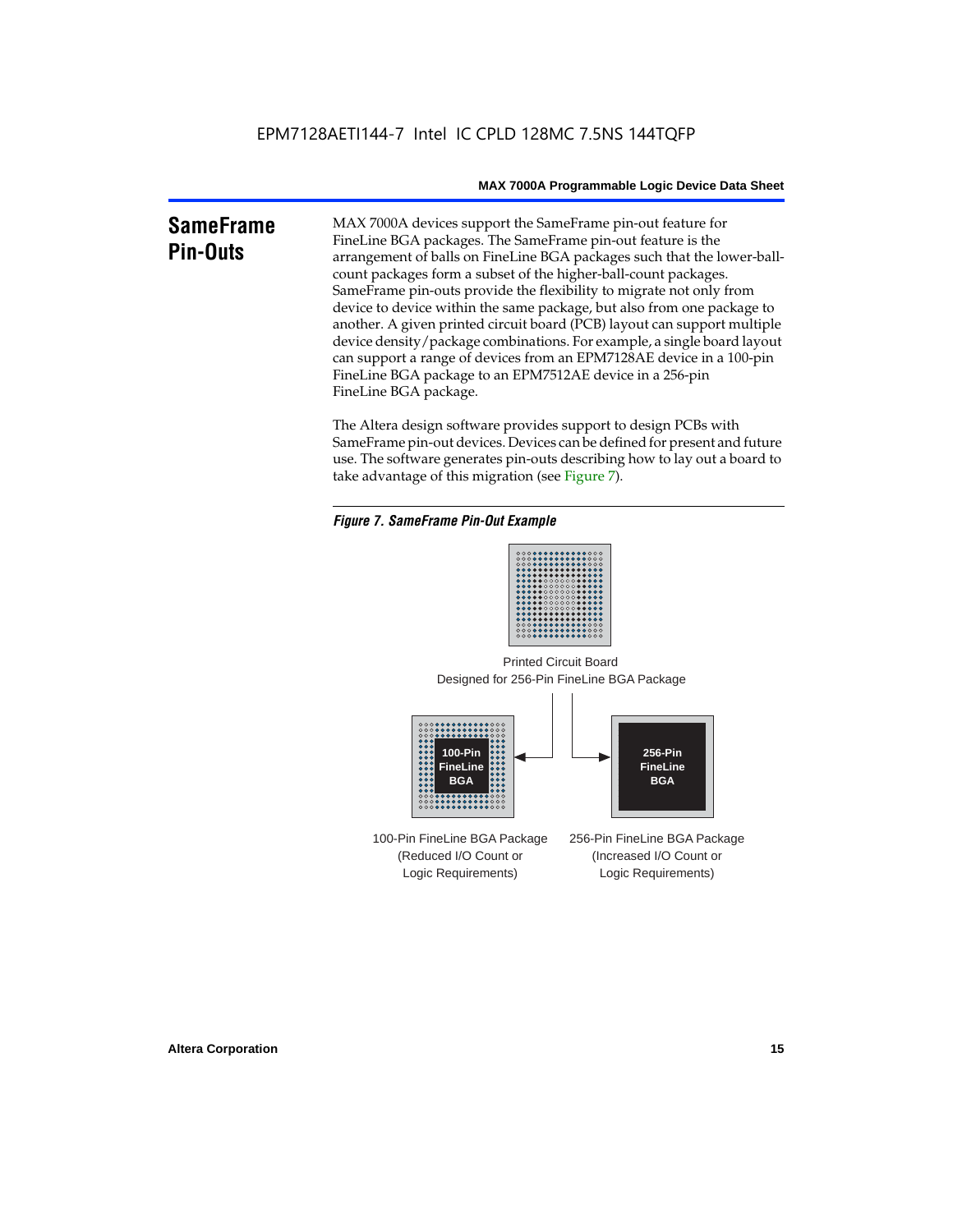### **In-System Programmability**

MAX 7000A devices can be programmed in-system via an industrystandard 4-pin IEEE Std. 1149.1 (JTAG) interface. ISP offers quick, efficient iterations during design development and debugging cycles. The MAX 7000A architecture internally generates the high programming voltages required to program EEPROM cells, allowing in-system programming with only a single 3.3-V power supply. During in-system programming, the I/O pins are tri-stated and weakly pulled-up to eliminate board conflicts. The pull-up value is nominally 50 k $\Omega$ .

MAX 7000AE devices have an enhanced ISP algorithm for faster programming. These devices also offer an ISP\_Done bit that provides safe operation when in-system programming is interrupted. This ISP\_Done bit, which is the last bit programmed, prevents all I/O pins from driving until the bit is programmed. This feature is only available in EPM7032AE, EPM7064AE, EPM7128AE, EPM7256AE, and EPM7512AE devices.

ISP simplifies the manufacturing flow by allowing devices to be mounted on a PCB with standard pick-and-place equipment before they are programmed. MAX 7000A devices can be programmed by downloading the information via in-circuit testers, embedded processors, the Altera MasterBlaster serial/USB communications cable, ByteBlasterMV parallel port download cable, and BitBlaster serial download cable. Programming the devices after they are placed on the board eliminates lead damage on high-pin-count packages (e.g., QFP packages) due to device handling. MAX 7000A devices can be reprogrammed after a system has already shipped to the field. For example, product upgrades can be performed in the field via software or modem.

In-system programming can be accomplished with either an adaptive or constant algorithm. An adaptive algorithm reads information from the unit and adapts subsequent programming steps to achieve the fastest possible programming time for that unit. A constant algorithm uses a predefined (non-adaptive) programming sequence that does not take advantage of adaptive algorithm programming time improvements. Some in-circuit testers cannot program using an adaptive algorithm. Therefore, a constant algorithm must be used. MAX 7000AE devices can be programmed with either an adaptive or constant (non-adaptive) algorithm. EPM7128A and EPM7256A device can only be programmed with an adaptive algorithm; users programming these two devices on platforms that cannot use an adaptive algorithm should use EPM7128AE and EPM7256AE devices.

The Jam Standard Test and Programming Language (STAPL), JEDEC standard JESD 71, can be used to program MAX 7000A devices with incircuit testers, PCs, or embedded processors.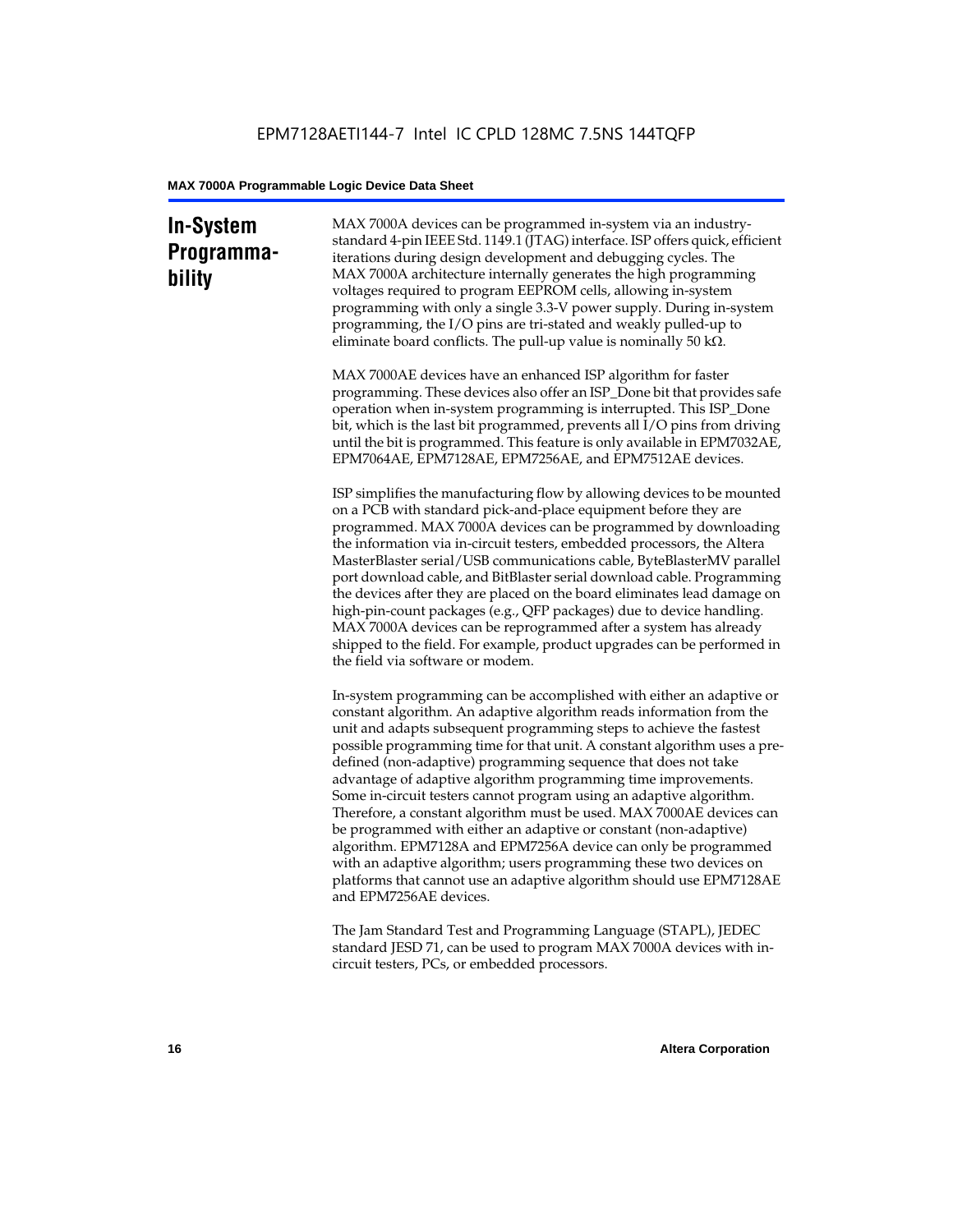

f For more information on using the Jam STAPL language, see *Application Note 88 (Using the Jam Language for ISP & ICR via an Embedded Processor)*  and *Application Note 122 (Using Jam STAPL for ISP & ICR via an Embedded Processor)*.

ISP circuitry in MAX 7000AE devices is compliant with the IEEE Std. 1532 specification. The IEEE Std. 1532 is a standard developed to allow concurrent ISP between multiple PLD vendors.

#### **Programming Sequence**

During in-system programming, instructions, addresses, and data are shifted into the MAX 7000A device through the TDI input pin. Data is shifted out through the TDO output pin and compared against the expected data.

Programming a pattern into the device requires the following six ISP stages. A stand-alone verification of a programmed pattern involves only stages 1, 2, 5, and 6.

- 1. *Enter ISP*. The enter ISP stage ensures that the I/O pins transition smoothly from user mode to ISP mode. The enter ISP stage requires 1 ms.
- 2. *Check ID*. Before any program or verify process, the silicon ID is checked. The time required to read this silicon ID is relatively small compared to the overall programming time.
- 3. *Bulk Erase*. Erasing the device in-system involves shifting in the instructions to erase the device and applying one erase pulse of 100 ms.
- 4. *Program*. Programming the device in-system involves shifting in the address and data and then applying the programming pulse to program the EEPROM cells. This process is repeated for each EEPROM address.
- 5. *Verify*. Verifying an Altera device in-system involves shifting in addresses, applying the read pulse to verify the EEPROM cells, and shifting out the data for comparison. This process is repeated for each EEPROM address.
- 6. *Exit ISP*. An exit ISP stage ensures that the I/O pins transition smoothly from ISP mode to user mode. The exit ISP stage requires 1 ms.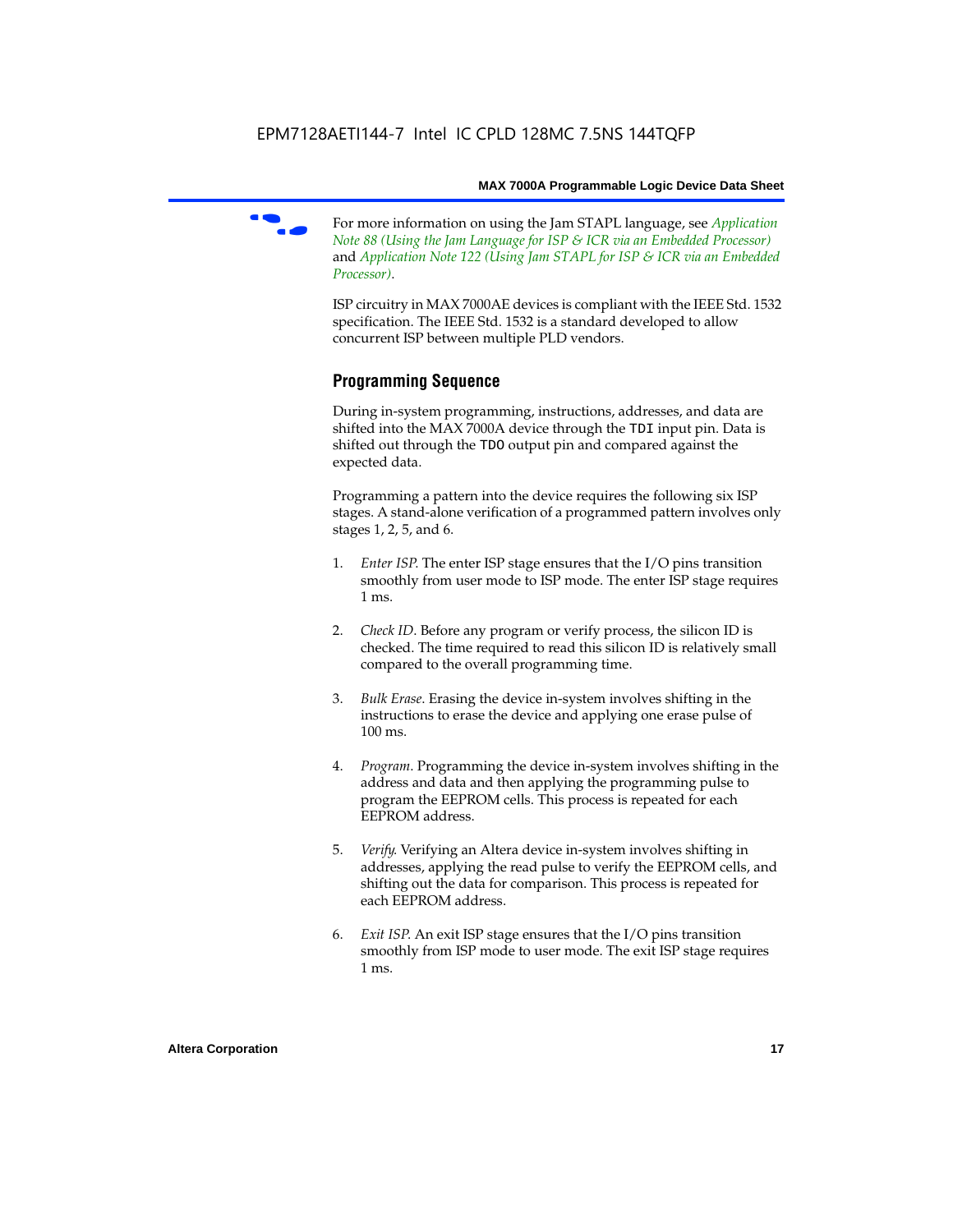#### **Programming Times**

The time required to implement each of the six programming stages can be broken into the following two elements:

- A pulse time to erase, program, or read the EEPROM cells.
- A shifting time based on the test clock (TCK) frequency and the number of TCK cycles to shift instructions, address, and data into the device.

By combining the pulse and shift times for each of the programming stages, the program or verify time can be derived as a function of the TCK frequency, the number of devices, and specific target device(s). Because different ISP-capable devices have a different number of EEPROM cells, both the total fixed and total variable times are unique for a single device.

#### *Programming a Single MAX 7000A Device*

The time required to program a single MAX 7000A device in-system can be calculated from the following formula:

$$
t_{PROG} = t_{PPULSE} + \frac{c_{ycle_{PTCK}}}{f_{TCK}}
$$
  
where:  $t_{PROG}$  = Programming time  
 $t_{PPULSE}$  = Sum of the fixed times to erase, program, and  
verify the EEPROM cells  
 $C_{ycle_{PTCK}}$  = Number of TCK cycles to program a device  
 $f_{TCK}$  = TCK frequency

The ISP times for a stand-alone verification of a single MAX 7000A device can be calculated from the following formula:

| $t_{VER} = t_{VPULSE} + \frac{Cycle_{VTCK}}{f_{TCK}}$ |                                                                                                                                    |
|-------------------------------------------------------|------------------------------------------------------------------------------------------------------------------------------------|
| where: $t_{VFR}$<br>$t_{VPULSE}$                      | $=$ Verify time<br>= Sum of the fixed times to verify the EEPROM cells<br>$Cycle_{VTCK}$ = Number of TCK cycles to verify a device |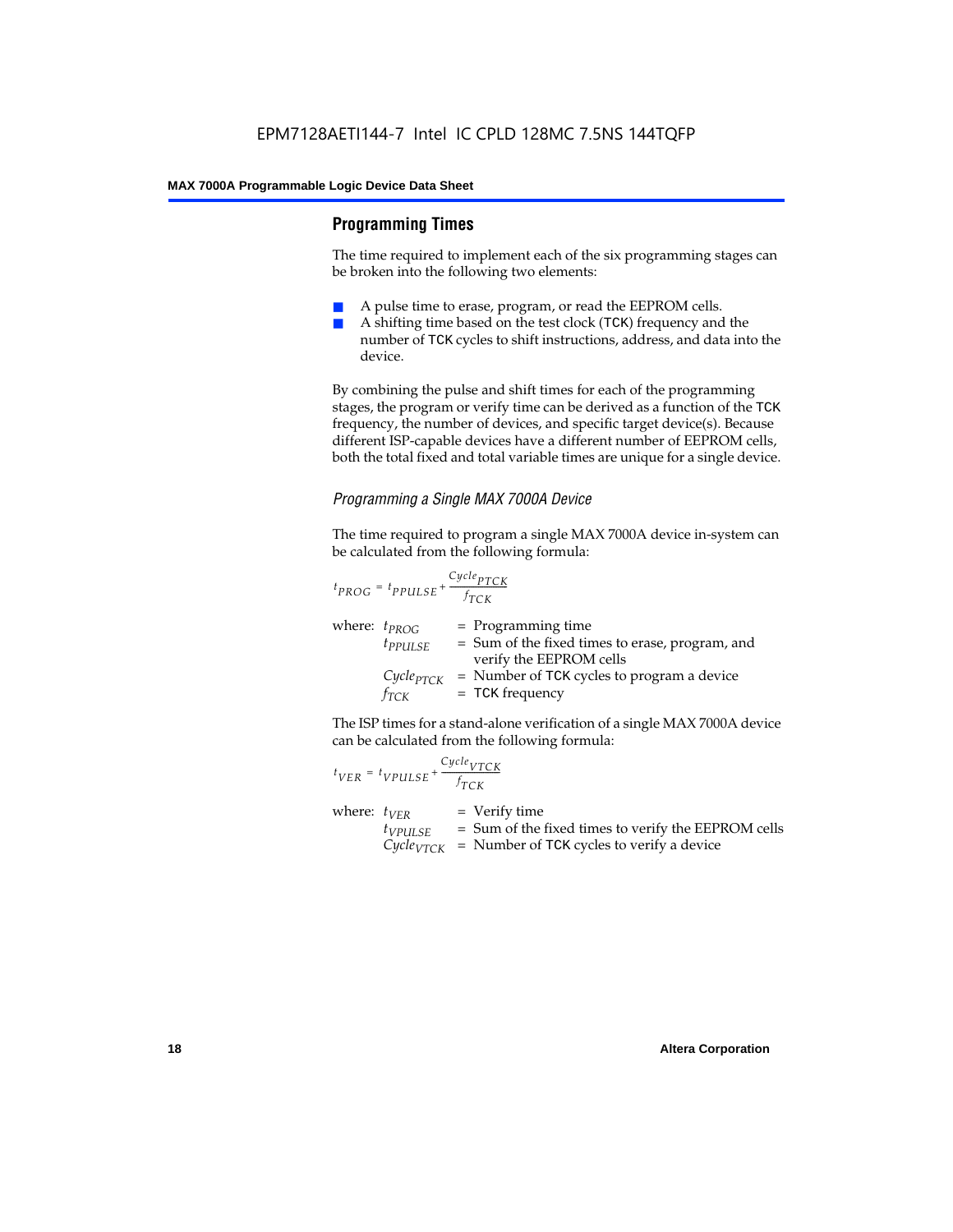The programming times described in Tables 5 through 7 are associated with the worst-case method using the enhanced ISP algorithm.

| Table 5. MAX 7000A t <sub>PULSE</sub> & Cycle <sub>TCK</sub> Values |                 |                       |                 |                                 |  |  |  |  |
|---------------------------------------------------------------------|-----------------|-----------------------|-----------------|---------------------------------|--|--|--|--|
| <b>Device</b>                                                       |                 | <b>Programming</b>    |                 | <b>Stand-Alone Verification</b> |  |  |  |  |
|                                                                     | $t_{PPULSE}(s)$ | Cycle <sub>PTCK</sub> | $t_{VPULSE}(s)$ | Cycle <sub>vTCK</sub>           |  |  |  |  |
| <b>EPM7032AE</b>                                                    | 2.00            | 55,000                | 0.002           | 18,000                          |  |  |  |  |
| EPM7064AE                                                           | 2.00            | 105,000               | 0.002           | 35,000                          |  |  |  |  |
| EPM7128AE                                                           | 2.00            | 205,000               | 0.002           | 68,000                          |  |  |  |  |
| EPM7256AE                                                           | 2.00            | 447,000               | 0.002           | 149.000                         |  |  |  |  |
| <b>EPM7512AE</b>                                                    | 2.00            | 890,000               | 0.002           | 297,000                         |  |  |  |  |
| EPM7128A (1)                                                        | 5.11            | 832,000               | 0.03            | 528,000                         |  |  |  |  |
| EPM7256A (1)                                                        | 6.43            | 1.603.000             | 0.03            | 1,024,000                       |  |  |  |  |

Tables 6 and 7 show the in-system programming and stand alone verification times for several common test clock frequencies.

| Table 6. MAX 7000A In-System Programming Times for Different Test Clock Frequencies |               |                  |       |       |         |                |                |               |   |
|-------------------------------------------------------------------------------------|---------------|------------------|-------|-------|---------|----------------|----------------|---------------|---|
| <b>Device</b>                                                                       |               | f <sub>тск</sub> |       |       |         |                |                |               |   |
|                                                                                     | <b>10 MHz</b> | 5 MHz            | 2 MHz | 1 MHz | 500 kHz | <b>200 kHz</b> | <b>100 kHz</b> | <b>50 kHz</b> |   |
| <b>EPM7032AE</b>                                                                    | 2.01          | 2.01             | 2.03  | 2.06  | 2.11    | 2.28           | 2.55           | 3.10          | s |
| EPM7064AE                                                                           | 2.01          | 2.02             | 2.05  | 2.11  | 2.21    | 2.53           | 3.05           | 4.10          | s |
| EPM7128AE                                                                           | 2.02          | 2.04             | 2.10  | 2.21  | 2.41    | 3.03           | 4.05           | 6.10          | s |
| EPM7256AE                                                                           | 2.05          | 2.09             | 2.23  | 2.45  | 2.90    | 4.24           | 6.47           | 10.94         | s |
| <b>EPM7512AE</b>                                                                    | 2.09          | 2.18             | 2.45  | 2.89  | 3.78    | 6.45           | 10.90          | 19.80         | s |
| EPM7128A (1)                                                                        | 5.19          | 5.27             | 5.52  | 5.94  | 6.77    | 9.27           | 13.43          | 21.75         | s |
| EPM7256A (1)                                                                        | 6.59          | 6.75             | 7.23  | 8.03  | 9.64    | 14.45          | 22.46          | 38.49         | s |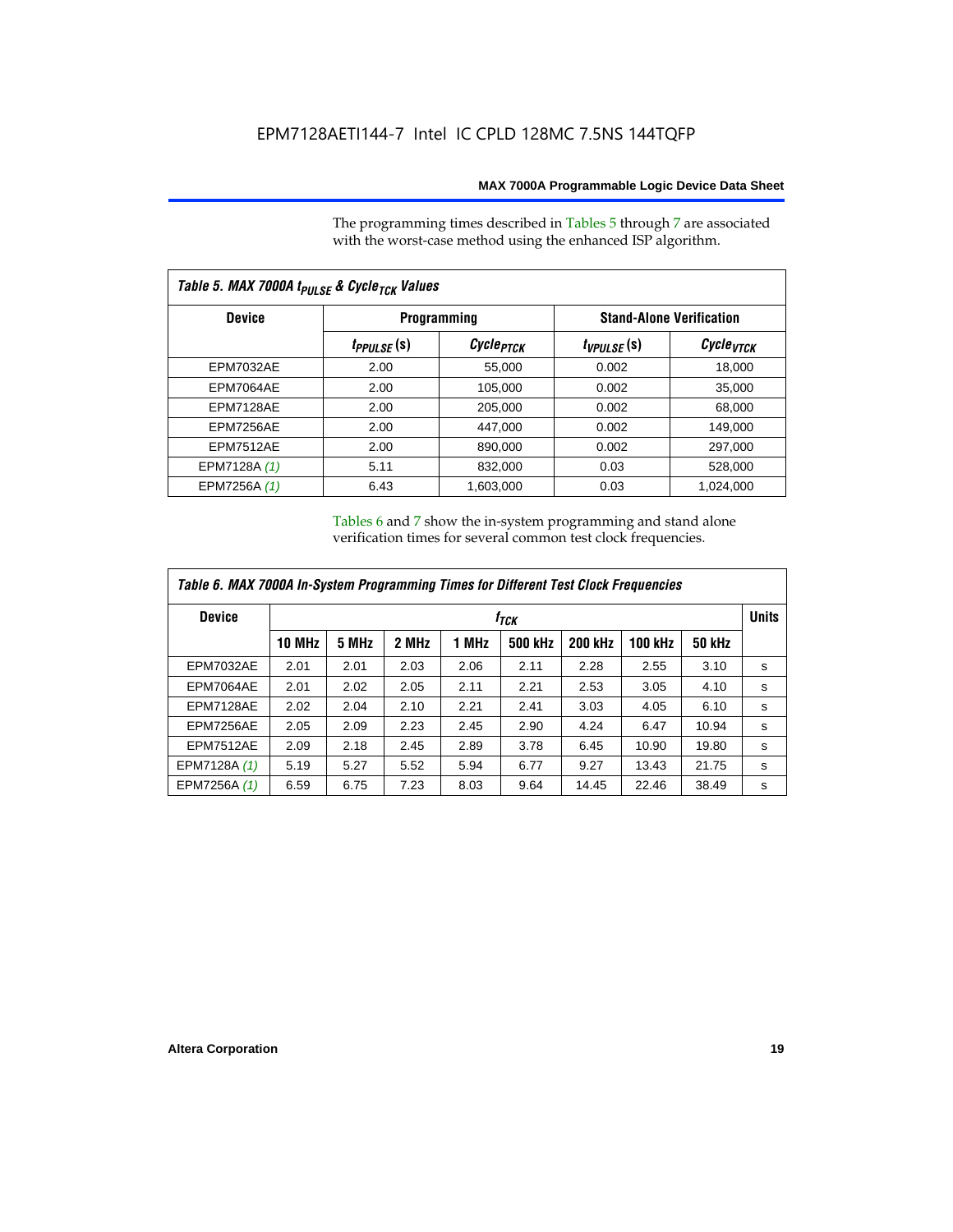| Table 7. MAX 7000A Stand-Alone Verification Times for Different Test Clock Frequencies |               |                               |       |       |                |                |                |               |   |
|----------------------------------------------------------------------------------------|---------------|-------------------------------|-------|-------|----------------|----------------|----------------|---------------|---|
| <b>Device</b>                                                                          |               | <b>Units</b><br>$t_{\rm TCK}$ |       |       |                |                |                |               |   |
|                                                                                        | <b>10 MHz</b> | 5 MHz                         | 2 MHz | 1 MHz | <b>500 kHz</b> | <b>200 kHz</b> | <b>100 kHz</b> | <b>50 kHz</b> |   |
| <b>EPM7032AE</b>                                                                       | 0.00          | 0.01                          | 0.01  | 0.02  | 0.04           | 0.09           | 0.18           | 0.36          | s |
| EPM7064AE                                                                              | 0.01          | 0.01                          | 0.02  | 0.04  | 0.07           | 0.18           | 0.35           | 0.70          | s |
| EPM7128AE                                                                              | 0.01          | 0.02                          | 0.04  | 0.07  | 0.14           | 0.34           | 0.68           | 1.36          | s |
| EPM7256AE                                                                              | 0.02          | 0.03                          | 0.08  | 0.15  | 0.30           | 0.75           | 1.49           | 2.98          | S |
| <b>EPM7512AE</b>                                                                       | 0.03          | 0.06                          | 0.15  | 0.30  | 0.60           | 1.49           | 2.97           | 5.94          | s |
| EPM7128A (1)                                                                           | 0.08          | 0.14                          | 0.29  | 0.56  | 1.09           | 2.67           | 5.31           | 10.59         | s |
| EPM7256A (1)                                                                           | 0.13          | 0.24                          | 0.54  | 1.06  | 2.08           | 5.15           | 10.27          | 20.51         | s |

#### *Note to tables:*

(1) EPM7128A and EPM7256A devices can only be programmed with an adaptive algorithm; users programming these two devices on platforms that cannot use an adaptive algorithm should use EPM7128AE and EPM7256AE devices.

### **Programming with External Hardware**

MAX 7000A devices can be programmed on Windows-based PCs with an Altera Logic Programmer card, the MPU, and the appropriate device adapter. The MPU performs continuity checks to ensure adequate electrical contact between the adapter and the device.



For more information, see the *Altera Programming Hardware Data Sheet*.

The Altera software can use text- or waveform-format test vectors created with the Altera Text Editor or Waveform Editor to test the programmed device. For added design verification, designers can perform functional testing to compare the functional device behavior with the results of simulation.

Data I/O, BP Microsystems, and other programming hardware manufacturers provide programming support for Altera devices.



For more information, see *Programming Hardware Manufacturers*.

### **IEEE Std. 1149.1 (JTAG) Boundary-Scan Support**

MAX 7000A devices include the JTAG BST circuitry defined by IEEE Std. 1149.1. Table 8 describes the JTAG instructions supported by MAX 7000A devices. The pin-out tables, available from the Altera web site (**http://www.altera.com**), show the location of the JTAG control pins for each device. If the JTAG interface is not required, the JTAG pins are available as user I/O pins.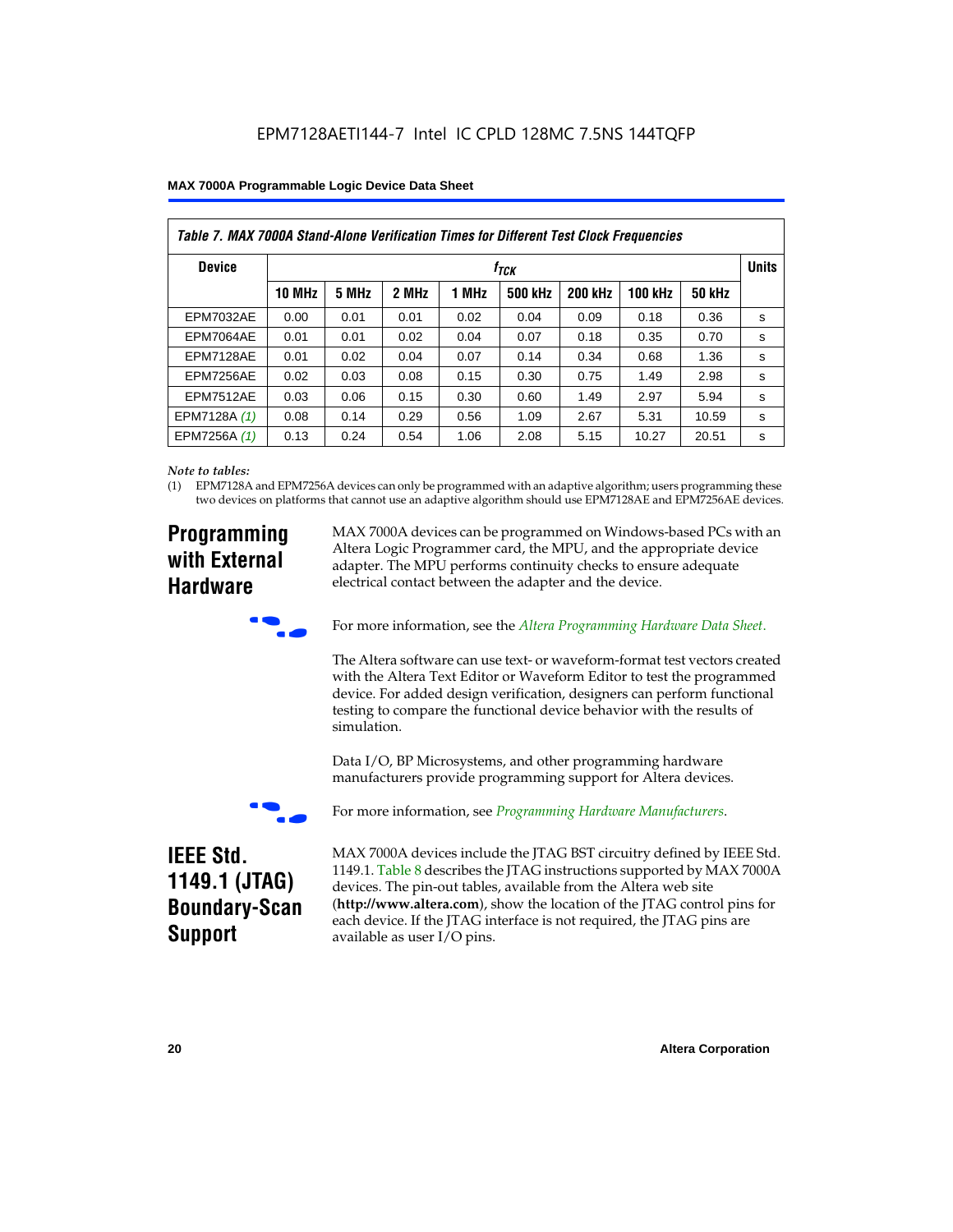| Table 8. MAX 7000A JTAG Instructions |                                                                                                                                                                                                                                                            |  |  |  |  |  |
|--------------------------------------|------------------------------------------------------------------------------------------------------------------------------------------------------------------------------------------------------------------------------------------------------------|--|--|--|--|--|
| <b>JTAG Instruction</b>              | <b>Description</b>                                                                                                                                                                                                                                         |  |  |  |  |  |
| SAMPLE/PRELOAD                       | Allows a snapshot of signals at the device pins to be captured and examined during<br>normal device operation, and permits an initial data pattern output at the device pins                                                                               |  |  |  |  |  |
| <b>EXTEST</b>                        | Allows the external circuitry and board-level interconnections to be tested by forcing a<br>test pattern at the output pins and capturing test results at the input pins                                                                                   |  |  |  |  |  |
| <b>BYPASS</b>                        | Places the 1-bit bypass register between the TDI and TDO pins, which allows the BST<br>data to pass synchronously through a selected device to adjacent devices during normal<br>device operation                                                          |  |  |  |  |  |
| <b>IDCODE</b>                        | Selects the IDCODE register and places it between the TDI and TDO pins, allowing the<br><b>IDCODE</b> to be serially shifted out of TDO                                                                                                                    |  |  |  |  |  |
| <b>USERCODE</b>                      | Selects the 32-bit USERCODE register and places it between the TDI and TDO pins,<br>allowing the USERCODE value to be shifted out of TDO. The USERCODE instruction is<br>available for MAX 7000AE devices only                                             |  |  |  |  |  |
| <b>UESCODE</b>                       | These instructions select the user electronic signature (UESCODE) and allow the<br>UESCODE to be shifted out of TDO, UESCODE instructions are available for EPM7128A<br>and EPM7256A devices only.                                                         |  |  |  |  |  |
| <b>ISP Instructions</b>              | These instructions are used when programming MAX 7000A devices via the JTAG ports<br>with the MasterBlaster, ByteBlasterMV, or BitBlaster download cable, or using a Jam<br>STAPL File, JBC File, or SVF File via an embedded processor or test equipment. |  |  |  |  |  |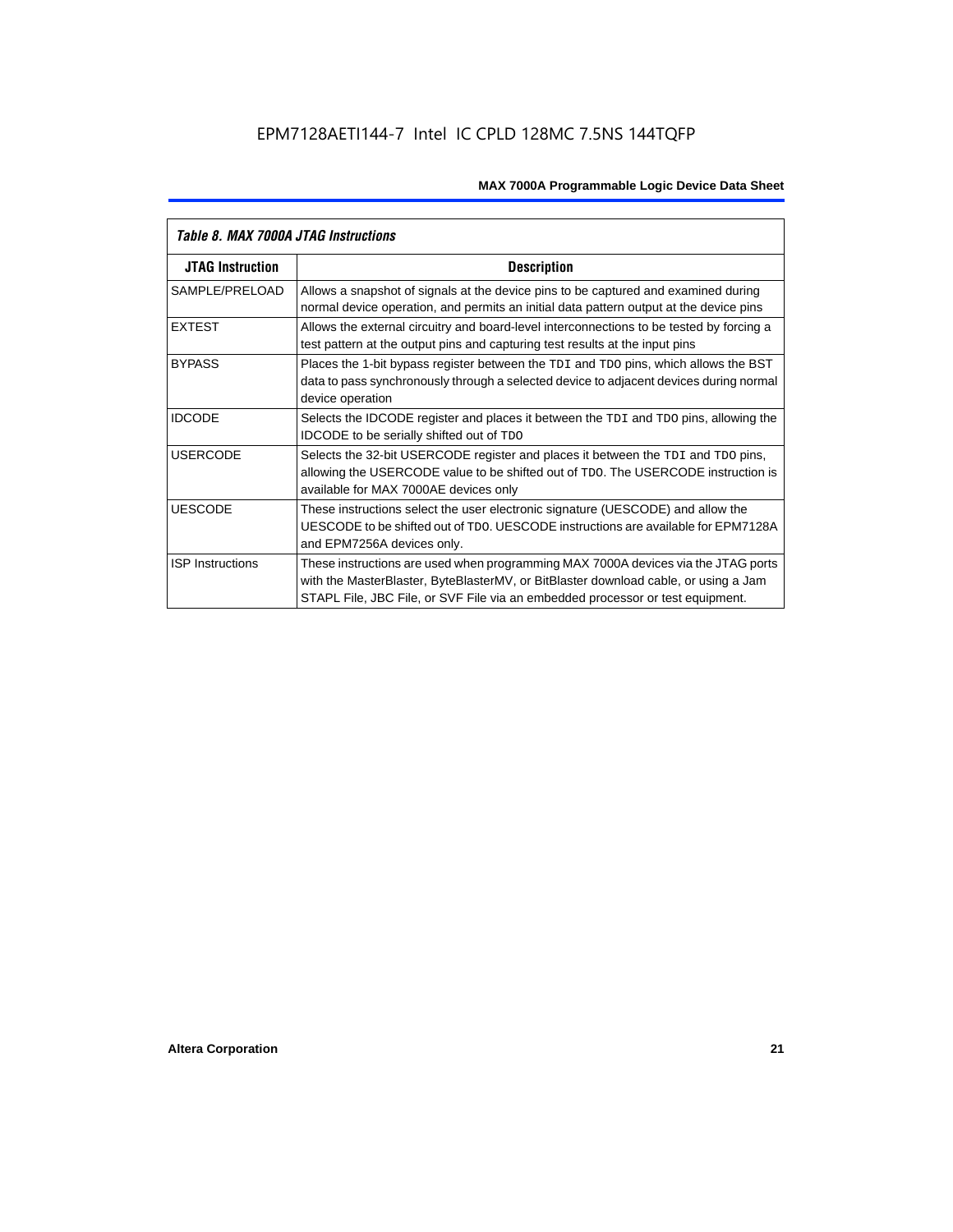The instruction register length of MAX 7000A devices is 10 bits. The user electronic signature (UES) register length in MAX 7000A devices is 16 bits. The MAX 7000AE USERCODE register length is 32 bits. Tables 9 and 10 show the boundary-scan register length and device IDCODE information for MAX 7000A devices.

| Table 9. MAX 7000A Boundary-Scan Register Length |                                      |  |  |  |  |
|--------------------------------------------------|--------------------------------------|--|--|--|--|
| <b>Device</b>                                    | <b>Boundary-Scan Register Length</b> |  |  |  |  |
| <b>EPM7032AE</b>                                 | 96                                   |  |  |  |  |
| EPM7064AE                                        | 192                                  |  |  |  |  |
| <b>EPM7128A</b>                                  | 288                                  |  |  |  |  |
| EPM7128AE                                        | 288                                  |  |  |  |  |
| <b>EPM7256A</b>                                  | 480                                  |  |  |  |  |
| EPM7256AE                                        | 480                                  |  |  |  |  |
| EPM7512AE                                        | 624                                  |  |  |  |  |

| Table 10. 32-Bit MAX 7000A Device IDCODE<br>Note (1) |                            |                              |                                                    |                               |  |  |  |  |  |
|------------------------------------------------------|----------------------------|------------------------------|----------------------------------------------------|-------------------------------|--|--|--|--|--|
| <b>Device</b>                                        |                            | <b>IDCODE (32 Bits)</b>      |                                                    |                               |  |  |  |  |  |
|                                                      | <b>Version</b><br>(4 Bits) | Part Number (16 Bits)        | <b>Manufacturer's</b><br><b>Identity (11 Bits)</b> | $(1 \text{ Bit})$<br>1<br>(2) |  |  |  |  |  |
| <b>EPM7032AE</b>                                     | 0001                       | 0000<br>0111<br>0011<br>0010 | 00001101110                                        | $\mathbf{1}$                  |  |  |  |  |  |
| EPM7064AE                                            | 0001                       | 0000 0110<br>0100<br>0111    | 00001101110                                        | 1                             |  |  |  |  |  |
| <b>EPM7128A</b>                                      | 0000                       | 0111 0001 0010 1000          | 00001101110                                        | $\mathbf{1}$                  |  |  |  |  |  |
| EPM7128AE                                            | 0001                       | 0111 0001 0010 1000          | 00001101110                                        | 1                             |  |  |  |  |  |
| <b>EPM7256A</b>                                      | 0000                       | 0010 0101 0110<br>0111       | 00001101110                                        | $\mathbf{1}$                  |  |  |  |  |  |
| EPM7256AE                                            | 0001                       | 0010 0101<br>0110<br>0111    | 00001101110                                        | $\mathbf{1}$                  |  |  |  |  |  |
| <b>EPM7512AE</b>                                     | 0001                       | 0101 0001 0010<br>0111       | 00001101110                                        | $\mathbf{1}$                  |  |  |  |  |  |

#### *Notes:*

(1) The most significant bit (MSB) is on the left.

(2) The least significant bit (LSB) for all JTAG IDCODEs is 1.



**f See Application Note 39 (IEEE 1149.1 (JTAG) Boundary-Scan Testing in Altera** *Devices)* for more information on JTAG BST.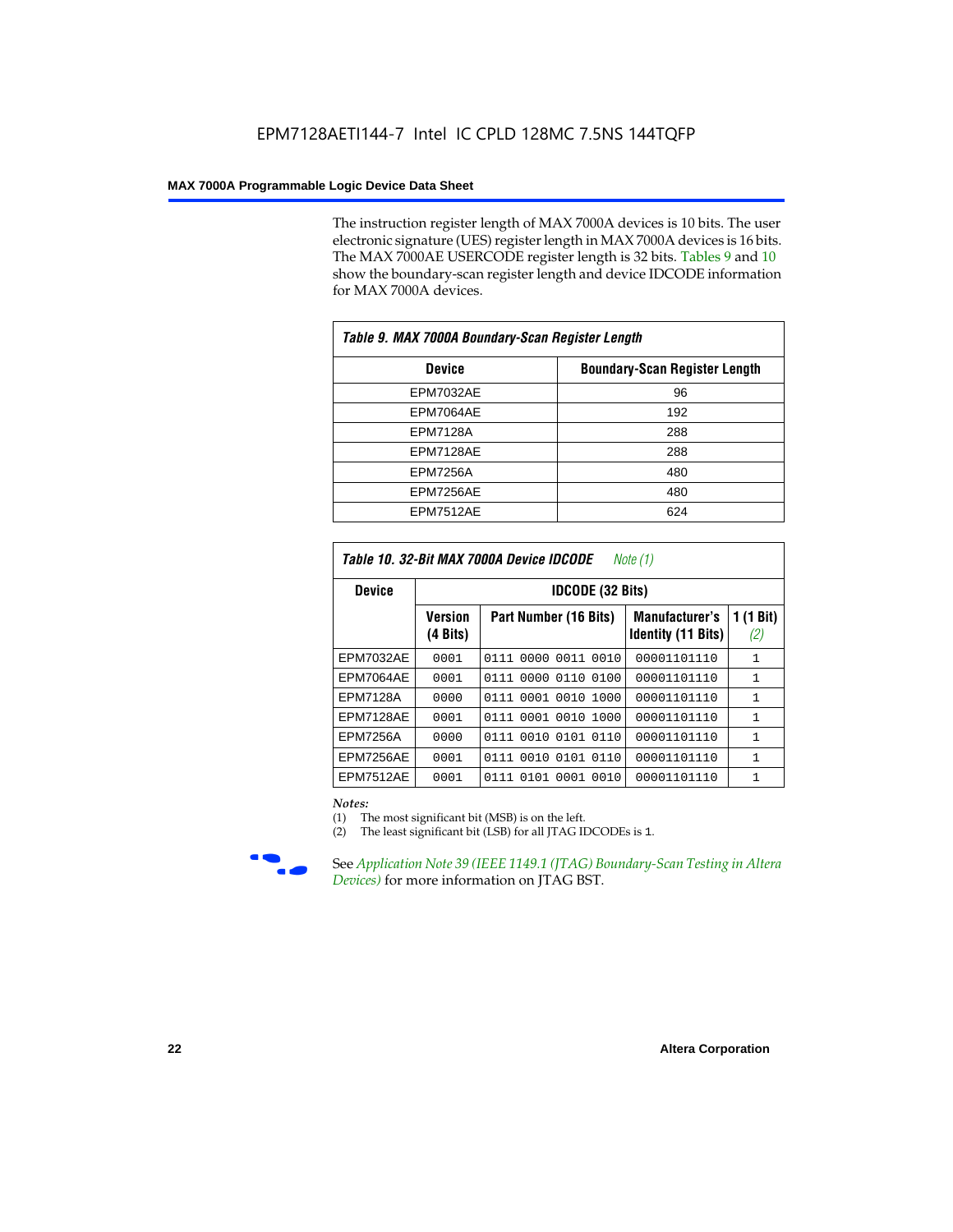Figure 8 shows timing information for the JTAG signals.



*Figure 8. MAX 7000A JTAG Waveforms*

Table 11 shows the JTAG timing parameters and values for MAX 7000A devices.

| Table 11. JTAG Timing Parameters & Values for MAX 7000A Devices Note (1) |                                                |     |            |             |  |  |  |
|--------------------------------------------------------------------------|------------------------------------------------|-----|------------|-------------|--|--|--|
| Symbol                                                                   | <b>Parameter</b>                               | Min | <b>Max</b> | <b>Unit</b> |  |  |  |
| t <sub>JCP</sub>                                                         | TCK clock period                               | 100 |            | ns          |  |  |  |
| $t_{\sf JCH}$                                                            | TCK clock high time                            | 50  |            | ns          |  |  |  |
| tjcl                                                                     | TCK clock low time                             | 50  |            | ns          |  |  |  |
| t <sub>JPSU</sub>                                                        | JTAG port setup time                           | 20  |            | ns          |  |  |  |
| t <sub>JPH</sub>                                                         | JTAG port hold time                            | 45  |            | ns          |  |  |  |
| tjpco                                                                    | JTAG port clock to output                      |     | 25         | ns          |  |  |  |
| t <sub>JPZX</sub>                                                        | JTAG port high impedance to valid output       |     | 25         | ns          |  |  |  |
| t <sub>JPXZ</sub>                                                        | JTAG port valid output to high impedance       |     | 25         | ns          |  |  |  |
| tjssu                                                                    | Capture register setup time                    | 20  |            | ns          |  |  |  |
| $t_{JSH}$                                                                | Capture register hold time                     | 45  |            | ns          |  |  |  |
| t <sub>JSCO</sub>                                                        | Update register clock to output                |     | 25         | ns          |  |  |  |
| t <sub>JSZX</sub>                                                        | Update register high impedance to valid output |     | 25         | ns          |  |  |  |
| t <sub>JSXZ</sub>                                                        | Update register valid output to high impedance |     | 25         | ns          |  |  |  |

*Note:*

(1) Timing parameters shown in this table apply for all specified VCCIO levels.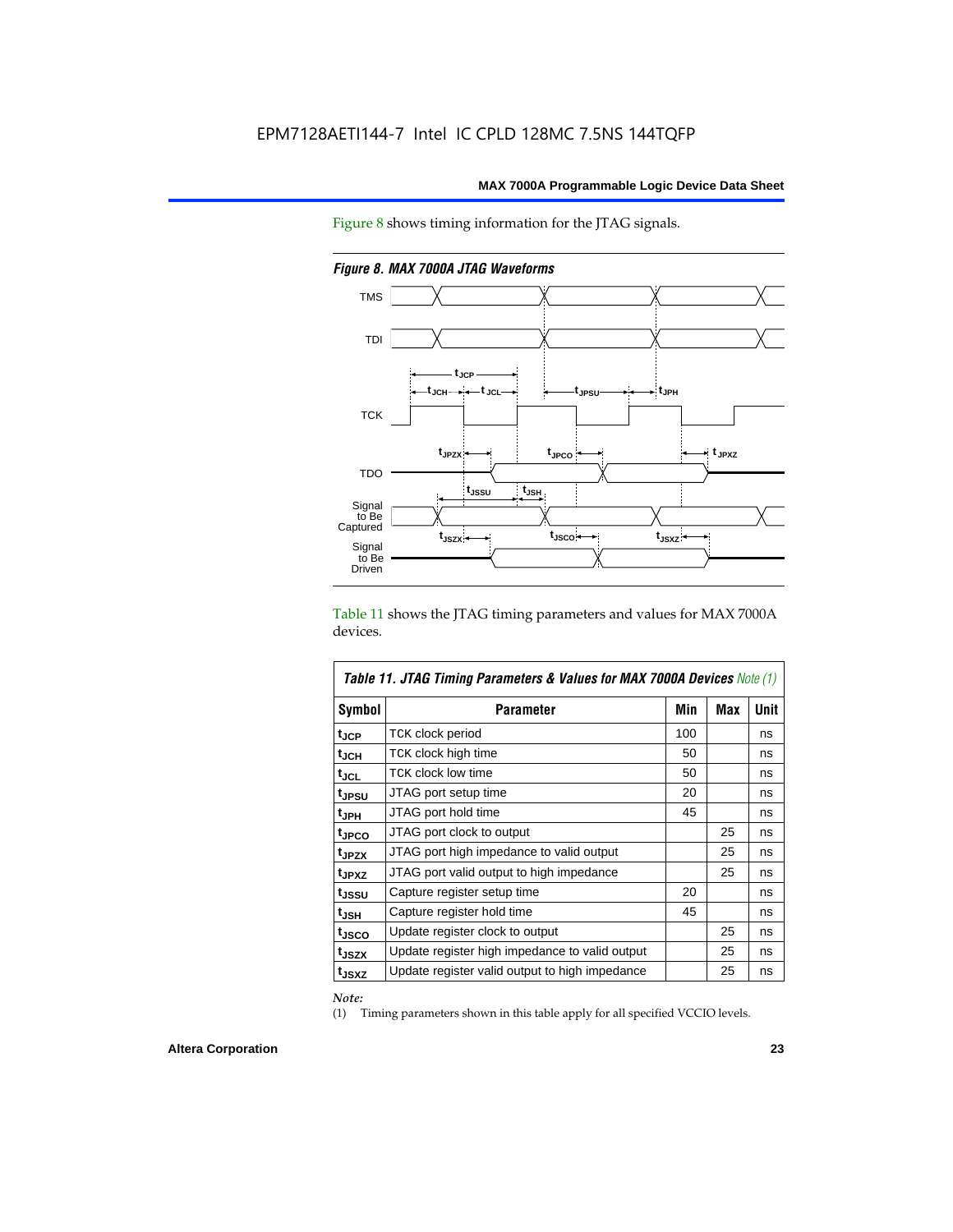### **Programmable Speed/Power Control**

MAX 7000A devices offer a power-saving mode that supports low-power operation across user-defined signal paths or the entire device. This feature allows total power dissipation to be reduced by 50% or more because most logic applications require only a small fraction of all gates to operate at maximum frequency.

The designer can program each individual macrocell in a MAX 7000A device for either high-speed (i.e., with the Turbo  $Bit^{TM}$  option turned on) or low-power operation (i.e., with the Turbo Bit option turned off). As a result, speed-critical paths in the design can run at high speed, while the remaining paths can operate at reduced power. Macrocells that run at low power incur a nominal timing delay adder (*tLPA*) for the *tLAD*, *tLAC*, *tIC*,  $t_{EN}$ ,  $t_{SEXP}$ ,  $t_{ACL}$ , and  $t_{CPPW}$  parameters.

### **Output Configuration**

MAX 7000A device outputs can be programmed to meet a variety of system-level requirements.

### **MultiVolt I/O Interface**

The MAX 7000A device architecture supports the MultiVolt I/O interface feature, which allows MAX 7000A devices to connect to systems with differing supply voltages. MAX 7000A devices in all packages can be set for 2.5-V, 3.3-V, or 5.0-V I/O pin operation. These devices have one set of VCC pins for internal operation and input buffers (VCCINT), and another set for I/O output drivers (VCCIO).

The VCCIO pins can be connected to either a 3.3-V or 2.5-V power supply, depending on the output requirements. When the VCCIO pins are connected to a 2.5-V power supply, the output levels are compatible with 2.5-V systems. When the VCCIO pins are connected to a 3.3-V power supply, the output high is at 3.3 V and is therefore compatible with 3.3-V or 5.0-V systems. Devices operating with  $V_{\text{CCIO}}$  levels lower than 3.0 V incur a slightly greater timing delay of  $t_{OD2}$  instead of  $t_{OD1}$ . Inputs can always be driven by 2.5-V, 3.3-V, or 5.0-V signals.

| Table 12. MAX 7000A MultiVolt I/O Support |     |                  |     |     |                          |     |
|-------------------------------------------|-----|------------------|-----|-----|--------------------------|-----|
| V <sub>CCIO</sub> Voltage                 |     | Input Signal (V) |     |     | <b>Output Signal (V)</b> |     |
|                                           | 2.5 | 3.3              | 5.0 | 2.5 | 3.3                      | 5.0 |
| 2.5                                       |     |                  |     |     |                          |     |
| 3.3                                       |     |                  |     |     |                          |     |

Table 12 describes the MAX 7000A MultiVolt I/O support.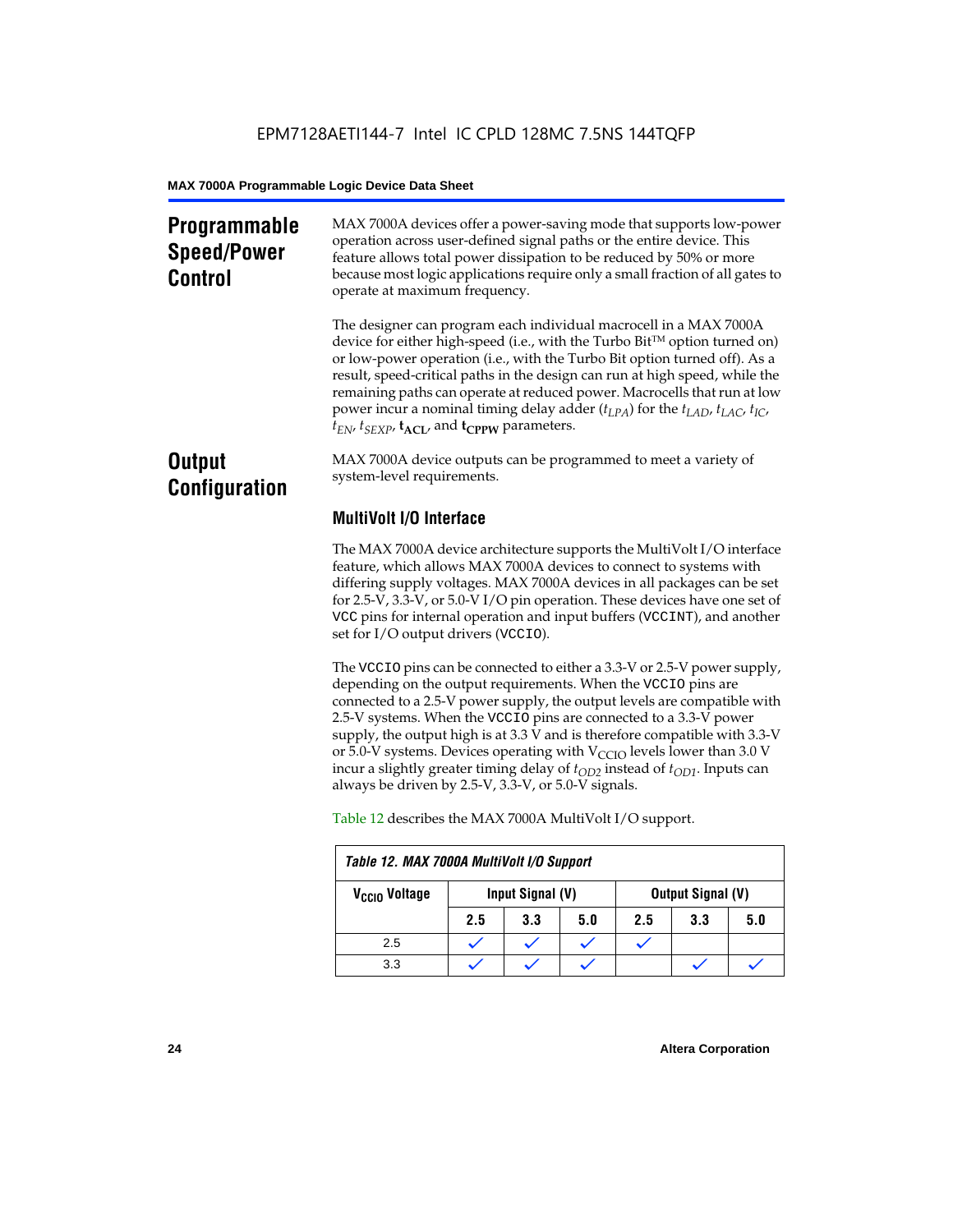#### **Open-Drain Output Option**

MAX 7000A devices provide an optional open-drain (equivalent to open-collector) output for each I/O pin. This open-drain output enables the device to provide system-level control signals (e.g., interrupt and write enable signals) that can be asserted by any of several devices. This output can also provide an additional wired-OR plane.

Open-drain output pins on MAX 7000A devices (with a pull-up resistor to the 5.0-V supply) can drive 5.0-V CMOS input pins that require a high  $V<sub>IH</sub>$ . When the open-drain pin is active, it will drive low. When the pin is inactive, the resistor will pull up the trace to  $5.0$  V to meet CMOS V<sub>OH</sub> requirements. The open-drain pin will only drive low or tri-state; it will never drive high. The rise time is dependent on the value of the pull-up resistor and load impedance. The  $I_{OL}$  current specification should be considered when selecting a pull-up resistor.

#### **Programmable Ground Pins**

Each unused I/O pin on MAX 7000A devices may be used as an additional ground pin. In EPM7128A and EPM7256A devices, utilizing unused I/O pins as additional ground pins requires using the associated macrocell. In MAX 7000AE devices, this programmable ground feature does not require the use of the associated macrocell; therefore, the buried macrocell is still available for user logic.

#### **Slew-Rate Control**

The output buffer for each MAX 7000A I/O pin has an adjustable output slew rate that can be configured for low-noise or high-speed performance. A faster slew rate provides high-speed transitions for high-performance systems. However, these fast transitions may introduce noise transients into the system. A slow slew rate reduces system noise, but adds a nominal delay of 4 to 5 ns. When the configuration cell is turned off, the slew rate is set for low-noise performance. Each I/O pin has an individual EEPROM bit that controls the slew rate, allowing designers to specify the slew rate on a pin-by-pin basis. The slew rate control affects both the rising and falling edges of the output signal.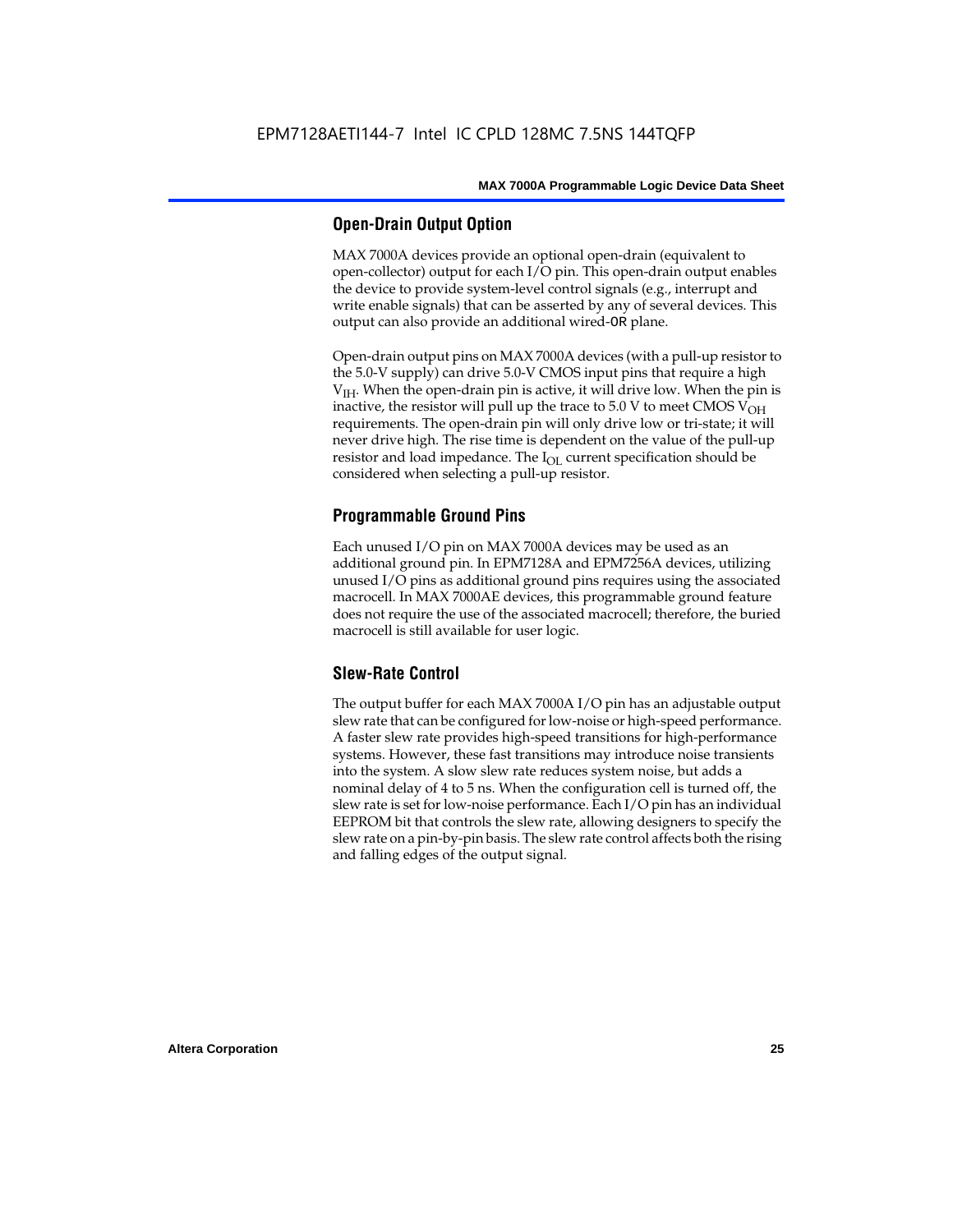| <b>Power</b><br>Sequencing &<br><b>Hot-Socketing</b> | Because MAX 7000A devices can be used in a mixed-voltage environment,<br>they have been designed specifically to tolerate any possible power-up<br>sequence. The $V_{\text{CCIO}}$ and $V_{\text{CCINT}}$ power planes can be powered in any<br>order.                                                                                                                                                                                                                                     |
|------------------------------------------------------|--------------------------------------------------------------------------------------------------------------------------------------------------------------------------------------------------------------------------------------------------------------------------------------------------------------------------------------------------------------------------------------------------------------------------------------------------------------------------------------------|
|                                                      | Signals can be driven into MAX 7000AE devices before and during power-<br>up (and power-down) without damaging the device. Additionally,<br>MAX 7000AE devices do not drive out during power-up. Once operating<br>conditions are reached, MAX 7000AE devices operate as specified by the<br>user.                                                                                                                                                                                         |
|                                                      | MAX 7000AE device I/O pins will not source or sink more than 300 $\mu$ A of<br>DC current during power-up. All pins can be driven up to 5.75 V during<br>hot-socketing, except the OE1 and GLCRn pins. The OE1 and GLCRn pins<br>can be driven up to 3.6 V during hot-socketing. After $V_{\text{CCINT}}$ and $V_{\text{CCIO}}$<br>reach the recommended operating conditions, these two pins are 5.0-V<br>tolerant.                                                                       |
|                                                      | EPM7128A and EPM7256A devices do not support hot-socketing and may<br>drive out during power-up.                                                                                                                                                                                                                                                                                                                                                                                           |
| <b>Design Security</b>                               | All MAX 7000A devices contain a programmable security bit that controls<br>access to the data programmed into the device. When this bit is<br>programmed, a design implemented in the device cannot be copied or<br>retrieved. This feature provides a high level of design security because<br>programmed data within EEPROM cells is invisible. The security bit that<br>controls this function, as well as all other programmed data, is reset only<br>when the device is reprogrammed. |
| <b>Generic Testing</b>                               | MAX 7000A devices are fully tested. Complete testing of each<br>programmable EEPROM bit and all internal logic elements ensures 100%<br>programming yield. AC test measurements are taken under conditions<br>equivalent to those shown in Figure 9. Test patterns can be used and then<br>erased during early stages of the production flow.                                                                                                                                              |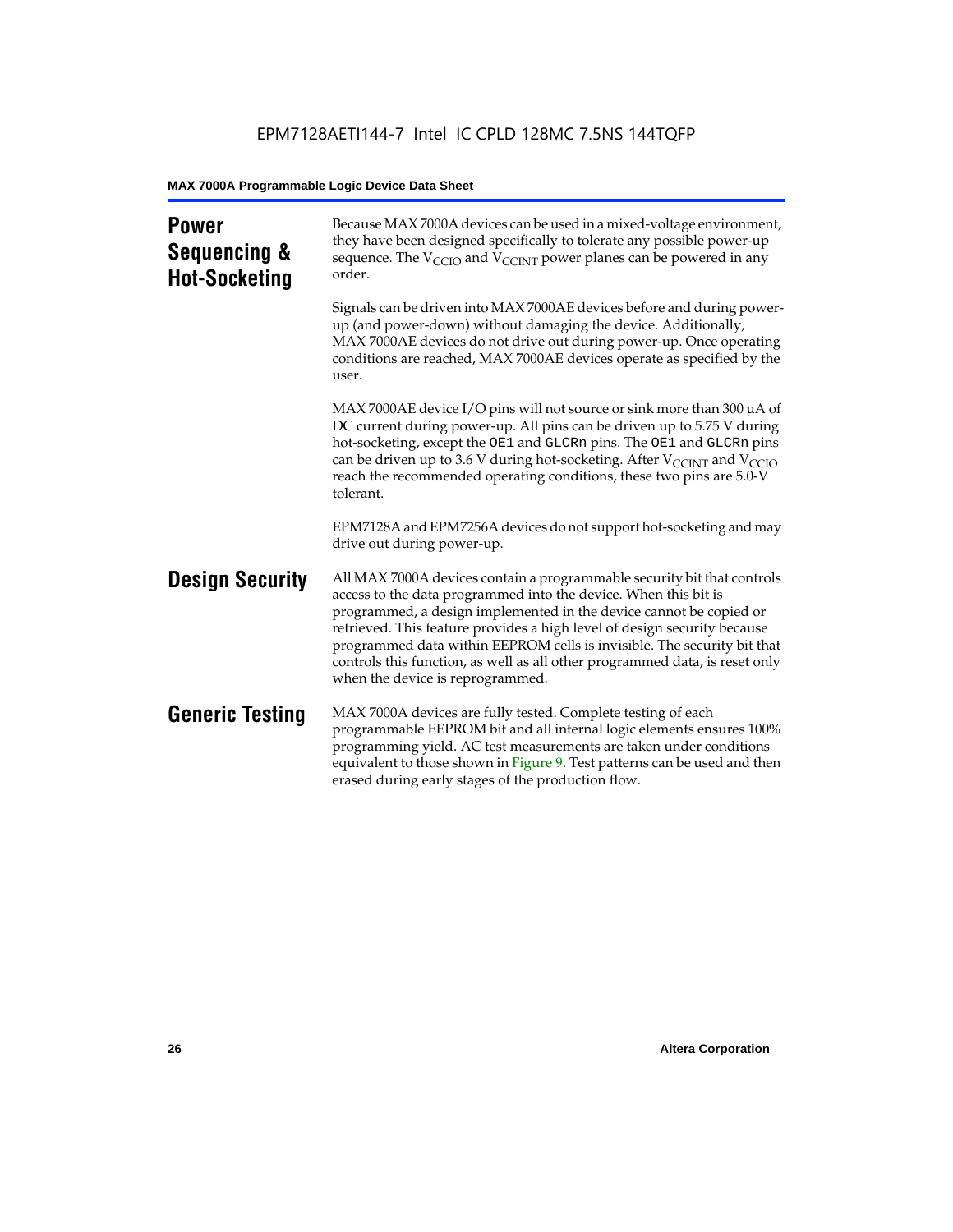#### *Figure 9. MAX 7000A AC Test Conditions*

*3.3-V outputs.*



### **Operating Conditions**

Tables 13 through 16 provide information on absolute maximum ratings, recommended operating conditions, operating conditions, and capacitance for MAX 7000A devices.

|                        | Table 13. MAX 7000A Device Absolute Maximum Ratings<br>Note $(1)$ |                                                           |        |      |              |  |  |  |  |  |  |
|------------------------|-------------------------------------------------------------------|-----------------------------------------------------------|--------|------|--------------|--|--|--|--|--|--|
| Symbol                 | <b>Parameter</b>                                                  | <b>Conditions</b>                                         | Min    | Max  | <b>Unit</b>  |  |  |  |  |  |  |
| $V_{CC}$               | Supply voltage                                                    | With respect to ground $(2)$                              | $-0.5$ | 4.6  | V            |  |  |  |  |  |  |
| $V_{I}$                | DC input voltage                                                  |                                                           | $-2.0$ | 5.75 | $\vee$       |  |  |  |  |  |  |
| $I_{OUT}$              | DC output current, per pin                                        |                                                           | $-25$  | 25   | mA           |  |  |  |  |  |  |
| <b>T<sub>STG</sub></b> | Storage temperature                                               | No bias                                                   | $-65$  | 150  | $^{\circ}$ C |  |  |  |  |  |  |
| $T_A$                  | Ambient temperature                                               | Under bias                                                | $-65$  | 135  | $^{\circ}$ C |  |  |  |  |  |  |
| $T_{\rm J}$            | Junction temperature                                              | BGA, FineLine BGA, PQFP, and<br>TQFP packages, under bias |        | 135  | $^{\circ}$ C |  |  |  |  |  |  |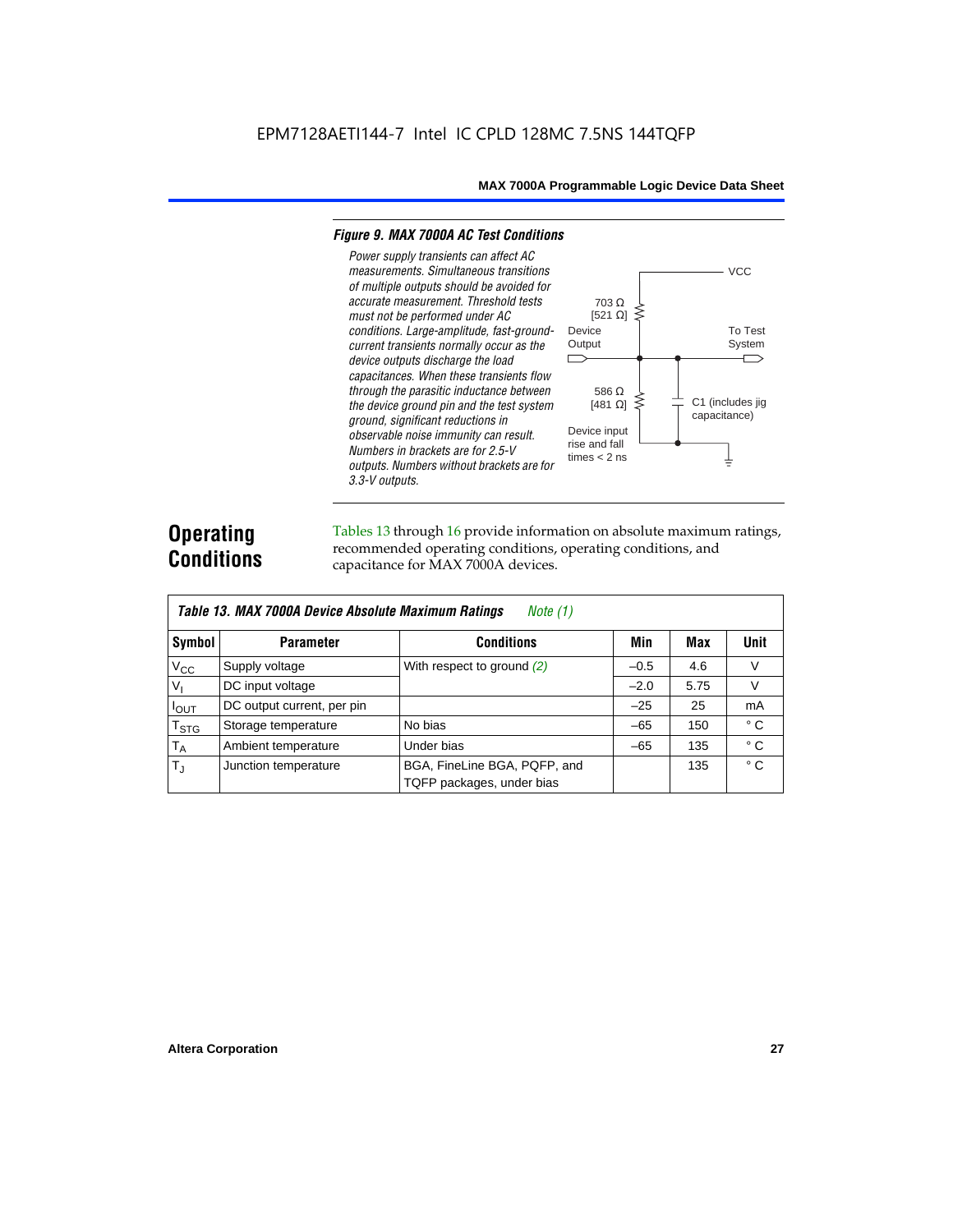### EPM7128AETI144-7 Intel IC CPLD 128MC 7.5NS 144TQFP

|                             | <b>Table 14. MAX 7000A Device Recommended Operating Conditions</b> |                      |          |                   |              |  |  |  |  |  |
|-----------------------------|--------------------------------------------------------------------|----------------------|----------|-------------------|--------------|--|--|--|--|--|
| Symbol                      | <b>Parameter</b>                                                   | <b>Conditions</b>    | Min      | Max               | Unit         |  |  |  |  |  |
| <b>V<sub>CCINT</sub></b>    | Supply voltage for internal logic<br>and input buffers             | (3), (13)            | 3.0      | 3.6               | $\vee$       |  |  |  |  |  |
| V <sub>CCIO</sub>           | Supply voltage for output<br>drivers, 3.3-V operation              | (3)                  | 3.0      | 3.6               | $\vee$       |  |  |  |  |  |
|                             | Supply voltage for output<br>drivers, 2.5-V operation              | (3)                  | 2.3      | 2.7               | $\vee$       |  |  |  |  |  |
| V <sub>CCISP</sub>          | Supply voltage during in-<br>system programming                    |                      | 3.0      | 3.6               | $\vee$       |  |  |  |  |  |
| $V_{I}$                     | Input voltage                                                      | (4)                  | $-0.5$   | 5.75              | $\vee$       |  |  |  |  |  |
| $V_{\rm O}$                 | Output voltage                                                     |                      | $\Omega$ | $V_{\text{CCIQ}}$ | $\vee$       |  |  |  |  |  |
| $T_A$                       | Ambient temperature                                                | Commercial range     | $\Omega$ | 70                | $\circ$ C    |  |  |  |  |  |
|                             |                                                                    | Industrial range (5) | $-40$    | 85                | $^{\circ}$ C |  |  |  |  |  |
| $T_{\rm J}$                 | Junction temperature                                               | Commercial range     | $\Omega$ | 90                | $^{\circ}$ C |  |  |  |  |  |
|                             |                                                                    | Industrial range (5) | $-40$    | 105               | $^{\circ}$ C |  |  |  |  |  |
|                             |                                                                    | Extended range (5)   | $-40$    | 130               | $^{\circ}$ C |  |  |  |  |  |
| $\mathfrak{t}_{\mathsf{R}}$ | Input rise time                                                    |                      |          | 40                | ns           |  |  |  |  |  |
| $\mathfrak{t}_{\mathsf{F}}$ | Input fall time                                                    |                      |          | 40                | ns           |  |  |  |  |  |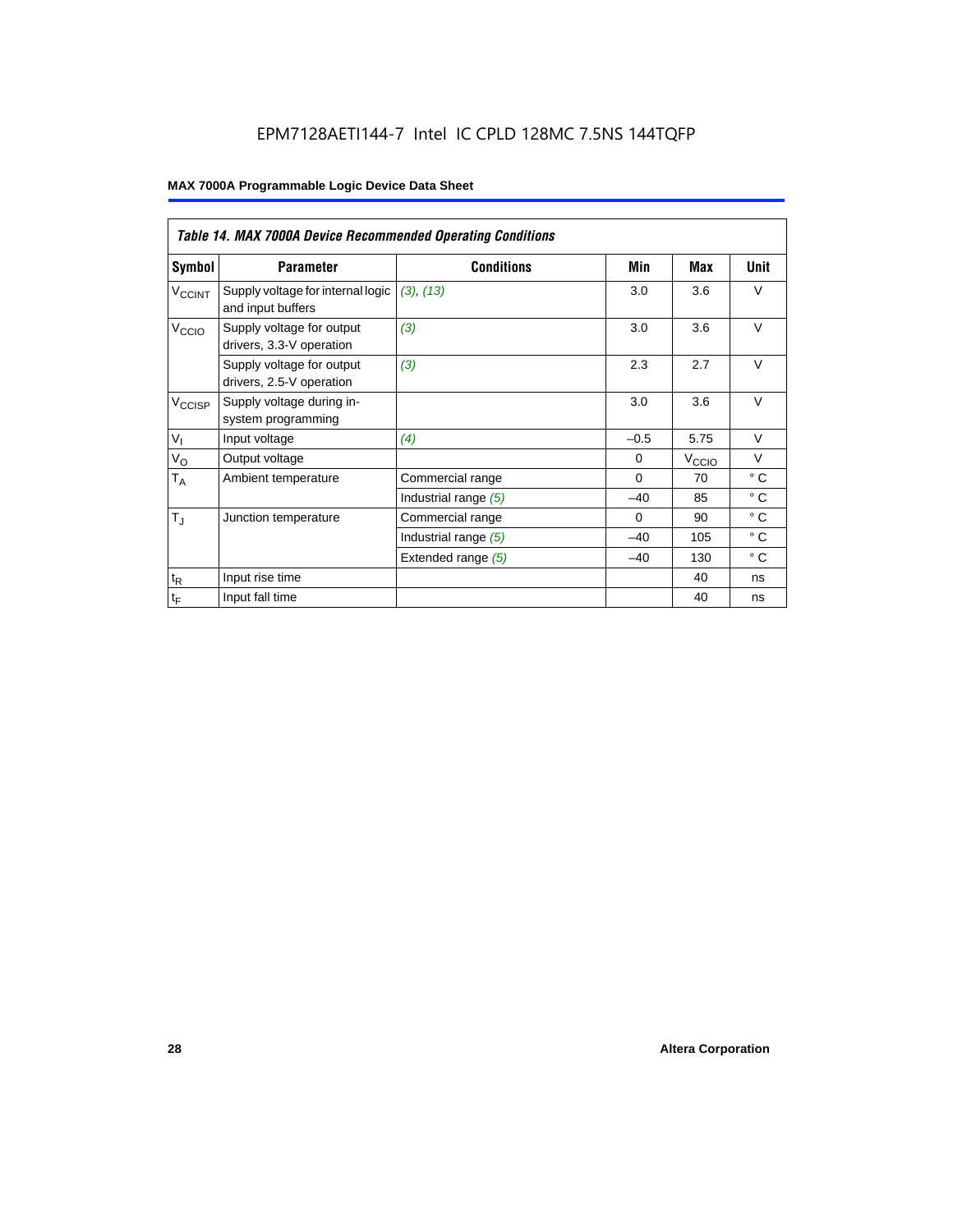|                 | <b>Table 15. MAX 7000A Device DC Operating Conditions</b><br>Note (6) |                                                                                        |                 |      |           |  |  |  |  |  |
|-----------------|-----------------------------------------------------------------------|----------------------------------------------------------------------------------------|-----------------|------|-----------|--|--|--|--|--|
| Symbol          | <b>Parameter</b>                                                      | <b>Conditions</b>                                                                      | Min             | Max  | Unit      |  |  |  |  |  |
| $V_{\text{IH}}$ | High-level input voltage                                              |                                                                                        | 1.7             | 5.75 | $\vee$    |  |  |  |  |  |
| $V_{IL}$        | Low-level input voltage                                               |                                                                                        | $-0.5$          | 0.8  | V         |  |  |  |  |  |
| V <sub>OH</sub> | 3.3-V high-level TTL output<br>voltage                                | $I_{OH} = -8$ mA DC, $V_{CClO} = 3.00$ V (7)                                           | 2.4             |      | $\vee$    |  |  |  |  |  |
|                 | 3.3-V high-level CMOS output<br>voltage                               | $I_{OH} = -0.1$ mA DC, $V_{CClO} = 3.00$ V<br>(7)                                      | $V_{CCD}$ – 0.2 |      | $\vee$    |  |  |  |  |  |
|                 |                                                                       | 2.5-V high-level output voltage $ I_{OH} = -100 \mu A DC$ , $V_{CClO} = 2.30 V$<br>(7) | 2.1             |      | V         |  |  |  |  |  |
|                 |                                                                       | $I_{OH} = -1$ mA DC, $V_{CCIO} = 2.30$ V (7)                                           | 2.0             |      | $\vee$    |  |  |  |  |  |
|                 |                                                                       | $I_{OH} = -2$ mA DC, $V_{CCIO} = 2.30$ V (7)                                           | 1.7             |      | $\vee$    |  |  |  |  |  |
| $V_{OL}$        | 3.3-V low-level TTL output<br>voltage                                 | $I_{OL}$ = 8 mA DC, $V_{CCIO}$ = 3.00 V (8)                                            |                 | 0.45 | $\vee$    |  |  |  |  |  |
|                 | 3.3-V low-level CMOS output<br>voltage                                | $I_{\text{OI}} = 0.1 \text{ mA DC}$ , $V_{\text{CCl}} = 3.00 \text{ V}$ (8)            |                 | 0.2  | V         |  |  |  |  |  |
|                 | 2.5-V low-level output voltage                                        | $I_{OL}$ = 100 µA DC, $V_{CCIO}$ = 2.30 V (8)                                          |                 | 0.2  | $\vee$    |  |  |  |  |  |
|                 |                                                                       | $I_{OL}$ = 1 mA DC, $V_{CCIO}$ = 2.30 V (8)                                            |                 | 0.4  | V         |  |  |  |  |  |
|                 |                                                                       | $I_{OL}$ = 2 mA DC, $V_{CCIO}$ = 2.30 V (8)                                            |                 | 0.7  | V         |  |  |  |  |  |
| $\mathbf{l}_1$  | Input leakage current                                                 | $V_1 = -0.5$ to 5.5 V (9)                                                              | $-10$           | 10   | μA        |  |  |  |  |  |
| $I_{OZ}$        | Tri-state output off-state<br>current                                 | $V_1 = -0.5$ to 5.5 V (9)                                                              | $-10$           | 10   | μA        |  |  |  |  |  |
| $R_{ISP}$       | Value of I/O pin pull-up resistor                                     | $V_{\text{CCIO}}$ = 3.0 to 3.6 V (10)                                                  | 20              | 50   | $k\Omega$ |  |  |  |  |  |
|                 | during in-system programming                                          | $V_{\text{CCIO}}$ = 2.3 to 2.7 V (10)                                                  | 30              | 80   | $k\Omega$ |  |  |  |  |  |
|                 | or during power-up                                                    | $V_{\text{CCIO}} = 2.3$ to 3.6 V (11)                                                  | 20              | 74   | $k\Omega$ |  |  |  |  |  |

| Table 16. MAX 7000A Device Capacitance | Note (12) |
|----------------------------------------|-----------|
|                                        |           |

| Symbol    | <b>Parameter</b>      | <b>Conditions</b>                   | Min | Max | Unit |
|-----------|-----------------------|-------------------------------------|-----|-----|------|
| $C_{IN}$  | Input pin capacitance | $V_{IN} = 0$ V, f = 1.0 MHz         |     |     | рF   |
| $v_{1/0}$ | I/O pin capacitance   | $V_{\text{OUT}} = 0 V, f = 1.0 MHz$ |     |     | рF   |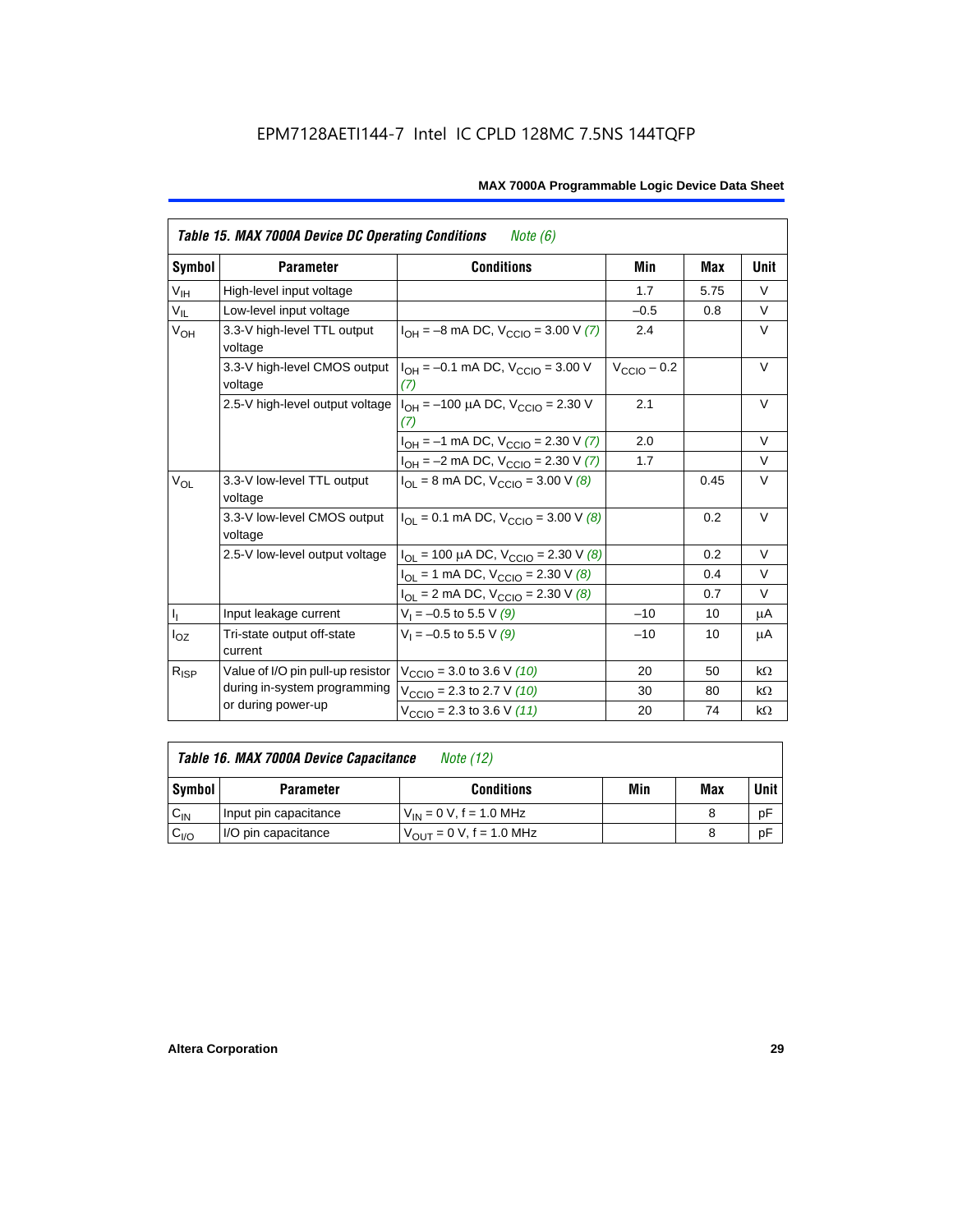#### *Notes to tables:*

- (1) See the *Operating Requirements for Altera Devices Data Sheet.*
- Minimum DC input voltage is –0.5 V. During transitions, the inputs may undershoot to –2.0 V for input currents less than 100 mA and periods shorter than 20 ns.
- (3) For EPM7128A and EPM7256A devices only,  $V_{CC}$  must rise monotonically.
- (4) In MAX 7000AE devices, all pins, including dedicated inputs, I/O pins, and JTAG pins, may be driven before V<sub>CCINT</sub> and V<sub>CCIO</sub> are powered.
- (5) These devices support in-system programming for –40° to 100° C. For in-system programming support between –40° and 0° C, contact Altera Applications.
- (6) These values are specified under the recommended operating conditions shown in Table 14 on page 28.
- (7) The parameter is measured with 50% of the outputs each sourcing the specified current. The  $I_{OH}$  parameter refers to high-level TTL or CMOS output current.
- (8) The parameter is measured with 50% of the outputs each sinking the specified current. The  $I_{OL}$  parameter refers to low-level TTL or CMOS output current.
- (9) This value is specified for normal device operation. For MAX 7000AE devices, the maximum leakage current during power-up is ±300 µA. For EPM7128A and EPM7256A devices, leakage current during power-up is not specified.
- (10) For EPM7128A and EPM7256A devices, this pull-up exists while a device is programmed in-system.
- (11) For MAX 7000AE devices, this pull-up exists while devices are programmed in-system and in unprogrammed devices during power-up.
- (12) Capacitance is measured at 25 °C and is sample-tested only. The OE1 pin (high-voltage pin during programming) has a maximum capacitance of 20 pF.
- (13) The POR time for MAX 7000AE devices (except MAX 7128A and MAX 7256A devices) does not exceed 100 µs. The sufficient V<sub>CCINT</sub> voltage level for POR is 3.0 V. The device is fully initialized within the POR time after V<sub>CCINT</sub> reaches the sufficient POR voltage level.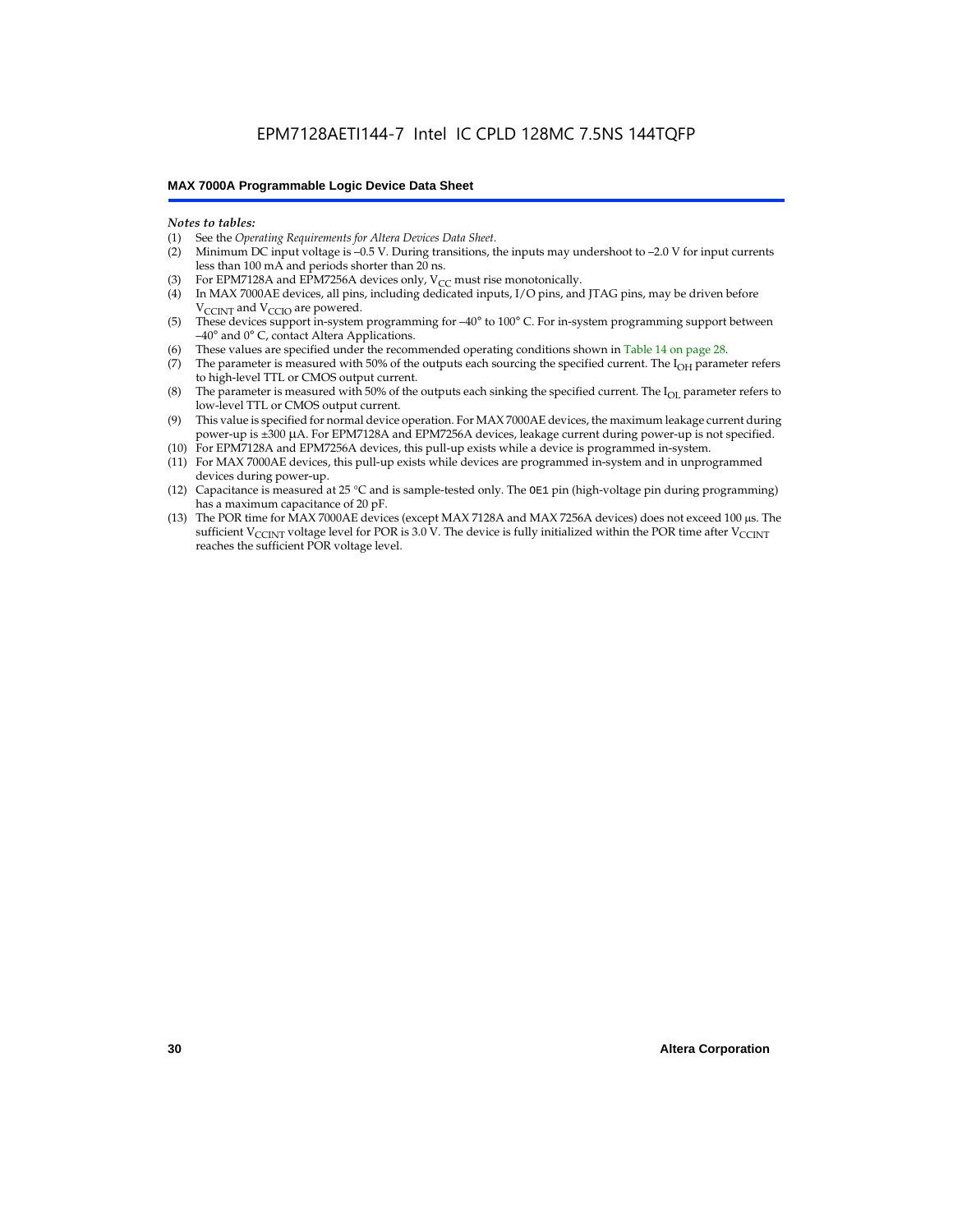Figure 10 shows the typical output drive characteristics of MAX 7000A devices.





**Timing Model** MAX 7000A device timing can be analyzed with the Altera software, a variety of popular industry-standard EDA simulators and timing analyzers, or with the timing model shown in Figure 11. MAX 7000A devices have predictable internal delays that enable the designer to determine the worst-case timing of any design. The software provides timing simulation, point-to-point delay prediction, and detailed timing analysis for device-wide performance evaluation.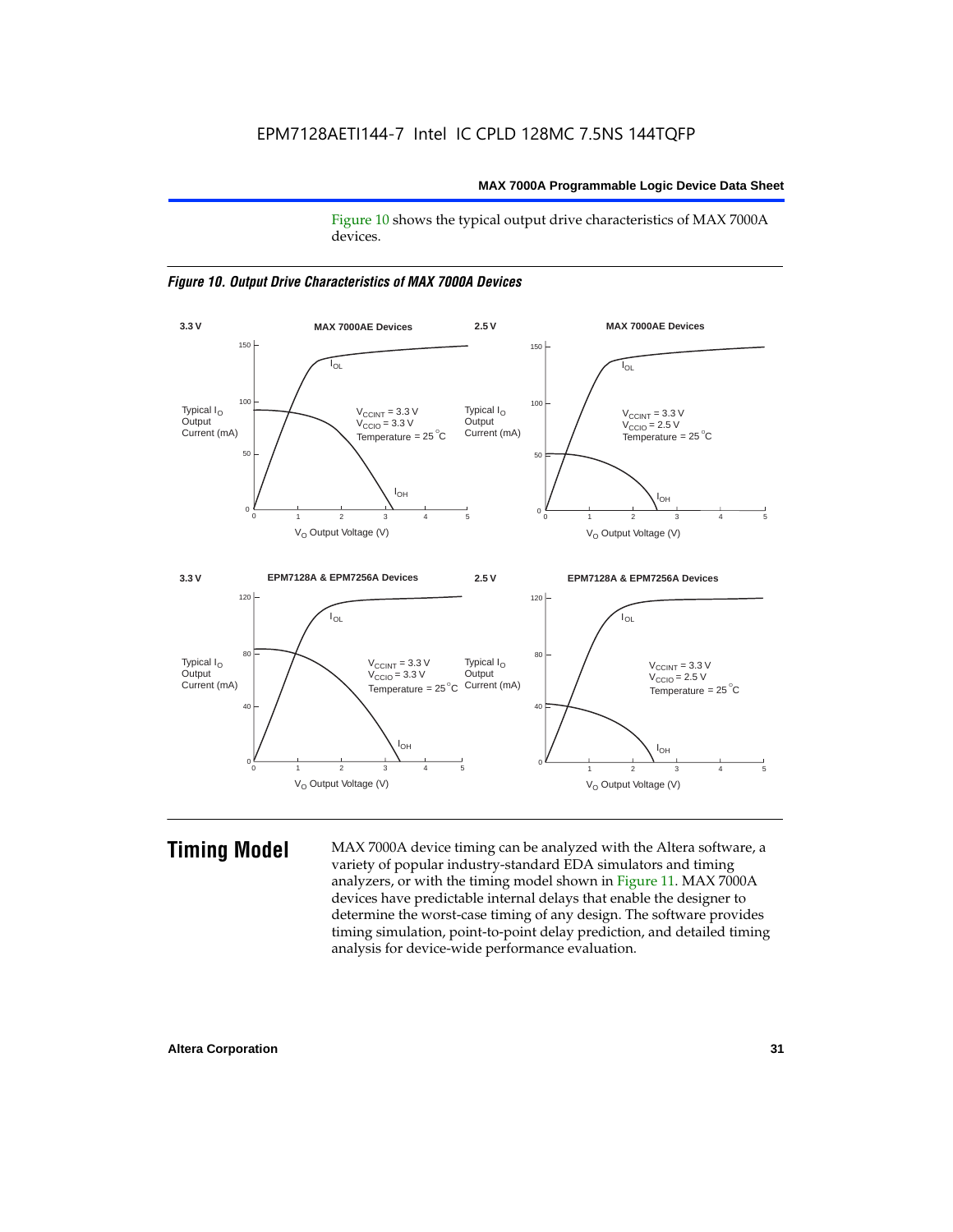



The timing characteristics of any signal path can be derived from the timing model and parameters of a particular device. External timing parameters, which represent pin-to-pin timing delays, can be calculated as the sum of internal parameters. Figure 12 shows the timing relationship between internal and external delay parameters.



f See *Application Note 94 (Understanding MAX 7000 Timing)* for more information.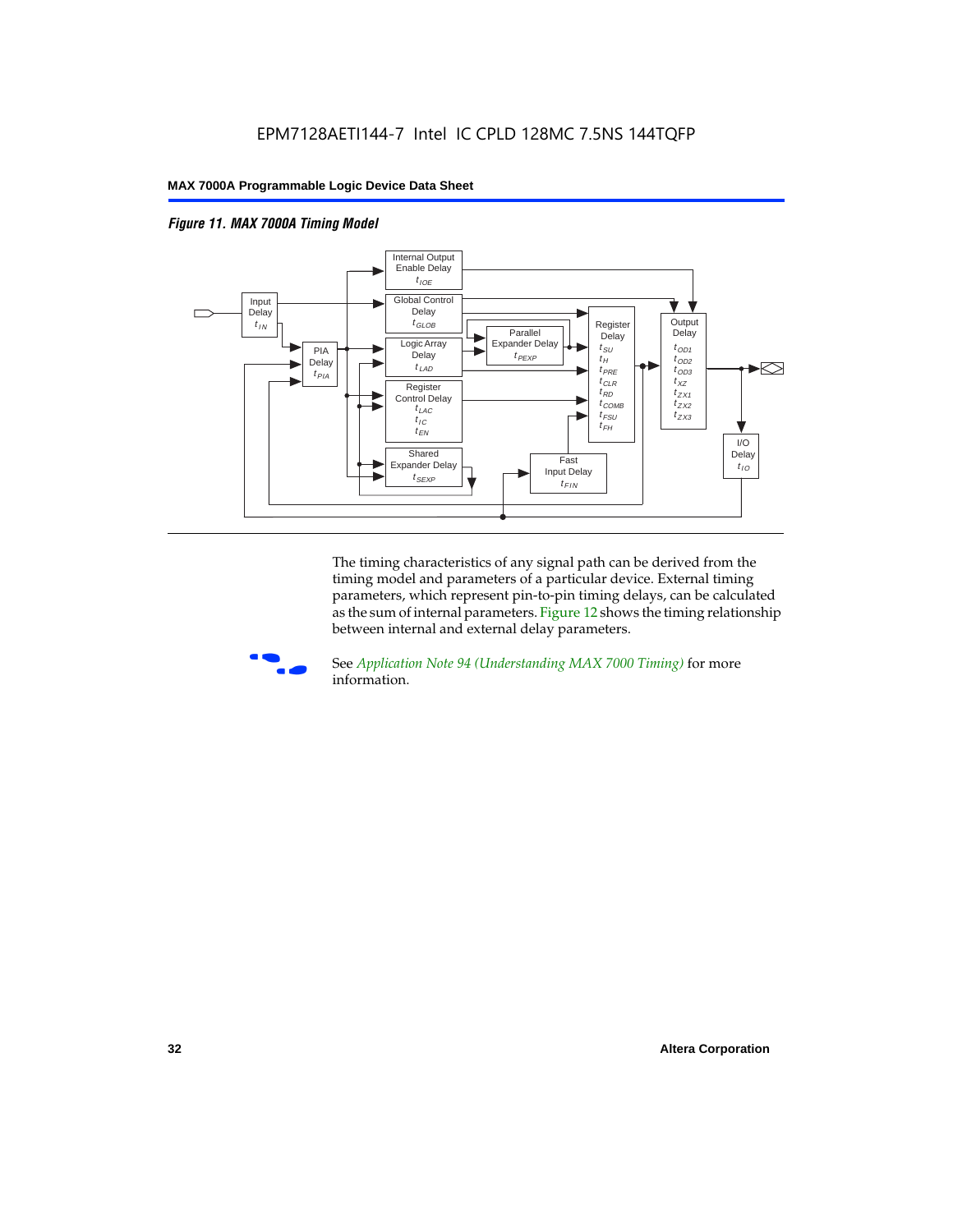#### *Figure 12. MAX 7000A Switching Waveforms*

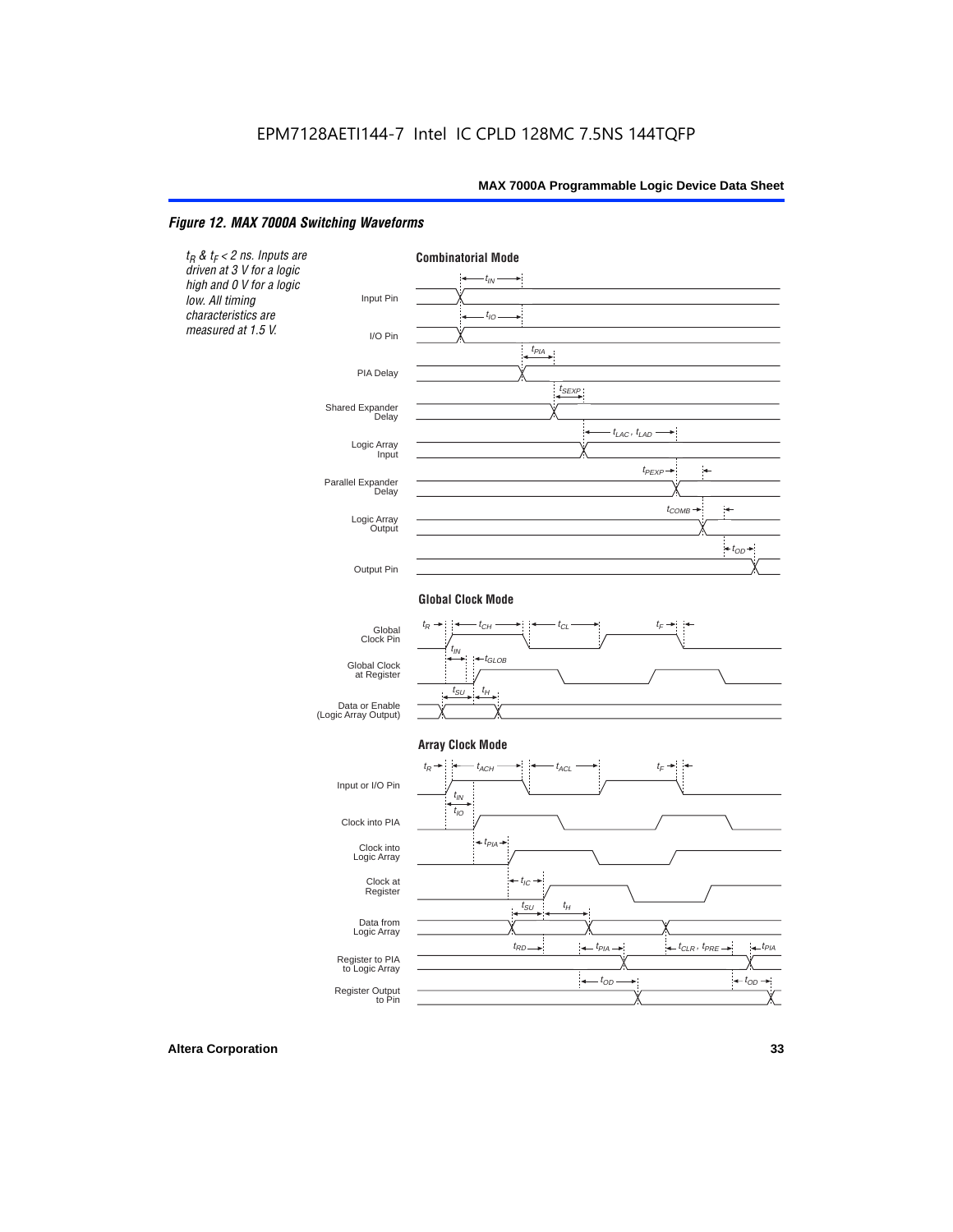Tables 17 through 30 show EPM7032AE, EPM7064AE, EPM7128AE, EPM7256AE, EPM7512AE, EPM7128A, and EPM7256A timing information.

|                         | <b>Table 17. EPM7032AE External Timing Parameters</b><br>Note $(1)$ |                    |       |      |                    |            |       |       |             |  |
|-------------------------|---------------------------------------------------------------------|--------------------|-------|------|--------------------|------------|-------|-------|-------------|--|
| Symbol                  | <b>Parameter</b>                                                    | <b>Conditions</b>  |       |      | <b>Speed Grade</b> |            |       |       | <b>Unit</b> |  |
|                         |                                                                     |                    |       | $-4$ |                    | $-7$       |       | $-10$ |             |  |
|                         |                                                                     |                    | Min   | Max  | Min                | <b>Max</b> | Min   | Max   |             |  |
| t <sub>PD1</sub>        | Input to non-registered<br>output                                   | $C1 = 35$ pF $(2)$ |       | 4.5  |                    | 7.5        |       | 10    | ns          |  |
| $t_{PD2}$               | I/O input to non-registered<br>output                               | $C1 = 35 pF(2)$    |       | 4.5  |                    | 7.5        |       | 10    | ns          |  |
| $t_{\text{SU}}$         | Global clock setup time                                             | (2)                | 2.9   |      | 4.7                |            | 6.3   |       | ns          |  |
| $t_H$                   | Global clock hold time                                              | (2)                | 0.0   |      | 0.0                |            | 0.0   |       | ns          |  |
| t <sub>FSU</sub>        | Global clock setup time of<br>fast input                            |                    | 2.5   |      | 3.0                |            | 3.0   |       | ns          |  |
| $t_{FH}$                | Global clock hold time of<br>fast input                             |                    | 0.0   |      | 0.0                |            | 0.0   |       | ns          |  |
| $t_{CO1}$               | Global clock to output delay                                        | $C1 = 35 pF$       | 1.0   | 3.0  | 1.0                | 5.0        | 1.0   | 6.7   | ns          |  |
| $t_{CH}$                | Global clock high time                                              |                    | 2.0   |      | 3.0                |            | 4.0   |       | ns          |  |
| $t_{CL}$                | Global clock low time                                               |                    | 2.0   |      | 3.0                |            | 4.0   |       | ns          |  |
| t <sub>ASU</sub>        | Array clock setup time                                              | (2)                | 1.6   |      | 2.5                |            | 3.6   |       | ns          |  |
| t <sub>АН</sub>         | Array clock hold time                                               | (2)                | 0.3   |      | 0.5                |            | 0.5   |       | ns          |  |
| t <sub>ACO1</sub>       | Array clock to output delay                                         | $C1 = 35$ pF $(2)$ | 1.0   | 4.3  | 1.0                | 7.2        | 1.0   | 9.4   | ns          |  |
| $t_{ACH}$               | Array clock high time                                               |                    | 2.0   |      | 3.0                |            | 4.0   |       | ns          |  |
| $t_{ACL}$               | Array clock low time                                                |                    | 2.0   |      | 3.0                |            | 4.0   |       | ns          |  |
| tcPPW                   | Minimum pulse width for<br>clear and preset                         | (3)                | 2.0   |      | 3.0                |            | 4.0   |       | ns          |  |
| $t_{CNT}$               | Minimum global clock<br>period                                      | (2)                |       | 4.4  |                    | 7.2        |       | 9.7   | ns          |  |
| $f_{CNT}$               | Maximum internal global<br>clock frequency                          | (2), (4)           | 227.3 |      | 138.9              |            | 103.1 |       | <b>MHz</b>  |  |
| <b>t<sub>ACNT</sub></b> | Minimum array clock period                                          | (2)                |       | 4.4  |                    | 7.2        |       | 9.7   | ns          |  |
| $f_{ACNT}$              | Maximum internal array<br>clock frequency                           | (2), (4)           | 227.3 |      | 138.9              |            | 103.1 |       | <b>MHz</b>  |  |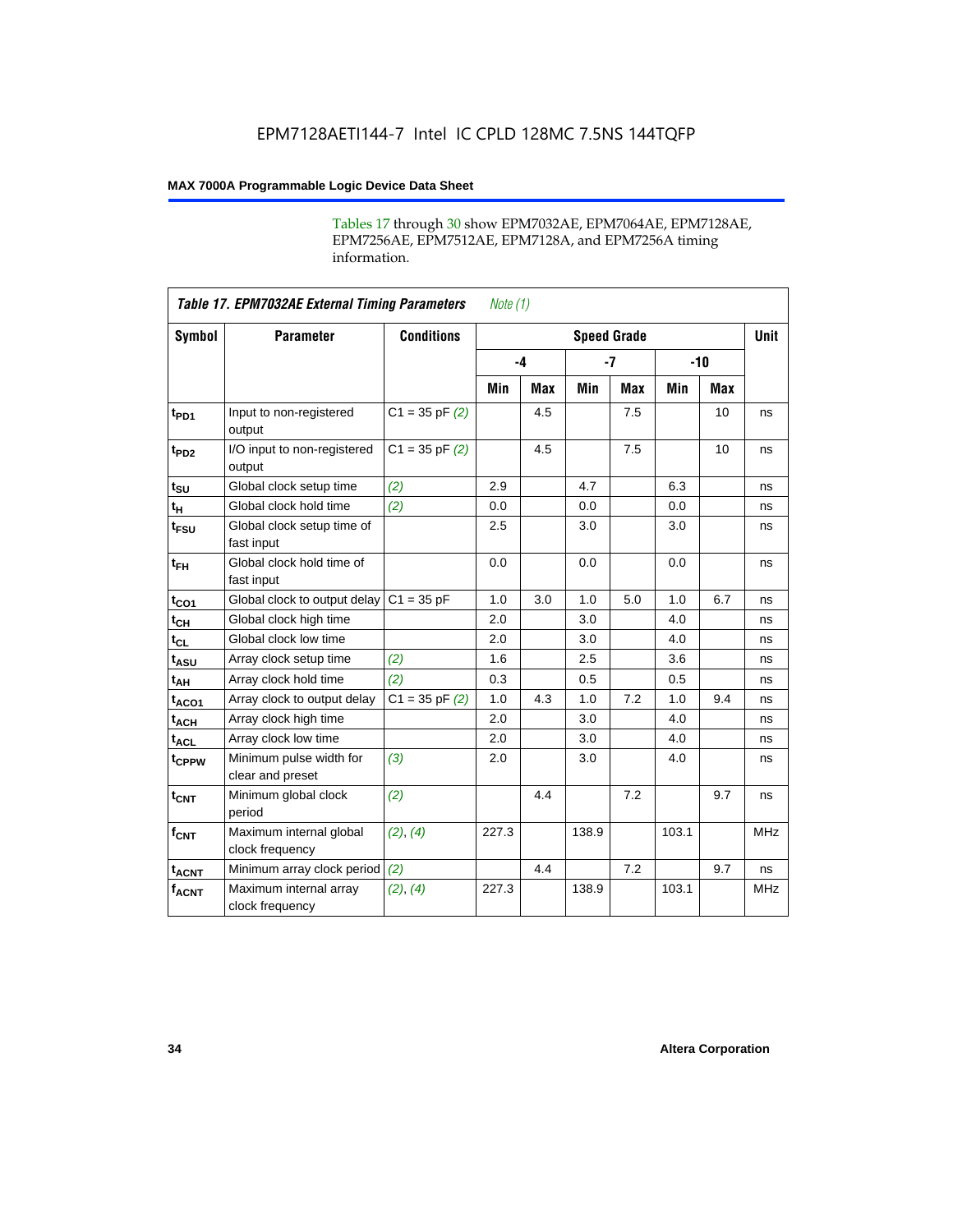|                   | Table 18. EPM7032AE Internal Timing Parameters (Part 1 of 2)<br>Note $(1)$                                   |                     |     |      |     |                    |       |            |      |  |
|-------------------|--------------------------------------------------------------------------------------------------------------|---------------------|-----|------|-----|--------------------|-------|------------|------|--|
| <b>Symbol</b>     | <b>Parameter</b>                                                                                             | <b>Conditions</b>   |     |      |     | <b>Speed Grade</b> |       |            | Unit |  |
|                   |                                                                                                              |                     |     | $-4$ |     | -7                 | $-10$ |            |      |  |
|                   |                                                                                                              |                     | Min | Max  | Min | Max                | Min   | <b>Max</b> |      |  |
| $t_{IN}$          | Input pad and buffer delay                                                                                   |                     |     | 0.7  |     | 1.2                |       | 1.5        | ns   |  |
| $t_{IO}$          | I/O input pad and buffer<br>delay                                                                            |                     |     | 0.7  |     | 1.2                |       | 1.5        | ns   |  |
| $t_{\sf FIN}$     | Fast input delay                                                                                             |                     |     | 2.3  |     | 2.8                |       | 3.4        | ns   |  |
| t <sub>SEXP</sub> | Shared expander delay                                                                                        |                     |     | 1.9  |     | 3.1                |       | 4.0        | ns   |  |
| t <sub>PEXP</sub> | Parallel expander delay                                                                                      |                     |     | 0.5  |     | 0.8                |       | 1.0        | ns   |  |
| $t_{LAD}$         | Logic array delay                                                                                            |                     |     | 1.5  |     | 2.5                |       | 3.3        | ns   |  |
| $t_{LAC}$         | Logic control array delay                                                                                    |                     |     | 0.6  |     | 1.0                |       | 1.2        | ns   |  |
| $t_{IOE}$         | Internal output enable delay                                                                                 |                     |     | 0.0  |     | 0.0                |       | 0.0        | ns   |  |
| $t_{OD1}$         | Output buffer and pad<br>delay, slow slew rate $=$ off<br>$V_{\text{CCIO}} = 3.3 \text{ V}$                  | $C1 = 35 pF$        |     | 0.8  |     | 1.3                |       | 1.8        | ns   |  |
| $t_{OD2}$         | Output buffer and pad<br>delay, slow slew rate $=$ off<br>$VCCIO = 2.5 V$                                    | $C1 = 35 pF$<br>(5) |     | 1.3  |     | 1.8                |       | 2.3        | ns   |  |
| $t_{OD3}$         | Output buffer and pad<br>delay, slow slew rate $=$ on<br>$V_{\text{CCIO}} = 2.5 \text{ V or } 3.3 \text{ V}$ | $C1 = 35 pF$        |     | 5.8  |     | 6.3                |       | 6.8        | ns   |  |
| $t_{ZX1}$         | Output buffer enable delay,<br>slow slew rate $=$ off<br>$V_{\text{CCIO}} = 3.3 \text{ V}$                   | $C1 = 35 pF$        |     | 4.0  |     | 4.0                |       | 5.0        | ns   |  |
| $t_{ZX2}$         | Output buffer enable delay,<br>slow slew rate $=$ off<br>$V_{\text{CCIO}}$ = 2.5 V                           | $C1 = 35 pF$<br>(5) |     | 4.5  |     | 4.5                |       | 5.5        | ns   |  |
| $t_{ZX3}$         | Output buffer enable delay,<br>slow slew rate $=$ on<br>$V_{\text{CCIO}} = 3.3 \text{ V}$                    | $C1 = 35 pF$        |     | 9.0  |     | 9.0                |       | 10.0       | ns   |  |
| $t_{XZ}$          | Output buffer disable delay                                                                                  | $C1 = 5pF$          |     | 4.0  |     | 4.0                |       | 5.0        | ns   |  |
| $t_{\text{SU}}$   | Register setup time                                                                                          |                     | 1.3 |      | 2.0 |                    | 2.8   |            | ns   |  |
| $t_H$             | Register hold time                                                                                           |                     | 0.6 |      | 1.0 |                    | 1.3   |            | ns   |  |
| $t_{FSU}$         | Register setup time of fast<br>input                                                                         |                     | 1.0 |      | 1.5 |                    | 1.5   |            | ns   |  |
| $t_{FH}$          | Register hold time of fast<br>input                                                                          |                     | 1.5 |      | 1.5 |                    | 1.5   |            | ns   |  |
| $t_{RD}$          | Register delay                                                                                               |                     |     | 0.7  |     | 1.2                |       | 1.5        | ns   |  |
| $t_{COMB}$        | Combinatorial delay                                                                                          |                     |     | 0.6  |     | 1.0                |       | 1.3        | ns   |  |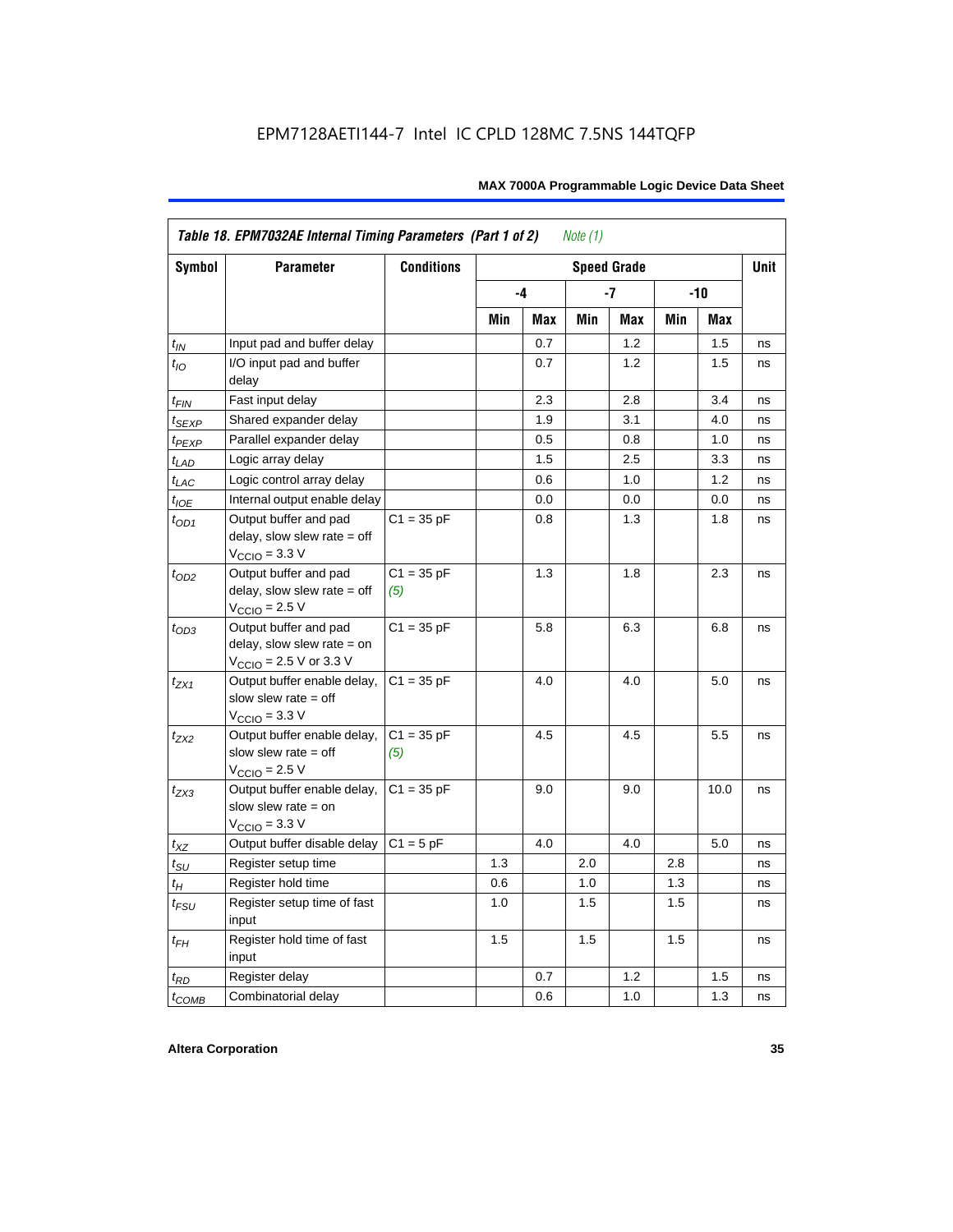| Note (1)<br>Table 18. EPM7032AE Internal Timing Parameters (Part 2 of 2) |                      |                   |                    |            |     |            |     |       |             |
|--------------------------------------------------------------------------|----------------------|-------------------|--------------------|------------|-----|------------|-----|-------|-------------|
| Symbol                                                                   | <b>Parameter</b>     | <b>Conditions</b> | <b>Speed Grade</b> |            |     |            |     |       | <b>Unit</b> |
|                                                                          |                      |                   |                    | -4         |     | -7         |     | $-10$ |             |
|                                                                          |                      |                   | Min                | <b>Max</b> | Min | <b>Max</b> | Min | Max   |             |
| $t_{IC}$                                                                 | Array clock delay    |                   |                    | 1.2        |     | 2.0        |     | 2.5   | ns          |
| $t_{EN}$                                                                 | Register enable time |                   |                    | 0.6        |     | 1.0        |     | 1.2   | ns          |
| $t_{GLOB}$                                                               | Global control delay |                   |                    | 0.8        |     | 1.3        |     | 1.9   | ns          |
| $t_{PRE}$                                                                | Register preset time |                   |                    | 1.2        |     | 1.9        |     | 2.6   | ns          |
| $t_{CLR}$                                                                | Register clear time  |                   |                    | 1.2        |     | 1.9        |     | 2.6   | ns          |
| $t_{PIA}$                                                                | PIA delay            | (2)               |                    | 0.9        |     | 1.5        |     | 2.1   | ns          |
| $t_{LPA}$                                                                | Low-power adder      | (6)               |                    | 2.5        |     | 4.0        |     | 5.0   | ns          |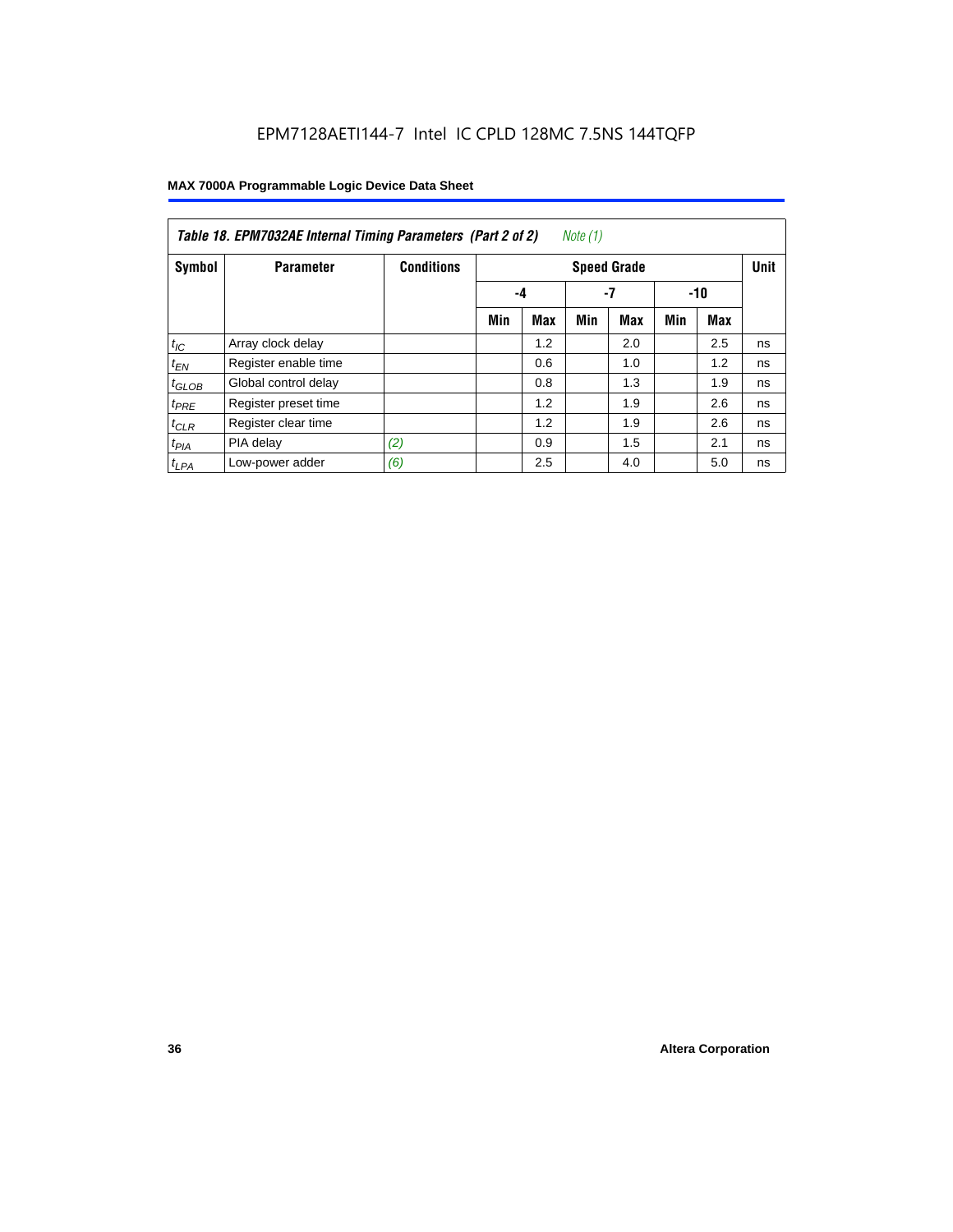| <b>Symbol</b>     | <b>Parameter</b>                            | <b>Conditions</b>   |       |     | <b>Speed Grade</b> |            |       |       | <b>Unit</b> |
|-------------------|---------------------------------------------|---------------------|-------|-----|--------------------|------------|-------|-------|-------------|
|                   |                                             |                     | -4    |     |                    | $-7$       |       | $-10$ |             |
|                   |                                             |                     | Min   | Max | Min                | <b>Max</b> | Min   | Max   |             |
| t <sub>PD1</sub>  | Input to non-<br>registered output          | $C1 = 35 pF$<br>(2) |       | 4.5 |                    | 7.5        |       | 10.0  | ns          |
| t <sub>PD2</sub>  | I/O input to non-<br>registered output      | $C1 = 35 pF$<br>(2) |       | 4.5 |                    | 7.5        |       | 10.0  | ns          |
| $t_{\text{SU}}$   | Global clock setup<br>time                  | (2)                 | 2.8   |     | 4.7                |            | 6.2   |       | ns          |
| tμ                | Global clock hold time                      | (2)                 | 0.0   |     | 0.0                |            | 0.0   |       | ns          |
| $t_{FSU}$         | Global clock setup<br>time of fast input    |                     | 2.5   |     | 3.0                |            | 3.0   |       | ns          |
| $t_{FH}$          | Global clock hold time<br>of fast input     |                     | 0.0   |     | 0.0                |            | 0.0   |       | ns          |
| $t_{CO1}$         | Global clock to output<br>delay             | $C1 = 35 pF$        | 1.0   | 3.1 | 1.0                | 5.1        | 1.0   | 7.0   | ns          |
| $t_{CH}$          | Global clock high time                      |                     | 2.0   |     | 3.0                |            | 4.0   |       | ns          |
| $t_{CL}$          | Global clock low time                       |                     | 2.0   |     | 3.0                |            | 4.0   |       | ns          |
| t <sub>ASU</sub>  | Array clock setup time                      | (2)                 | 1.6   |     | 2.6                |            | 3.6   |       | ns          |
| $t_{AH}$          | Array clock hold time                       | (2)                 | 0.3   |     | 0.4                |            | 0.6   |       | ns          |
| t <sub>ACO1</sub> | Array clock to output<br>delay              | $C1 = 35 pF$<br>(2) | 1.0   | 4.3 | 1.0                | 7.2        | 1.0   | 9.6   | ns          |
| $t_{ACH}$         | Array clock high time                       |                     | 2.0   |     | 3.0                |            | 4.0   |       | ns          |
| t <sub>ACL</sub>  | Array clock low time                        |                     | 2.0   |     | 3.0                |            | 4.0   |       | ns          |
| t <sub>CPPW</sub> | Minimum pulse width<br>for clear and preset | (3)                 | 2.0   |     | 3.0                |            | 4.0   |       | ns          |
| $t_{CNT}$         | Minimum global clock<br>period              | (2)                 |       | 4.5 |                    | 7.4        |       | 10.0  | ns          |
| $f_{CNT}$         | Maximum internal<br>global clock frequency  | (2), (4)            | 222.2 |     | 135.1              |            | 100.0 |       | <b>MHz</b>  |
| $t_{ACNT}$        | Minimum array clock<br>period               | (2)                 |       | 4.5 |                    | 7.4        |       | 10.0  | ns          |
| <b>fACNT</b>      | Maximum internal<br>array clock frequency   | (2), (4)            | 222.2 |     | 135.1              |            | 100.0 |       | MHz         |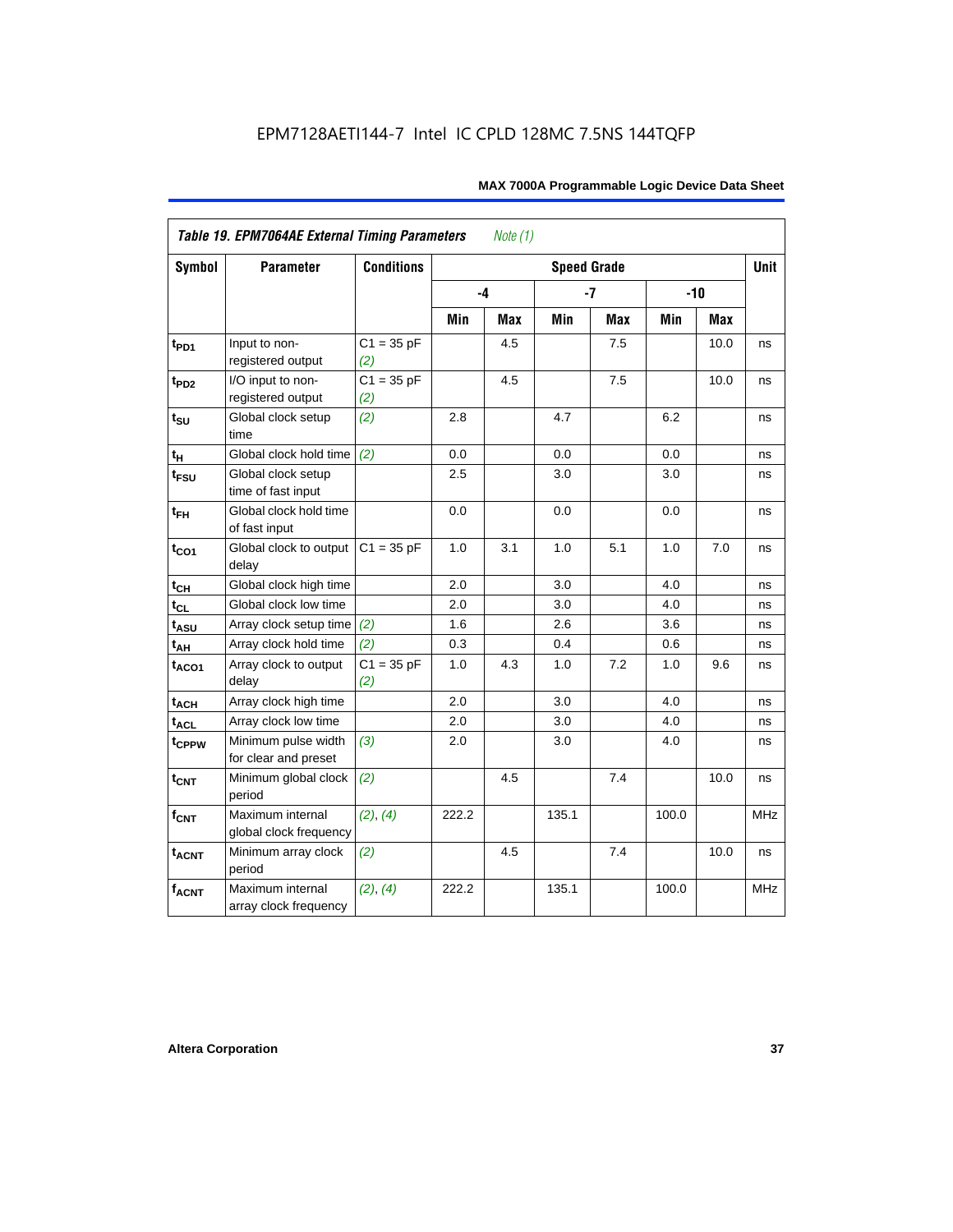|                    | Table 20. EPM7064AE Internal Timing Parameters (Part 1 of 2)<br>Note (1)                                     |                     |     |     |     |                    |     |      |      |  |
|--------------------|--------------------------------------------------------------------------------------------------------------|---------------------|-----|-----|-----|--------------------|-----|------|------|--|
| <b>Symbol</b>      | Parameter                                                                                                    | <b>Conditions</b>   |     |     |     | <b>Speed Grade</b> |     |      | Unit |  |
|                    |                                                                                                              |                     |     | -4  |     | -7                 | -10 |      |      |  |
|                    |                                                                                                              |                     | Min | Max | Min | Max                | Min | Max  |      |  |
| $t_{IN}$           | Input pad and buffer delay                                                                                   |                     |     | 0.6 |     | 1.1                |     | 1.4  | ns   |  |
| $t_{IO}$           | I/O input pad and buffer<br>delay                                                                            |                     |     | 0.6 |     | 1.1                |     | 1.4  | ns   |  |
| $t_{\mathsf{FIN}}$ | Fast input delay                                                                                             |                     |     | 2.5 |     | 3.0                |     | 3.7  | ns   |  |
| $t_{SEXP}$         | Shared expander delay                                                                                        |                     |     | 1.8 |     | 3.0                |     | 3.9  | ns   |  |
| t <sub>PEXP</sub>  | Parallel expander delay                                                                                      |                     |     | 0.4 |     | 0.7                |     | 0.9  | ns   |  |
| $t_{LAD}$          | Logic array delay                                                                                            |                     |     | 1.5 |     | 2.5                |     | 3.2  | ns   |  |
| $t_{LAC}$          | Logic control array delay                                                                                    |                     |     | 0.6 |     | 1.0                |     | 1.2  | ns   |  |
| $t_{IOE}$          | Internal output enable delay                                                                                 |                     |     | 0.0 |     | 0.0                |     | 0.0  | ns   |  |
| $t_{OD1}$          | Output buffer and pad<br>delay, slow slew rate = off<br>$VCCIO = 3.3 V$                                      | $C1 = 35 pF$        |     | 0.8 |     | 1.3                |     | 1.8  | ns   |  |
| $t_{OD2}$          | Output buffer and pad<br>delay, slow slew rate $=$ off<br>$V_{\rm CClO}$ = 2.5 V                             | $C1 = 35 pF$<br>(5) |     | 1.3 |     | 1.8                |     | 2.3  | ns   |  |
| $t_{OD3}$          | Output buffer and pad<br>delay, slow slew rate $=$ on<br>$V_{\text{CCIO}} = 2.5 \text{ V or } 3.3 \text{ V}$ | $C1 = 35 pF$        |     | 5.8 |     | 6.3                |     | 6.8  | ns   |  |
| $t_{ZX1}$          | Output buffer enable delay,<br>slow slew rate = off<br>$V_{\rm CClO}$ = 3.3 V                                | $C1 = 35 pF$        |     | 4.0 |     | 4.0                |     | 5.0  | ns   |  |
| t <sub>ZX2</sub>   | Output buffer enable delay,<br>slow slew rate $=$ off<br>$VCCIO = 2.5 V$                                     | $C1 = 35 pF$<br>(5) |     | 4.5 |     | 4.5                |     | 5.5  | ns   |  |
| $t_{ZX3}$          | Output buffer enable delay,<br>slow slew rate $=$ on<br>$V_{\text{CCIO}} = 3.3 \text{ V}$                    | $C1 = 35 pF$        |     | 9.0 |     | 9.0                |     | 10.0 | ns   |  |
| $t_{XZ}$           | Output buffer disable delay                                                                                  | $C1 = 5pF$          |     | 4.0 |     | 4.0                |     | 5.0  | ns   |  |
| $t_{\text{SU}}$    | Register setup time                                                                                          |                     | 1.3 |     | 2.0 |                    | 2.9 |      | ns   |  |
| $t_H$              | Register hold time                                                                                           |                     | 0.6 |     | 1.0 |                    | 1.3 |      | ns   |  |
| $t_{\mathit{FSU}}$ | Register setup time of fast<br>input                                                                         |                     | 1.0 |     | 1.5 |                    | 1.5 |      | ns   |  |
| $t_{FH}$           | Register hold time of fast<br>input                                                                          |                     | 1.5 |     | 1.5 |                    | 1.5 |      | ns   |  |
| $t_{RD}$           | Register delay                                                                                               |                     |     | 0.7 |     | 1.2                |     | 1.6  | ns   |  |
| $t_{COMB}$         | Combinatorial delay                                                                                          |                     |     | 0.6 |     | 0.9                |     | 1.3  | ns   |  |
| $t_{IC}$           | Array clock delay                                                                                            |                     |     | 1.2 |     | 1.9                |     | 2.5  | ns   |  |

**38 Altera Corporation**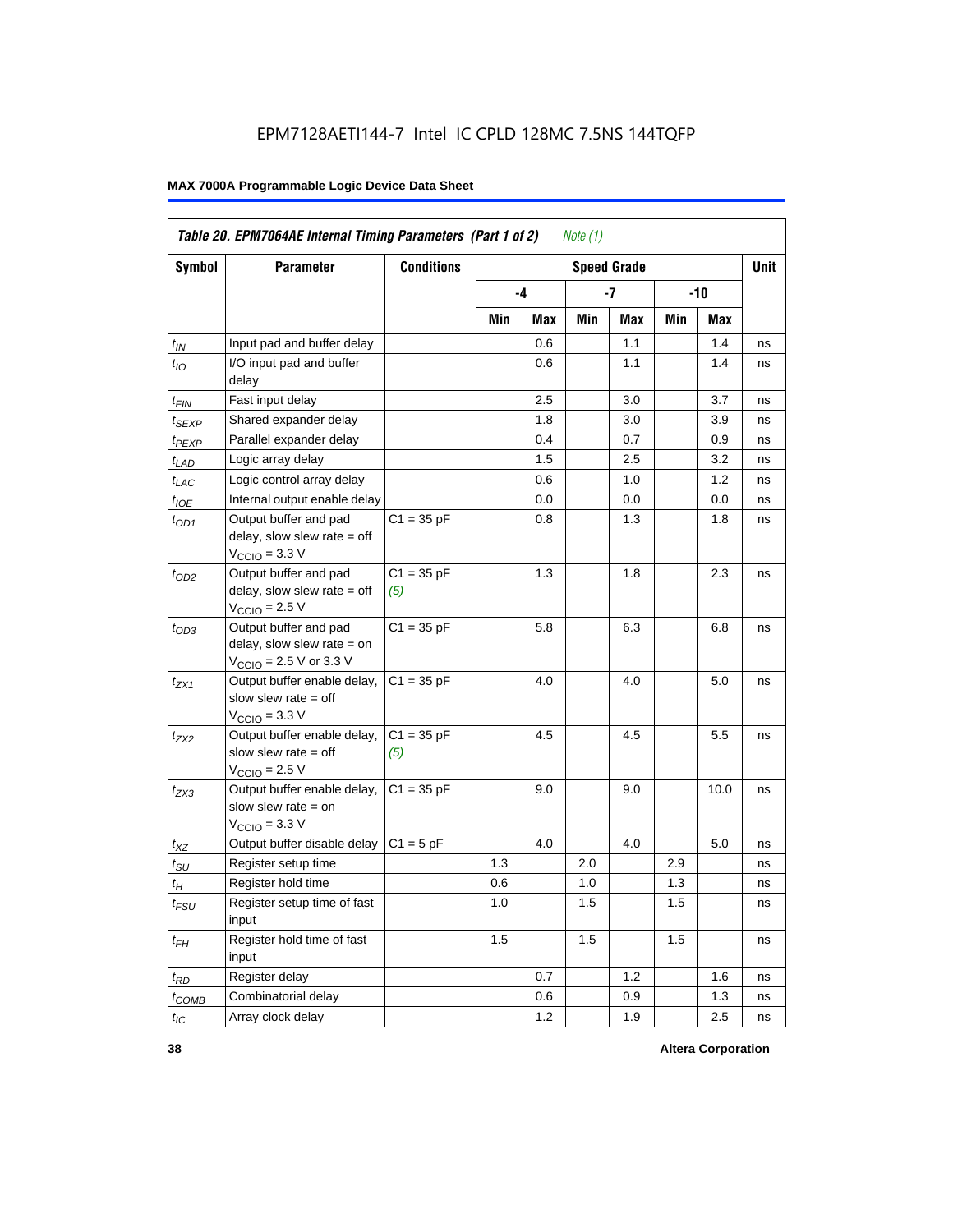| Note $(1)$<br>Table 20. EPM7064AE Internal Timing Parameters (Part 2 of 2) |                      |                   |     |                 |     |                    |     |     |             |  |  |  |
|----------------------------------------------------------------------------|----------------------|-------------------|-----|-----------------|-----|--------------------|-----|-----|-------------|--|--|--|
| Symbol                                                                     | <b>Parameter</b>     | <b>Conditions</b> |     |                 |     | <b>Speed Grade</b> |     |     | <b>Unit</b> |  |  |  |
|                                                                            |                      |                   |     | -7<br>-10<br>-4 |     |                    |     |     |             |  |  |  |
|                                                                            |                      |                   | Min | Max             | Min | <b>Max</b>         | Min | Max |             |  |  |  |
| $t_{EN}$                                                                   | Register enable time |                   |     | 0.6             |     | 1.0                |     | 1.2 | ns          |  |  |  |
| $t_{GLOB}$                                                                 | Global control delay |                   |     | 1.0             |     | 1.5                |     | 2.2 | ns          |  |  |  |
| $t_{PRE}$                                                                  | Register preset time |                   |     | 1.3             |     | 2.1                |     | 2.9 | ns          |  |  |  |
| $t_{CLR}$                                                                  | Register clear time  |                   |     | 1.3             |     | 2.1                |     | 2.9 | ns          |  |  |  |
| $t_{PIA}$                                                                  | PIA delay            | (2)               |     | 1.0             |     | 1.7                |     | 2.3 | ns          |  |  |  |
| $t_{LPA}$                                                                  | Low-power adder      | (6)               |     | 3.5             |     | 4.0                |     | 5.0 | ns          |  |  |  |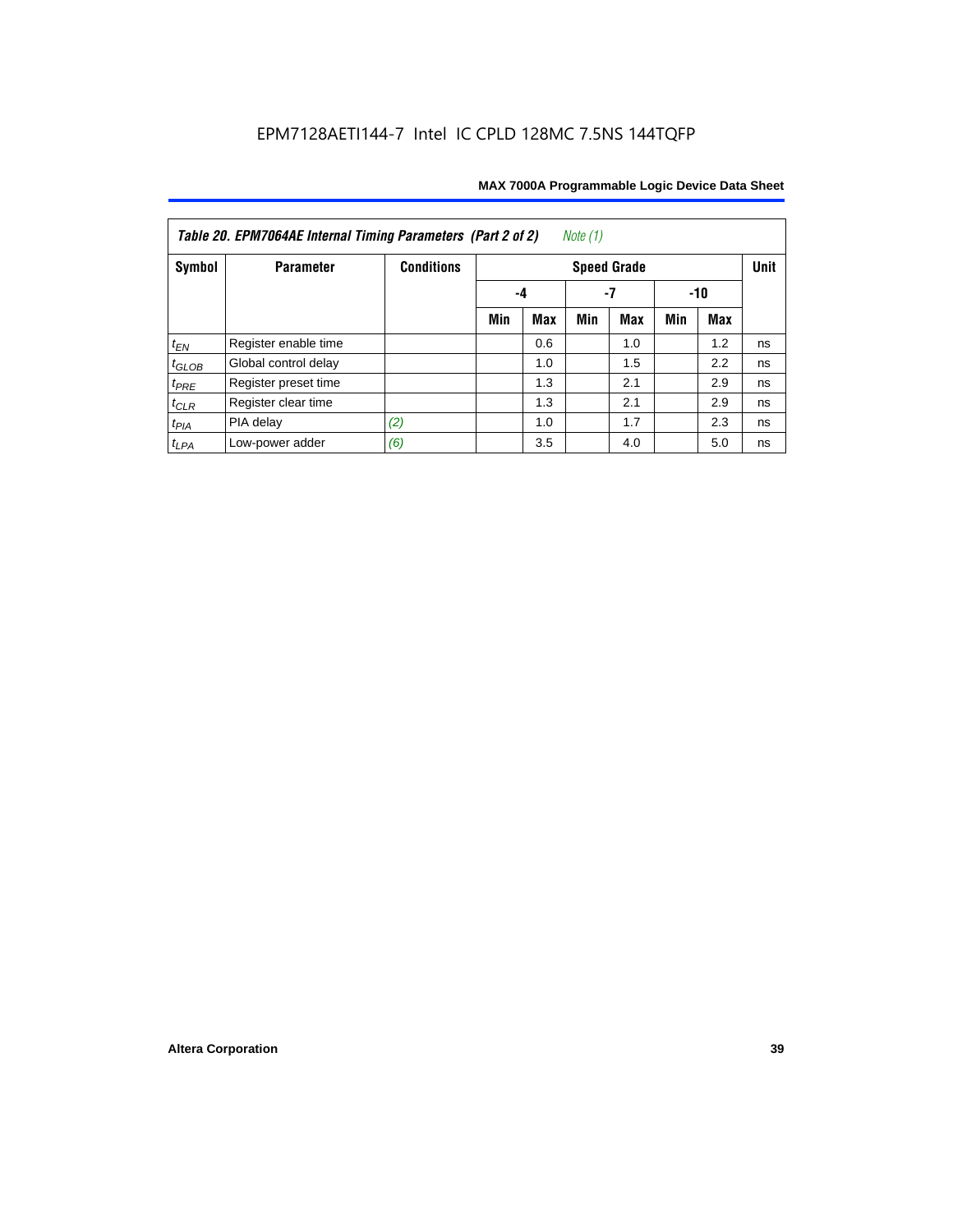|                   | Table 21. EPM7128AE External Timing Parameters |                     |       | Note $(1)$ |                    |            |            |            |            |
|-------------------|------------------------------------------------|---------------------|-------|------------|--------------------|------------|------------|------------|------------|
| Symbol            | <b>Parameter</b>                               | <b>Conditions</b>   |       |            | <b>Speed Grade</b> |            |            |            | Unit       |
|                   |                                                |                     | -5    |            |                    | $-7$       |            | $-10$      |            |
|                   |                                                |                     | Min   | <b>Max</b> | Min                | <b>Max</b> | <b>Min</b> | <b>Max</b> |            |
| t <sub>PD1</sub>  | Input to non-<br>registered output             | $C1 = 35 pF$<br>(2) |       | 5.0        |                    | 7.5        |            | 10         | ns         |
| t <sub>PD2</sub>  | I/O input to non-<br>registered output         | $C1 = 35 pF$<br>(2) |       | 5.0        |                    | 7.5        |            | 10         | ns         |
| $t_{\text{SU}}$   | Global clock setup<br>time                     | (2)                 | 3.3   |            | 4.9                |            | 6.6        |            | ns         |
| $t_H$             | Global clock hold time                         | (2)                 | 0.0   |            | 0.0                |            | 0.0        |            | ns         |
| t <sub>FSU</sub>  | Global clock setup<br>time of fast input       |                     | 2.5   |            | 3.0                |            | 3.0        |            | ns         |
| $t_{FH}$          | Global clock hold time<br>of fast input        |                     | 0.0   |            | 0.0                |            | 0.0        |            | ns         |
| $t_{CO1}$         | Global clock to output<br>delay                | $C1 = 35 pF$        | 1.0   | 3.4        | 1.0                | 5.0        | 1.0        | 6.6        | ns         |
| $t_{CH}$          | Global clock high time                         |                     | 2.0   |            | 3.0                |            | 4.0        |            | ns         |
| $t_{CL}$          | Global clock low time                          |                     | 2.0   |            | 3.0                |            | 4.0        |            | ns         |
| $t_{ASU}$         | Array clock setup time                         | (2)                 | 1.8   |            | 2.8                |            | 3.8        |            | ns         |
| $t_{AH}$          | Array clock hold time                          | (2)                 | 0.2   |            | 0.3                |            | 0.4        |            | ns         |
| $t_{ACO1}$        | Array clock to output<br>delay                 | $C1 = 35 pF$<br>(2) | 1.0   | 4.9        | 1.0                | 7.1        | 1.0        | 9.4        | ns         |
| $t_{ACH}$         | Array clock high time                          |                     | 2.0   |            | 3.0                |            | 4.0        |            | ns         |
| t <sub>ACL</sub>  | Array clock low time                           |                     | 2.0   |            | 3.0                |            | 4.0        |            | ns         |
| t <sub>CPPW</sub> | Minimum pulse width<br>for clear and preset    | (3)                 | 2.0   |            | 3.0                |            | 4.0        |            | ns         |
| $t_{\text{CNT}}$  | Minimum global clock<br>period                 | (2)                 |       | 5.2        |                    | 7.7        |            | 10.2       | ns         |
| $f_{CNT}$         | Maximum internal<br>global clock frequency     | (2), (4)            | 192.3 |            | 129.9              |            | 98.0       |            | <b>MHz</b> |
| $t_{ACNT}$        | Minimum array clock<br>period                  | (2)                 |       | 5.2        |                    | 7.7        |            | 10.2       | ns         |
| <b>fACNT</b>      | Maximum internal<br>array clock frequency      | (2), (4)            | 192.3 |            | 129.9              |            | 98.0       |            | <b>MHz</b> |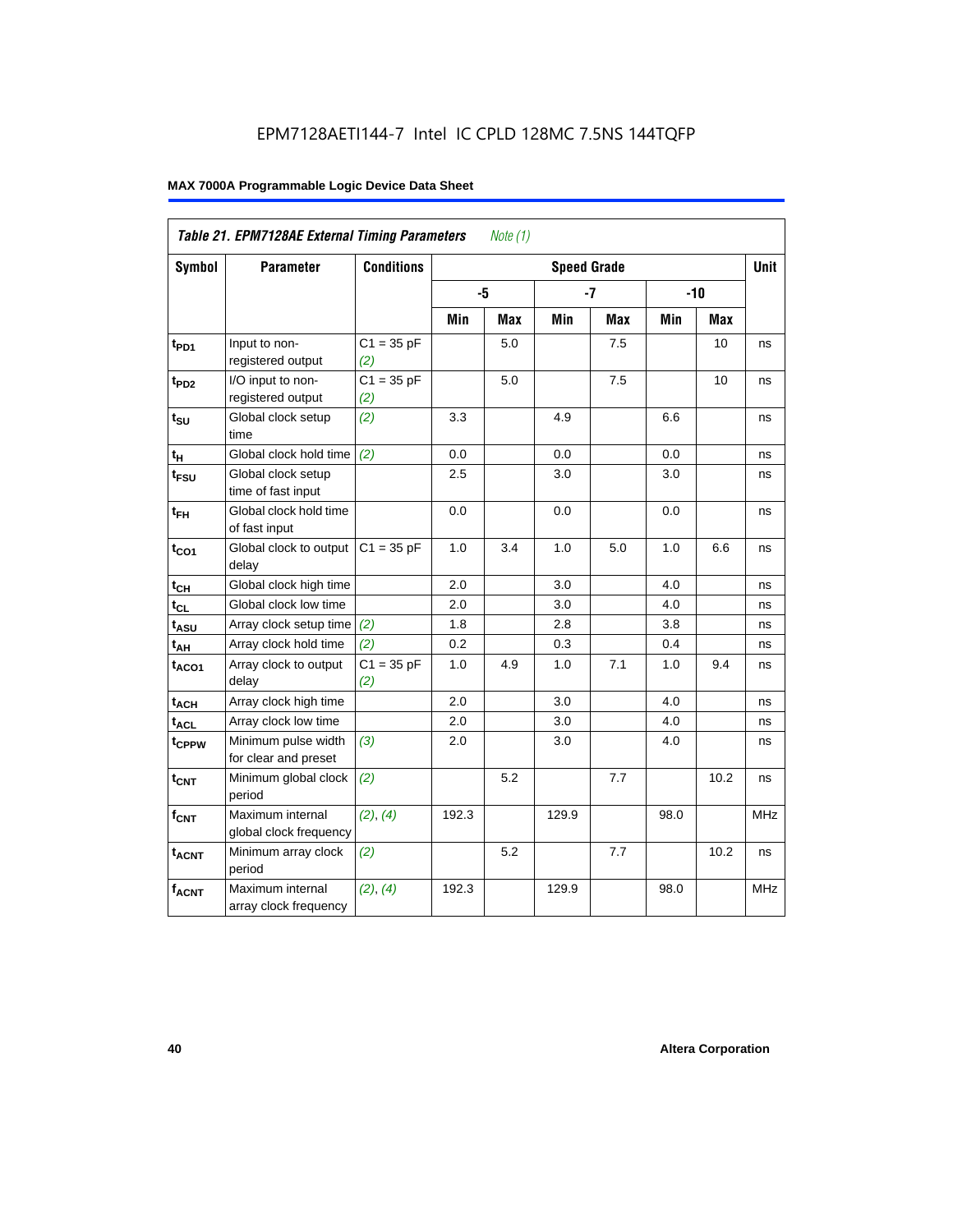|                   | Table 22. EPM7128AE Internal Timing Parameters (Part 1 of 2)                                                 |                     |     |     | Note $(1)$ |                    |     |         |             |
|-------------------|--------------------------------------------------------------------------------------------------------------|---------------------|-----|-----|------------|--------------------|-----|---------|-------------|
| Symbol            | <b>Parameter</b>                                                                                             | <b>Conditions</b>   |     |     |            | <b>Speed Grade</b> |     |         | <b>Unit</b> |
|                   |                                                                                                              |                     |     | -5  |            | -7                 |     | $-10$   |             |
|                   |                                                                                                              |                     | Min | Max | Min        | Max                | Min | Max     |             |
| $t_{IN}$          | Input pad and buffer delay                                                                                   |                     |     | 0.7 |            | 1.0                |     | 1.4     | ns          |
| $t_{IO}$          | I/O input pad and buffer<br>delay                                                                            |                     |     | 0.7 |            | 1.0                |     | 1.4     | ns          |
| $t_{FIN}$         | Fast input delay                                                                                             |                     |     | 2.5 |            | 3.0                |     | 3.4     | ns          |
| t <sub>SEXP</sub> | Shared expander delay                                                                                        |                     |     | 2.0 |            | 2.9                |     | 3.8     | ns          |
| t <sub>PEXP</sub> | Parallel expander delay                                                                                      |                     |     | 0.4 |            | 0.7                |     | 0.9     | ns          |
| $t_{LAD}$         | Logic array delay                                                                                            |                     |     | 1.6 |            | 2.4                |     | 3.1     | ns          |
| $t_{LAC}$         | Logic control array delay                                                                                    |                     |     | 0.7 |            | 1.0                |     | 1.3     | ns          |
| $t_{IOE}$         | Internal output enable delay                                                                                 |                     |     | 0.0 |            | 0.0                |     | 0.0     | ns          |
| $t_{OD1}$         | Output buffer and pad<br>delay, slow slew rate $=$ off<br>$V_{\text{CCIO}} = 3.3 \text{ V}$                  | $C1 = 35 pF$        |     | 0.8 |            | 1.2                |     | 1.6     | ns          |
| $t_{OD2}$         | Output buffer and pad<br>delay, slow slew rate $=$ off<br>$V_{\text{CCIO}}$ = 2.5 V                          | $C1 = 35 pF$<br>(5) |     | 1.3 |            | 1.7                |     | 2.1     | ns          |
| $t_{OD3}$         | Output buffer and pad<br>delay, slow slew rate $=$ on<br>$V_{\text{CCIO}} = 2.5 \text{ V or } 3.3 \text{ V}$ | $C1 = 35 pF$        |     | 5.8 |            | 6.2                |     | 6.6     | ns          |
| $t_{ZX1}$         | Output buffer enable delay,<br>slow slew rate $=$ off<br>$V_{\text{CCIO}} = 3.3 \text{ V}$                   | $C1 = 35 pF$        |     | 4.0 |            | 4.0                |     | 5.0     | ns          |
| $t_{ZX2}$         | Output buffer enable delay,<br>slow slew rate $=$ off<br>$V_{\text{CCIO}}$ = 2.5 V                           | $C1 = 35 pF$<br>(5) |     | 4.5 |            | 4.5                |     | 5.5     | ns          |
| $t_{ZX3}$         | Output buffer enable delay,<br>slow slew rate $=$ on<br>$V_{\text{CCIO}} = 3.3 \text{ V}$                    | $C1 = 35 pF$        |     | 9.0 |            | 9.0                |     | 10.0    | ns          |
| $t_{XZ}$          | Output buffer disable delay                                                                                  | $C1 = 5$ pF         |     | 4.0 |            | 4.0                |     | $5.0\,$ | ns          |
| $t_{\text{SU}}$   | Register setup time                                                                                          |                     | 1.4 |     | 2.1        |                    | 2.9 |         | ns          |
| $t_H$             | Register hold time                                                                                           |                     | 0.6 |     | 1.0        |                    | 1.3 |         | ns          |
| $t_{FSU}$         | Register setup time of fast<br>input                                                                         |                     | 1.1 |     | 1.6        |                    | 1.6 |         | ns          |
| $t_{FH}$          | Register hold time of fast<br>input                                                                          |                     | 1.4 |     | 1.4        |                    | 1.4 |         | ns          |
| $t_{RD}$          | Register delay                                                                                               |                     |     | 0.8 |            | 1.2                |     | 1.6     | ns          |
| $t_{COMB}$        | Combinatorial delay                                                                                          |                     |     | 0.5 |            | 0.9                |     | 1.3     | ns          |
| $t_{IC}$          | Array clock delay                                                                                            |                     |     | 1.2 |            | 1.7                |     | 2.2     | ns          |

**Altera Corporation 41**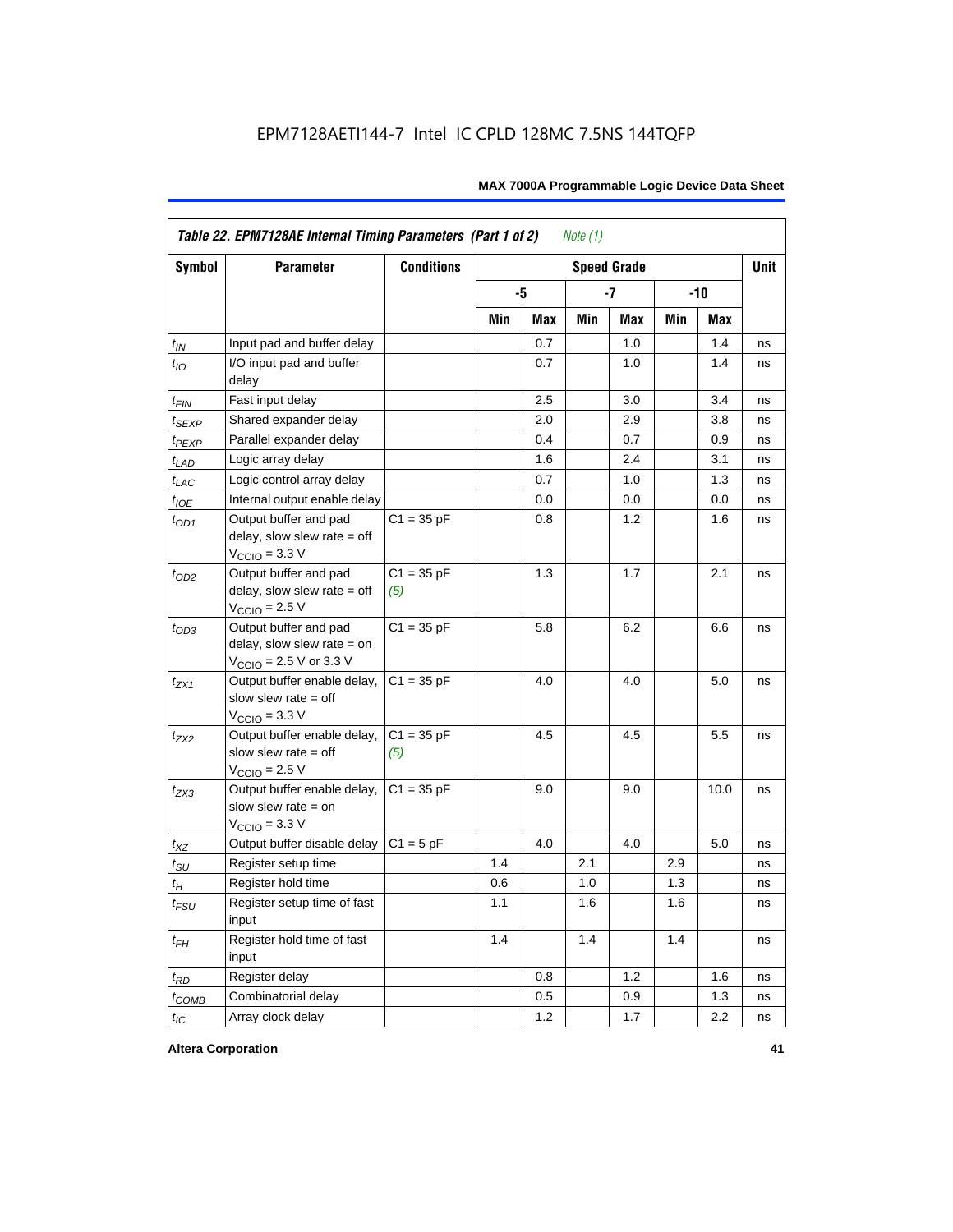| Note (1)<br>Table 22. EPM7128AE Internal Timing Parameters (Part 2 of 2) |                      |                   |     |                   |     |                    |     |            |             |  |  |
|--------------------------------------------------------------------------|----------------------|-------------------|-----|-------------------|-----|--------------------|-----|------------|-------------|--|--|
| Symbol                                                                   | <b>Parameter</b>     | <b>Conditions</b> |     |                   |     | <b>Speed Grade</b> |     |            | <b>Unit</b> |  |  |
|                                                                          |                      |                   |     | -5<br>$-7$<br>-10 |     |                    |     |            |             |  |  |
|                                                                          |                      |                   | Min | <b>Max</b>        | Min | <b>Max</b>         | Min | <b>Max</b> |             |  |  |
| $t_{EN}$                                                                 | Register enable time |                   |     | 0.7               |     | 1.0                |     | 1.3        | ns          |  |  |
| $t_{GLOB}$                                                               | Global control delay |                   |     | 1.1               |     | 1.6                |     | 2.0        | ns          |  |  |
| $t_{PRE}$                                                                | Register preset time |                   |     | 1.4               |     | 2.0                |     | 2.7        | ns          |  |  |
| $t_{CLR}$                                                                | Register clear time  |                   |     | 1.4               |     | 2.0                |     | 2.7        | ns          |  |  |
| t <sub>PIA</sub>                                                         | PIA delay            | (2)               |     | 1.4               |     | 2.0                |     | 2.6        | ns          |  |  |
| $t_{LPA}$                                                                | Low-power adder      | (6)               |     | 4.0               |     | 4.0                |     | 5.0        | ns          |  |  |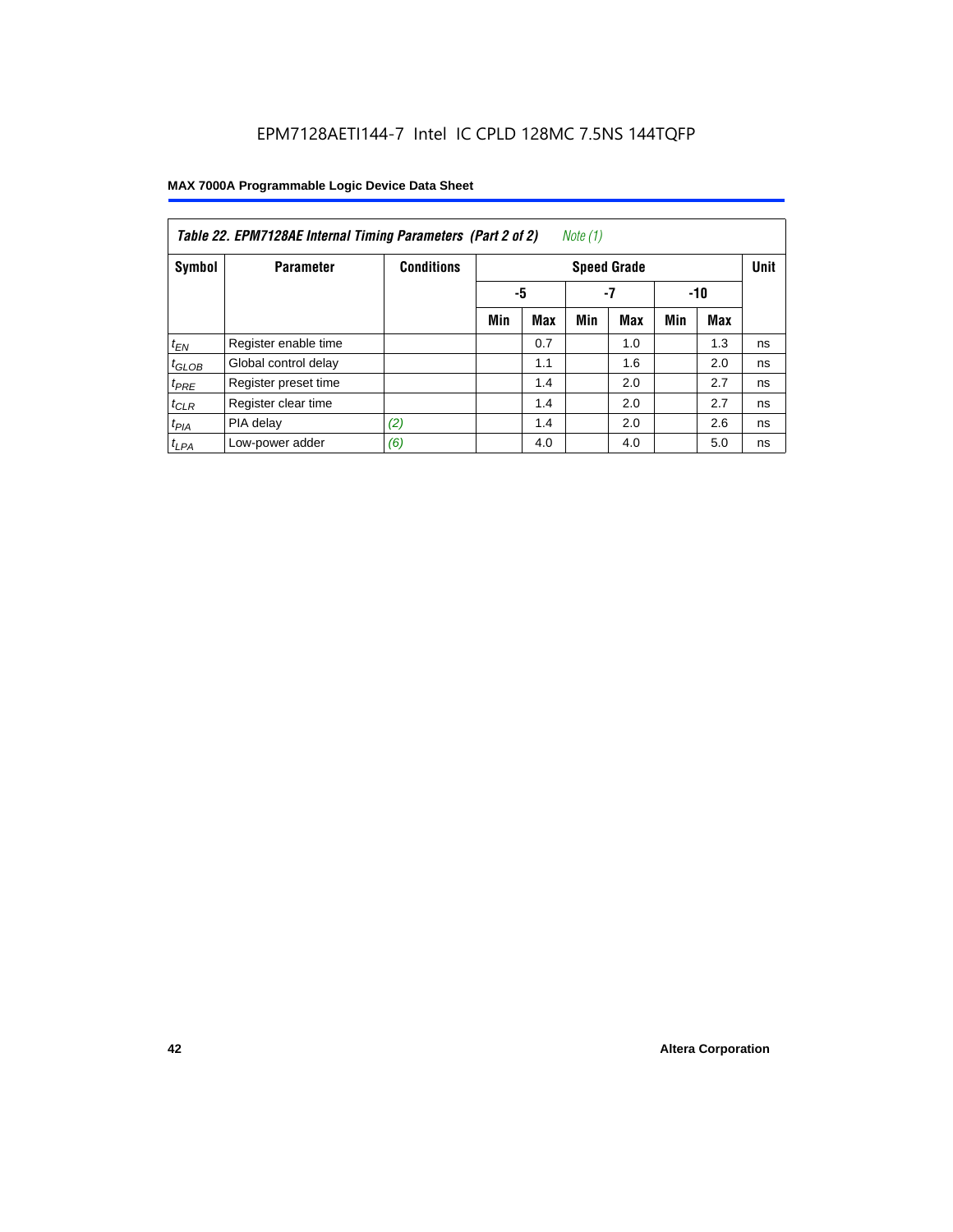| <b>Symbol</b>               | <b>Parameter</b>                            | <b>Conditions</b>   |       |            | <b>Speed Grade</b> |            |      |       | <b>Unit</b> |
|-----------------------------|---------------------------------------------|---------------------|-------|------------|--------------------|------------|------|-------|-------------|
|                             |                                             |                     | -5    |            |                    | $-7$       |      | $-10$ |             |
|                             |                                             |                     | Min   | <b>Max</b> | Min                | <b>Max</b> | Min  | Max   |             |
| $t_{PD1}$                   | Input to non-<br>registered output          | $C1 = 35 pF$<br>(2) |       | 5.5        |                    | 7.5        |      | 10    | ns          |
| t <sub>PD2</sub>            | I/O input to non-<br>registered output      | $C1 = 35 pF$<br>(2) |       | 5.5        |                    | 7.5        |      | 10    | ns          |
| $t_{\scriptstyle\text{SU}}$ | Global clock setup<br>time                  | (2)                 | 3.9   |            | 5.2                |            | 6.9  |       | ns          |
| $t_H$                       | Global clock hold time                      | (2)                 | 0.0   |            | 0.0                |            | 0.0  |       | ns          |
| t <sub>FSU</sub>            | Global clock setup<br>time of fast input    |                     | 2.5   |            | 3.0                |            | 3.0  |       | ns          |
| $t_{FH}$                    | Global clock hold time<br>of fast input     |                     | 0.0   |            | $0.0\,$            |            | 0.0  |       | ns          |
| $t_{CO1}$                   | Global clock to output<br>delay             | $C1 = 35 pF$        | 1.0   | 3.5        | 1.0                | 4.8        | 1.0  | 6.4   | ns          |
| $t_{C\underline{H}}$        | Global clock high time                      |                     | 2.0   |            | 3.0                |            | 4.0  |       | ns          |
| $t_{CL}$                    | Global clock low time                       |                     | 2.0   |            | 3.0                |            | 4.0  |       | ns          |
| $t_{ASU}$                   | Array clock setup time                      | (2)                 | 2.0   |            | 2.7                |            | 3.6  |       | ns          |
| $t_{AH}$                    | Array clock hold time                       | (2)                 | 0.2   |            | 0.3                |            | 0.5  |       | ns          |
| t <sub>ACO1</sub>           | Array clock to output<br>delay              | $C1 = 35 pF$<br>(2) | 1.0   | 5.4        | 1.0                | 7.3        | 1.0  | 9.7   | ns          |
| $t_{ACH}$                   | Array clock high time                       |                     | 2.0   |            | 3.0                |            | 4.0  |       | ns          |
| <b>t<sub>ACL</sub></b>      | Array clock low time                        |                     | 2.0   |            | 3.0                |            | 4.0  |       | ns          |
| t <sub>CPPW</sub>           | Minimum pulse width<br>for clear and preset | (3)                 | 2.0   |            | 3.0                |            | 4.0  |       | ns          |
| $t_{\text{CNT}}$            | Minimum global clock<br>period              | (2)                 |       | 5.8        |                    | 7.9        |      | 10.5  | ns          |
| $f_{CNT}$                   | Maximum internal<br>global clock frequency  | (2), (4)            | 172.4 |            | 126.6              |            | 95.2 |       | <b>MHz</b>  |
| $t_{ACNT}$                  | Minimum array clock<br>period               | (2)                 |       | 5.8        |                    | 7.9        |      | 10.5  | ns          |
| <b>fACNT</b>                | Maximum internal<br>array clock frequency   | (2), (4)            | 172.4 |            | 126.6              |            | 95.2 |       | <b>MHz</b>  |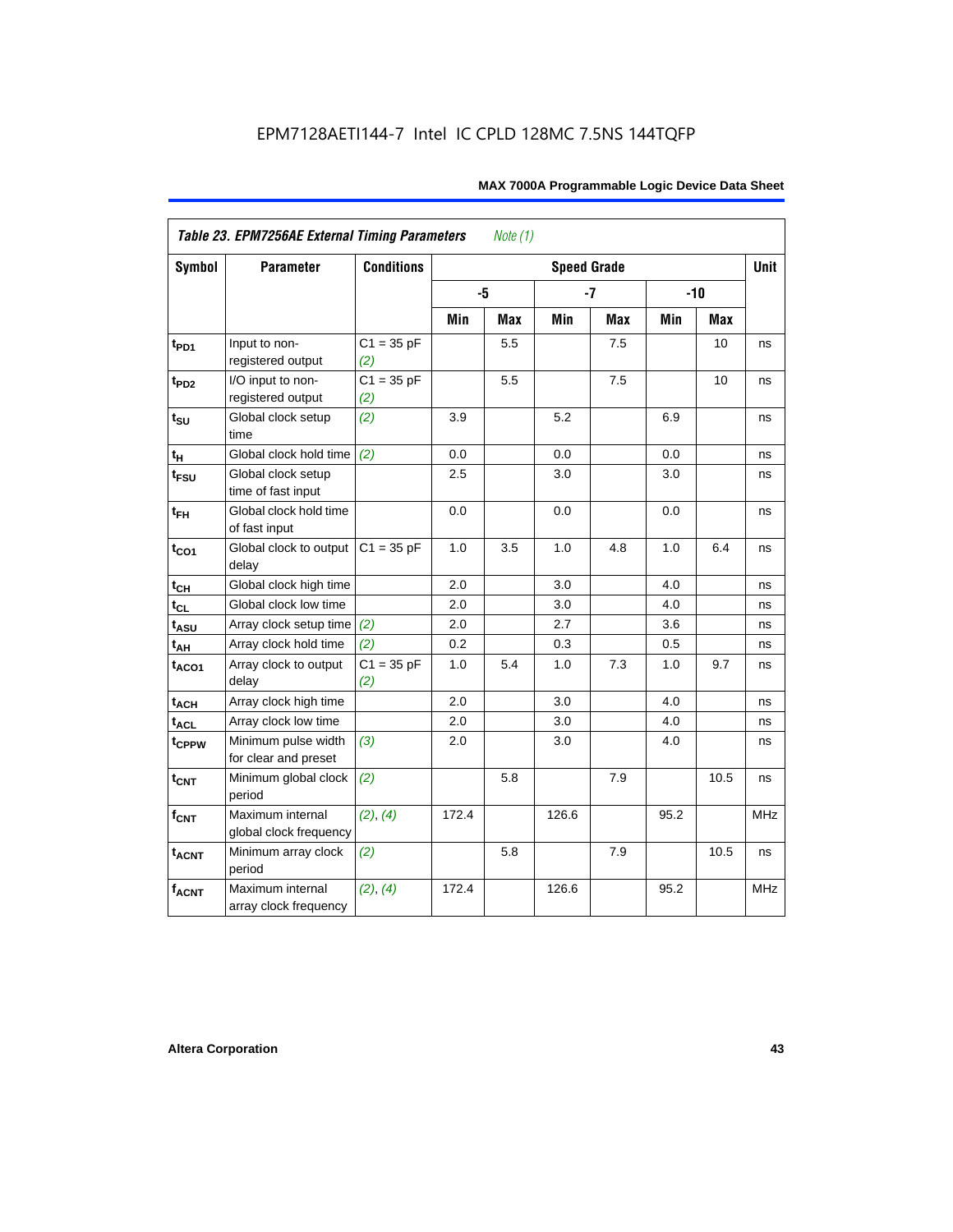| Symbol                      | <b>Parameter</b>                                                                                             | <b>Conditions</b>   |     |     |     | <b>Speed Grade</b> |     |      | <b>Unit</b> |
|-----------------------------|--------------------------------------------------------------------------------------------------------------|---------------------|-----|-----|-----|--------------------|-----|------|-------------|
|                             |                                                                                                              |                     |     | -5  |     | -7                 |     | -10  |             |
|                             |                                                                                                              |                     | Min | Max | Min | Max                | Min | Max  |             |
| $t_{IN}$                    | Input pad and buffer delay                                                                                   |                     |     | 0.7 |     | 0.9                |     | 1.2  | ns          |
| $t_{IO}$                    | I/O input pad and buffer<br>delay                                                                            |                     |     | 0.7 |     | 0.9                |     | 1.2  | ns          |
| t <sub>FIN</sub>            | Fast input delay                                                                                             |                     |     | 2.4 |     | 2.9                |     | 3.4  | ns          |
| $t_{SEXP}$                  | Shared expander delay                                                                                        |                     |     | 2.1 |     | 2.8                |     | 3.7  | ns          |
| t <sub>PEXP</sub>           | Parallel expander delay                                                                                      |                     |     | 0.3 |     | 0.5                |     | 0.6  | ns          |
| $t_{LAD}$                   | Logic array delay                                                                                            |                     |     | 1.7 |     | 2.2                |     | 2.8  | ns          |
| $t_{LAC}$                   | Logic control array delay                                                                                    |                     |     | 0.8 |     | 1.0                |     | 1.3  | ns          |
| $t_{IOE}$                   | Internal output enable delay                                                                                 |                     |     | 0.0 |     | 0.0                |     | 0.0  | ns          |
| $t_{OD1}$                   | Output buffer and pad<br>delay, slow slew rate $=$ off<br>$V_{\text{CCIO}} = 3.3 \text{ V}$                  | $C1 = 35 pF$        |     | 0.9 |     | 1.2                |     | 1.6  | ns          |
| $t_{OD2}$                   | Output buffer and pad<br>delay, slow slew rate $=$ off<br>$V_{\text{CCIO}}$ = 2.5 V                          | $C1 = 35 pF$<br>(5) |     | 1.4 |     | 1.7                |     | 2.1  | ns          |
| $t_{OD3}$                   | Output buffer and pad<br>delay, slow slew rate $=$ on<br>$V_{\text{CCIO}} = 2.5 \text{ V or } 3.3 \text{ V}$ | $C1 = 35 pF$        |     | 5.9 |     | 6.2                |     | 6.6  | ns          |
| t <sub>ZX1</sub>            | Output buffer enable delay,<br>slow slew rate $=$ off<br>$V_{\text{CCIO}} = 3.3 \text{ V}$                   | $C1 = 35 pF$        |     | 4.0 |     | 4.0                |     | 5.0  | ns          |
| t <sub>ZX2</sub>            | Output buffer enable delay,<br>slow slew rate $=$ off<br>$V_{\text{CCIO}} = 2.5 V$                           | $C1 = 35 pF$<br>(5) |     | 4.5 |     | 4.5                |     | 5.5  | ns          |
| $t_{ZX3}$                   | Output buffer enable delay,<br>slow slew rate $=$ on<br>$VCCIO = 3.3 V$                                      | $C1 = 35 pF$        |     | 9.0 |     | 9.0                |     | 10.0 | ns          |
| $t_{XZ}$                    | Output buffer disable delay                                                                                  | $C1 = 5pF$          |     | 4.0 |     | 4.0                |     | 5.0  | ns          |
| $t_{\scriptstyle\text{SU}}$ | Register setup time                                                                                          |                     | 1.5 |     | 2.1 |                    | 2.9 |      | ns          |
| $t_H$                       | Register hold time                                                                                           |                     | 0.7 |     | 0.9 |                    | 1.2 |      | ns          |
| $t_{\it FSU}$               | Register setup time of fast<br>input                                                                         |                     | 1.1 |     | 1.6 |                    | 1.6 |      | ns          |
| $t_{FH}$                    | Register hold time of fast<br>input                                                                          |                     | 1.4 |     | 1.4 |                    | 1.4 |      | ns          |
| $t_{RD}$                    | Register delay                                                                                               |                     |     | 0.9 |     | 1.2                |     | 1.6  | ns          |
| $t_{\text{COMB}}$           | Combinatorial delay                                                                                          |                     |     | 0.5 |     | 0.8                |     | 1.2  | ns          |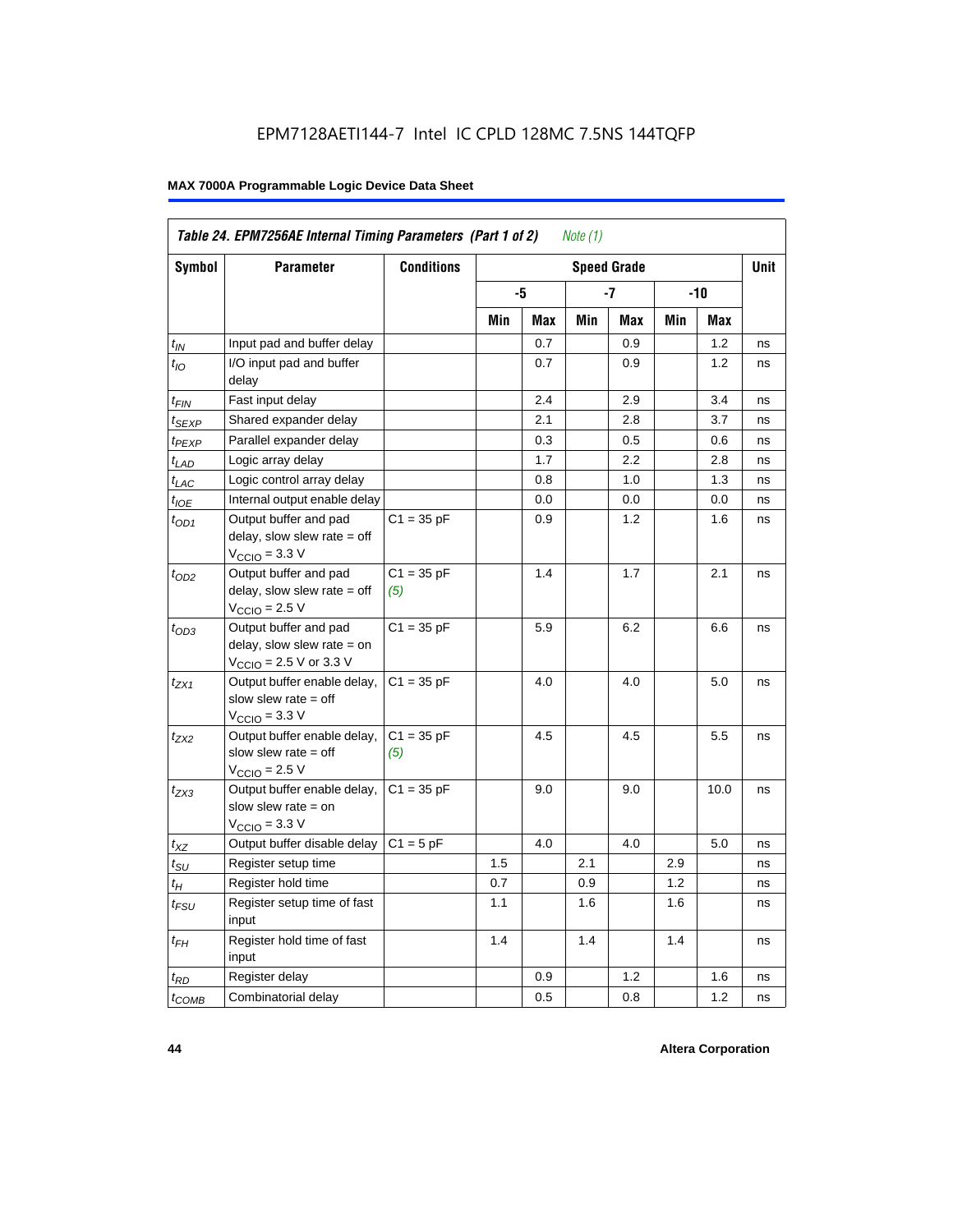| Table 24. EPM7256AE Internal Timing Parameters (Part 2 of 2)<br>Note (1) |                      |                   |     |            |     |                    |     |     |             |  |  |
|--------------------------------------------------------------------------|----------------------|-------------------|-----|------------|-----|--------------------|-----|-----|-------------|--|--|
| Symbol                                                                   | <b>Parameter</b>     | <b>Conditions</b> |     |            |     | <b>Speed Grade</b> |     |     | <b>Unit</b> |  |  |
|                                                                          |                      |                   | -5  |            | -7  |                    | -10 |     |             |  |  |
|                                                                          |                      |                   | Min | <b>Max</b> | Min | <b>Max</b>         | Min | Max |             |  |  |
| $t_{\mathit{IC}}$                                                        | Array clock delay    |                   |     | 1.2        |     | 1.6                |     | 2.1 | ns          |  |  |
| $t_{EN}$                                                                 | Register enable time |                   |     | 0.8        |     | 1.0                |     | 1.3 | ns          |  |  |
| $t_{GLOB}$                                                               | Global control delay |                   |     | 1.0        |     | 1.5                |     | 2.0 | ns          |  |  |
| $t_{PRE}$                                                                | Register preset time |                   |     | 1.6        |     | 2.3                |     | 3.0 | ns          |  |  |
| $t_{CLR}$                                                                | Register clear time  |                   |     | 1.6        |     | 2.3                |     | 3.0 | ns          |  |  |
| $t_{PIA}$                                                                | PIA delay            | (2)               |     | 1.7        |     | 2.4                |     | 3.2 | ns          |  |  |
| $t_{LPA}$                                                                | Low-power adder      | (6)               |     | 4.0        |     | 4.0                |     | 5.0 | ns          |  |  |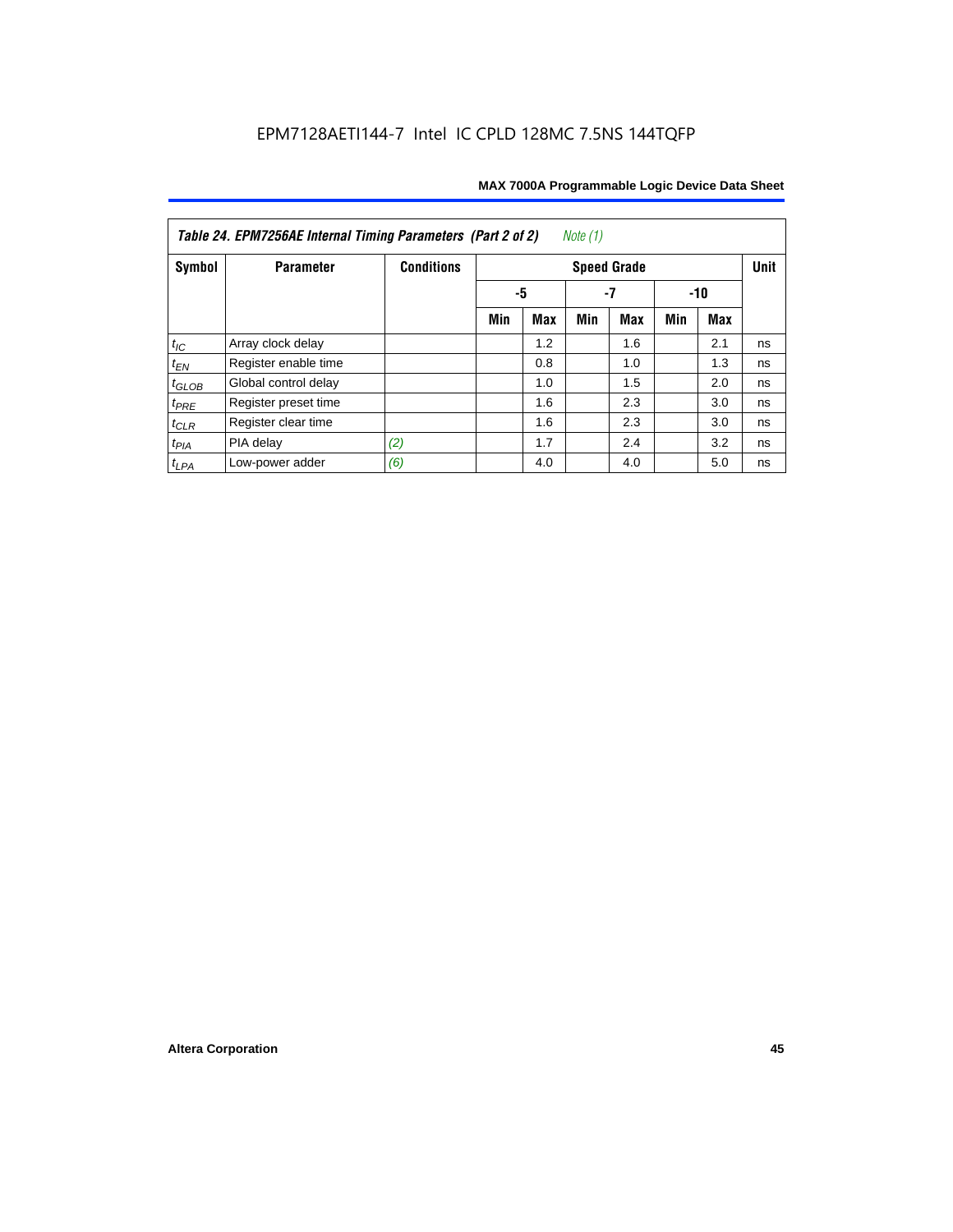|                   | Table 25. EPM7512AE External Timing Parameters |                     |       | Note $(1)$ |                    |       |      |            |             |
|-------------------|------------------------------------------------|---------------------|-------|------------|--------------------|-------|------|------------|-------------|
| Symbol            | <b>Parameter</b>                               | <b>Conditions</b>   |       |            | <b>Speed Grade</b> |       |      |            | <b>Unit</b> |
|                   |                                                |                     | $-7$  |            |                    | $-10$ |      | $-12$      |             |
|                   |                                                |                     | Min   | <b>Max</b> | Min                | Max   | Min  | <b>Max</b> |             |
| t <sub>PD1</sub>  | Input to non-<br>registered output             | $C1 = 35 pF$<br>(2) |       | 7.5        |                    | 10.0  |      | 12.0       | ns          |
| $t_{PD2}$         | I/O input to non-<br>registered output         | $C1 = 35 pF$<br>(2) |       | 7.5        |                    | 10.0  |      | 12.0       | ns          |
| $t_{\text{SU}}$   | Global clock setup<br>time                     | (2)                 | 5.6   |            | 7.6                |       | 9.1  |            | ns          |
| $t_H$             | Global clock hold time                         | (2)                 | 0.0   |            | 0.0                |       | 0.0  |            | ns          |
| t <sub>FSU</sub>  | Global clock setup<br>time of fast input       |                     | 3.0   |            | 3.0                |       | 3.0  |            | ns          |
| $t_{FH}$          | Global clock hold time<br>of fast input        |                     | 0.0   |            | 0.0                |       | 0.0  |            | ns          |
| $t_{CO1}$         | Global clock to output<br>delay                | $C1 = 35 pF$        | 1.0   | 4.7        | 1.0                | 6.3   | 1.0  | 7.5        | ns          |
| $t_{CH}$          | Global clock high time                         |                     | 3.0   |            | 4.0                |       | 5.0  |            | ns          |
| $t_{CL}$          | Global clock low time                          |                     | 3.0   |            | 4.0                |       | 5.0  |            | ns          |
| $t_{ASU}$         | Array clock setup time                         | (2)                 | 2.5   |            | 3.5                |       | 4.1  |            | ns          |
| t <sub>АН</sub>   | Array clock hold time                          | (2)                 | 0.2   |            | 0.3                |       | 0.4  |            | ns          |
| $t_{ACO1}$        | Array clock to output<br>delay                 | $C1 = 35 pF$<br>(2) | 1.0   | 7.8        | 1.0                | 10.4  | 1.0  | 12.5       | ns          |
| $t_{ACH}$         | Array clock high time                          |                     | 3.0   |            | 4.0                |       | 5.0  |            | ns          |
| $t_{ACL}$         | Array clock low time                           |                     | 3.0   |            | 4.0                |       | 5.0  |            | ns          |
| t <sub>CPPW</sub> | Minimum pulse width<br>for clear and preset    | (3)                 | 3.0   |            | 4.0                |       | 5.0  |            | ns          |
| t <sub>CNT</sub>  | Minimum global clock<br>period                 | (2)                 |       | $8.6\,$    |                    | 11.5  |      | 13.9       | ns          |
| $f_{CNT}$         | Maximum internal<br>global clock frequency     | (2), (4)            | 116.3 |            | 87.0               |       | 71.9 |            | MHz         |
| $t_{ACNT}$        | Minimum array clock<br>period                  | (2)                 |       | 8.6        |                    | 11.5  |      | 13.9       | ns          |
| <b>fACNT</b>      | Maximum internal<br>array clock frequency      | (2), (4)            | 116.3 |            | 87.0               |       | 71.9 |            | <b>MHz</b>  |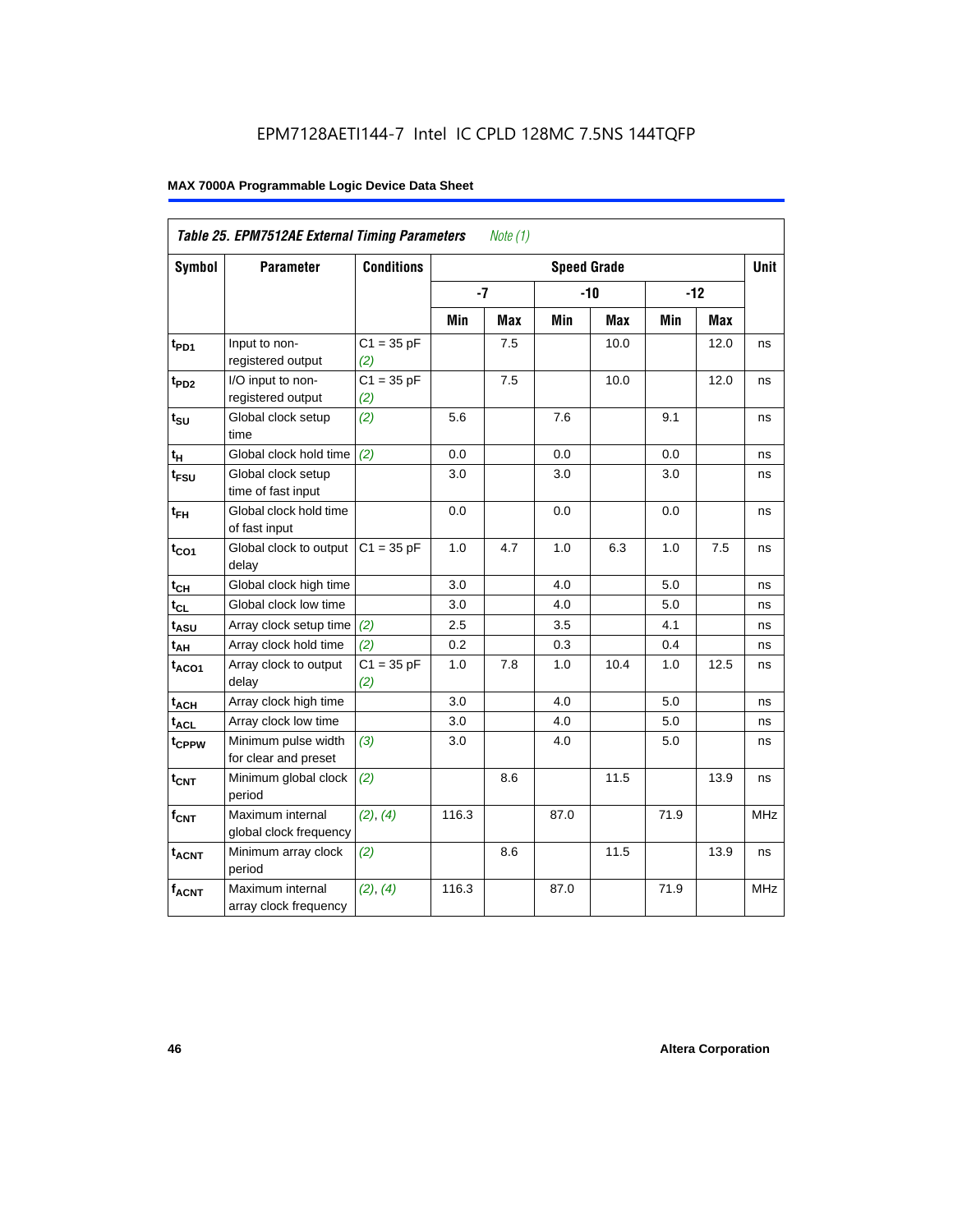|                    | Table 26. EPM7512AE Internal Timing Parameters (Part 1 of 2)                                                 |                     |     |            | Note $(1)$ |                    |     |       |             |
|--------------------|--------------------------------------------------------------------------------------------------------------|---------------------|-----|------------|------------|--------------------|-----|-------|-------------|
| Symbol             | <b>Parameter</b>                                                                                             | <b>Conditions</b>   |     |            |            | <b>Speed Grade</b> |     |       | <b>Unit</b> |
|                    |                                                                                                              |                     |     | -7         |            | -10                |     | $-12$ |             |
|                    |                                                                                                              |                     | Min | <b>Max</b> | Min        | Max                | Min | Max   |             |
| $t_{IN}$           | Input pad and buffer delay                                                                                   |                     |     | 0.7        |            | 0.9                |     | 1.0   | ns          |
| $t_{IO}$           | I/O input pad and buffer<br>delay                                                                            |                     |     | 0.7        |            | 0.9                |     | 1.0   | ns          |
| $t_{\sf FIN}$      | Fast input delay                                                                                             |                     |     | 3.1        |            | 3.6                |     | 4.1   | ns          |
| $t_{SEXP}$         | Shared expander delay                                                                                        |                     |     | 2.7        |            | 3.5                |     | 4.4   | ns          |
| t <sub>PEXP</sub>  | Parallel expander delay                                                                                      |                     |     | 0.4        |            | 0.5                |     | 0.6   | ns          |
| $t_{LAD}$          | Logic array delay                                                                                            |                     |     | 2.2        |            | 2.8                |     | 3.5   | ns          |
| $t_{LAC}$          | Logic control array delay                                                                                    |                     |     | 1.0        |            | 1.3                |     | 1.7   | ns          |
| $t_{IOE}$          | Internal output enable delay                                                                                 |                     |     | 0.0        |            | 0.0                |     | 0.0   | ns          |
| $t_{OD1}$          | Output buffer and pad<br>delay, slow slew rate $=$ off<br>$V_{\text{CCIO}} = 3.3 \text{ V}$                  | $C1 = 35 pF$        |     | 1.0        |            | 1.5                |     | 1.7   | ns          |
| $t_{OD2}$          | Output buffer and pad<br>delay, slow slew rate $=$ off<br>$V_{\text{CCIO}}$ = 2.5 V                          | $C1 = 35 pF$<br>(5) |     | 1.5        |            | 2.0                |     | 2.2   | ns          |
| $t_{OD3}$          | Output buffer and pad<br>delay, slow slew rate $=$ on<br>$V_{\text{CCIO}} = 2.5 \text{ V or } 3.3 \text{ V}$ | $C1 = 35 pF$        |     | 6.0        |            | 6.5                |     | 6.7   | ns          |
| $t_{ZX1}$          | Output buffer enable delay,<br>slow slew rate $=$ off<br>$V_{\text{CCIO}} = 3.3 \text{ V}$                   | $C1 = 35 pF$        |     | 4.0        |            | 5.0                |     | 5.0   | ns          |
| $t_{ZX2}$          | Output buffer enable delay,<br>slow slew rate $=$ off<br>$V_{\text{CCIO}}$ = 2.5 V                           | $C1 = 35 pF$<br>(5) |     | 4.5        |            | 5.5                |     | 5.5   | ns          |
| $t_{ZX3}$          | Output buffer enable delay,<br>slow slew rate $=$ on<br>$V_{\text{CCIO}} = 3.3 \text{ V}$                    | $C1 = 35 pF$        |     | 9.0        |            | 10.0               |     | 10.0  | ns          |
| $t_{\mathsf{XZ}}$  | Output buffer disable delay                                                                                  | $C1 = 5pF$          |     | 4.0        |            | 5.0                |     | 5.0   | ns          |
| $t_{\text{SU}}$    | Register setup time                                                                                          |                     | 2.1 |            | 3.0        |                    | 3.5 |       | ns          |
| $t_H$              | Register hold time                                                                                           |                     | 0.6 |            | 0.8        |                    | 1.0 |       | ns          |
| $t_{\mathit{FSU}}$ | Register setup time of fast<br>input                                                                         |                     | 1.6 |            | 1.6        |                    | 1.6 |       | ns          |
| $t_{FH}$           | Register hold time of fast<br>input                                                                          |                     | 1.4 |            | 1.4        |                    | 1.4 |       | ns          |
| $t_{RD}$           | Register delay                                                                                               |                     |     | 1.3        |            | 1.7                |     | 2.1   | ns          |
| $t_{COMB}$         | Combinatorial delay                                                                                          |                     |     | 0.6        |            | 0.8                |     | 1.0   | ns          |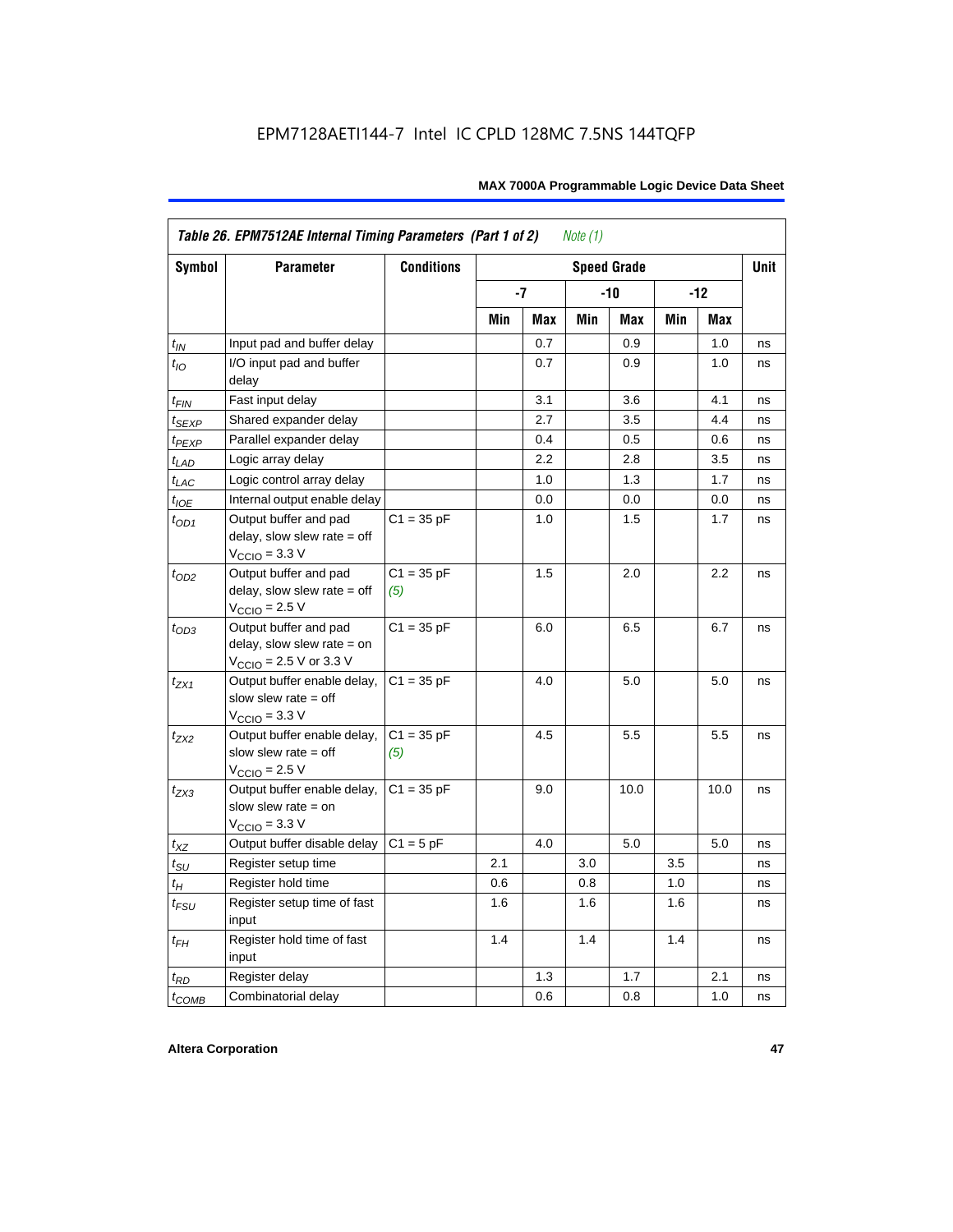| Note (1)<br>Table 26. EPM7512AE Internal Timing Parameters (Part 2 of 2) |                      |                   |                    |            |     |            |       |     |    |  |  |
|--------------------------------------------------------------------------|----------------------|-------------------|--------------------|------------|-----|------------|-------|-----|----|--|--|
| Symbol                                                                   | <b>Parameter</b>     | <b>Conditions</b> | <b>Speed Grade</b> |            |     |            |       |     |    |  |  |
|                                                                          |                      |                   | -7<br>$-10$        |            |     |            | $-12$ |     |    |  |  |
|                                                                          |                      |                   | Min                | <b>Max</b> | Min | <b>Max</b> | Min   | Max |    |  |  |
| $t_{\text{IC}}$                                                          | Array clock delay    |                   |                    | 1.8        |     | 2.3        |       | 2.9 | ns |  |  |
| $t_{EN}$                                                                 | Register enable time |                   |                    | 1.0        |     | 1.3        |       | 1.7 | ns |  |  |
| $t_{GLOB}$                                                               | Global control delay |                   |                    | 1.7        |     | 2.2        |       | 2.7 | ns |  |  |
| $t_{PRE}$                                                                | Register preset time |                   |                    | 1.0        |     | 1.4        |       | 1.7 | ns |  |  |
| $t_{CLR}$                                                                | Register clear time  |                   |                    | 1.0        |     | 1.4        |       | 1.7 | ns |  |  |
| $t_{PIA}$                                                                | PIA delay            | (2)               |                    | 3.0        |     | 4.0        |       | 4.8 | ns |  |  |
| $t_{LPA}$                                                                | Low-power adder      | (6)               |                    | 4.5        |     | 5.0        |       | 5.0 | ns |  |  |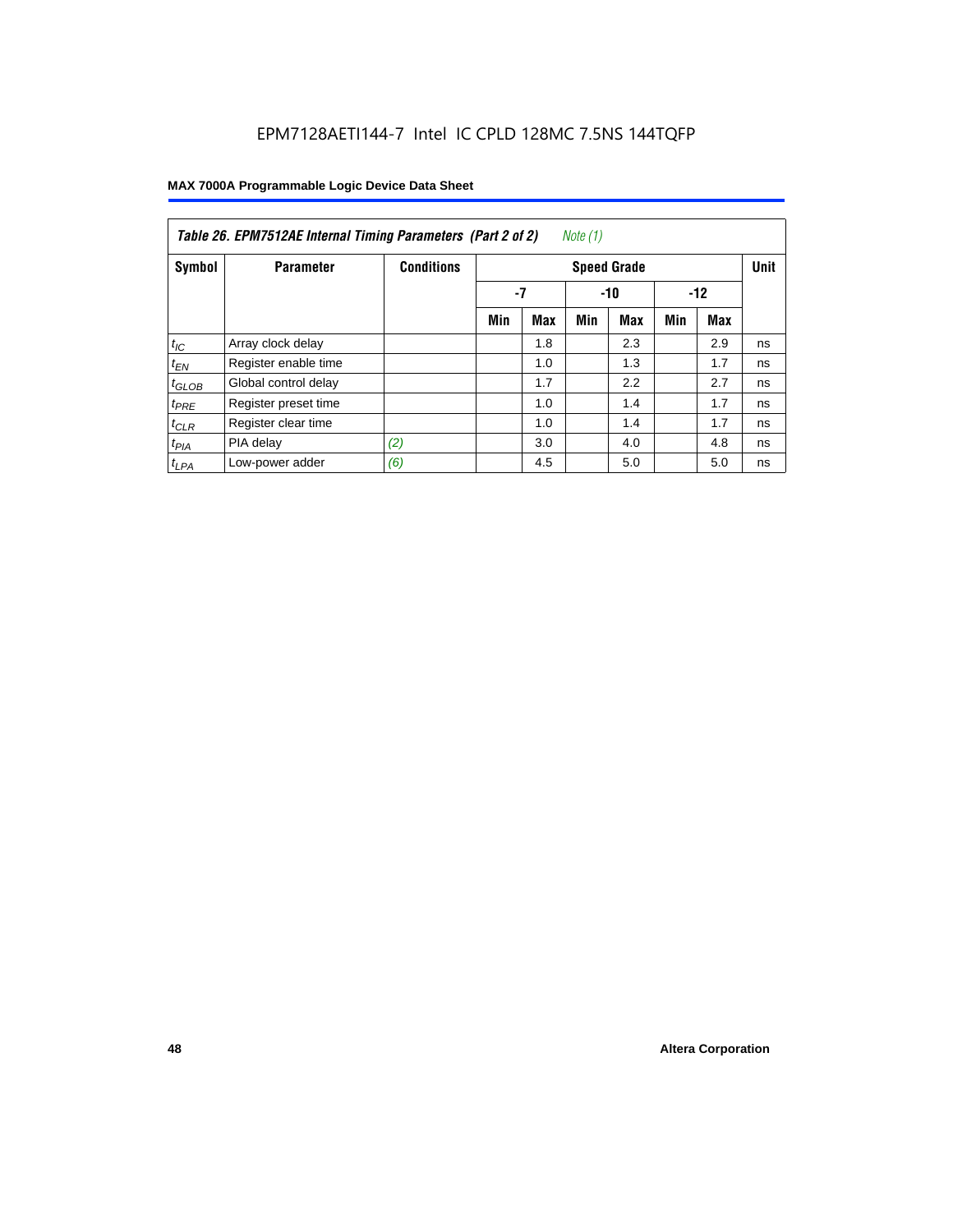|                             | <b>Table 27. EPM7128A External Timing Parameters</b> |                     |       | Note (1)   |       |            |                    |            |      |       |             |
|-----------------------------|------------------------------------------------------|---------------------|-------|------------|-------|------------|--------------------|------------|------|-------|-------------|
| <b>Symbol</b>               | <b>Parameter</b>                                     | <b>Conditions</b>   |       |            |       |            | <b>Speed Grade</b> |            |      |       | <b>Unit</b> |
|                             |                                                      |                     |       | -6         | $-7$  |            |                    | $-10$      |      | $-12$ |             |
|                             |                                                      |                     | Min   | <b>Max</b> | Min   | <b>Max</b> | Min                | <b>Max</b> | Min  | Max   |             |
| t <sub>PD1</sub>            | Input to non-registered<br>output                    | $C1 = 35 pF$<br>(2) |       | 6.0        |       | 7.5        |                    | 10.0       |      | 12.0  | ns          |
| t <sub>PD2</sub>            | I/O input to non-<br>registered output               | $C1 = 35 pF$<br>(2) |       | 6.0        |       | 7.5        |                    | 10.0       |      | 12.0  | ns          |
| $t_{\text{SU}}$             | Global clock setup time                              | (2)                 | 4.2   |            | 5.3   |            | 7.0                |            | 8.5  |       | ns          |
| t <sub>H</sub>              | Global clock hold time                               | (2)                 | 0.0   |            | 0.0   |            | 0.0                |            | 0.0  |       | ns          |
| t <sub>FSU</sub>            | Global clock setup time<br>of fast input             |                     | 2.5   |            | 3.0   |            | 3.0                |            | 3.0  |       | ns          |
| $t_{FH}$                    | Global clock hold time of<br>fast input              |                     | 0.0   |            | 0.0   |            | 0.0                |            | 0.0  |       | ns          |
| $t_{CO1}$                   | Global clock to output<br>delay                      | $C1 = 35 pF$        | 1.0   | 3.7        | 1.0   | 4.6        | 1.0                | 6.1        | 1.0  | 7.3   | ns          |
| $t_{\mathsf{CH}}$           | Global clock high time                               |                     | 3.0   |            | 3.0   |            | 4.0                |            | 5.0  |       | ns          |
| $t_{CL}$                    | Global clock low time                                |                     | 3.0   |            | 3.0   |            | 4.0                |            | 5.0  |       | ns          |
| t <sub>ASU</sub>            | Array clock setup time                               | (2)                 | 1.9   |            | 2.4   |            | 3.1                |            | 3.8  |       | ns          |
| t <sub>АН</sub>             | Array clock hold time                                | (2)                 | 1.5   |            | 2.2   |            | 3.3                |            | 4.3  |       | ns          |
| t <sub>ACO1</sub>           | Array clock to output<br>delay                       | $C1 = 35 pF$<br>(2) | 1.0   | 6.0        | 1.0   | 7.5        | 1.0                | 10.0       | 1.0  | 12.0  | ns          |
| $t_{ACH}$                   | Array clock high time                                |                     | 3.0   |            | 3.0   |            | 4.0                |            | 5.0  |       | ns          |
| $\mathsf{t}_{\mathsf{ACL}}$ | Array clock low time                                 |                     | 3.0   |            | 3.0   |            | 4.0                |            | 5.0  |       | ns          |
| t <sub>CPPW</sub>           | Minimum pulse width for<br>clear and preset          | (3)                 | 3.0   |            | 3.0   |            | 4.0                |            | 5.0  |       | ns          |
| $t_{\text{CNT}}$            | Minimum global clock<br>period                       | (2)                 |       | 6.9        |       | 8.6        |                    | 11.5       |      | 13.8  | ns          |
| $f_{\text{CNT}}$            | Maximum internal global<br>clock frequency           | (2), (4)            | 144.9 |            | 116.3 |            | 87.0               |            | 72.5 |       | <b>MHz</b>  |
| $t_{ACNT}$                  | Minimum array clock<br>period                        | (2)                 |       | 6.9        |       | 8.6        |                    | 11.5       |      | 13.8  | ns          |
| <b>fACNT</b>                | Maximum internal array<br>clock frequency            | (2), (4)            | 144.9 |            | 116.3 |            | 87                 |            | 72.5 |       | <b>MHz</b>  |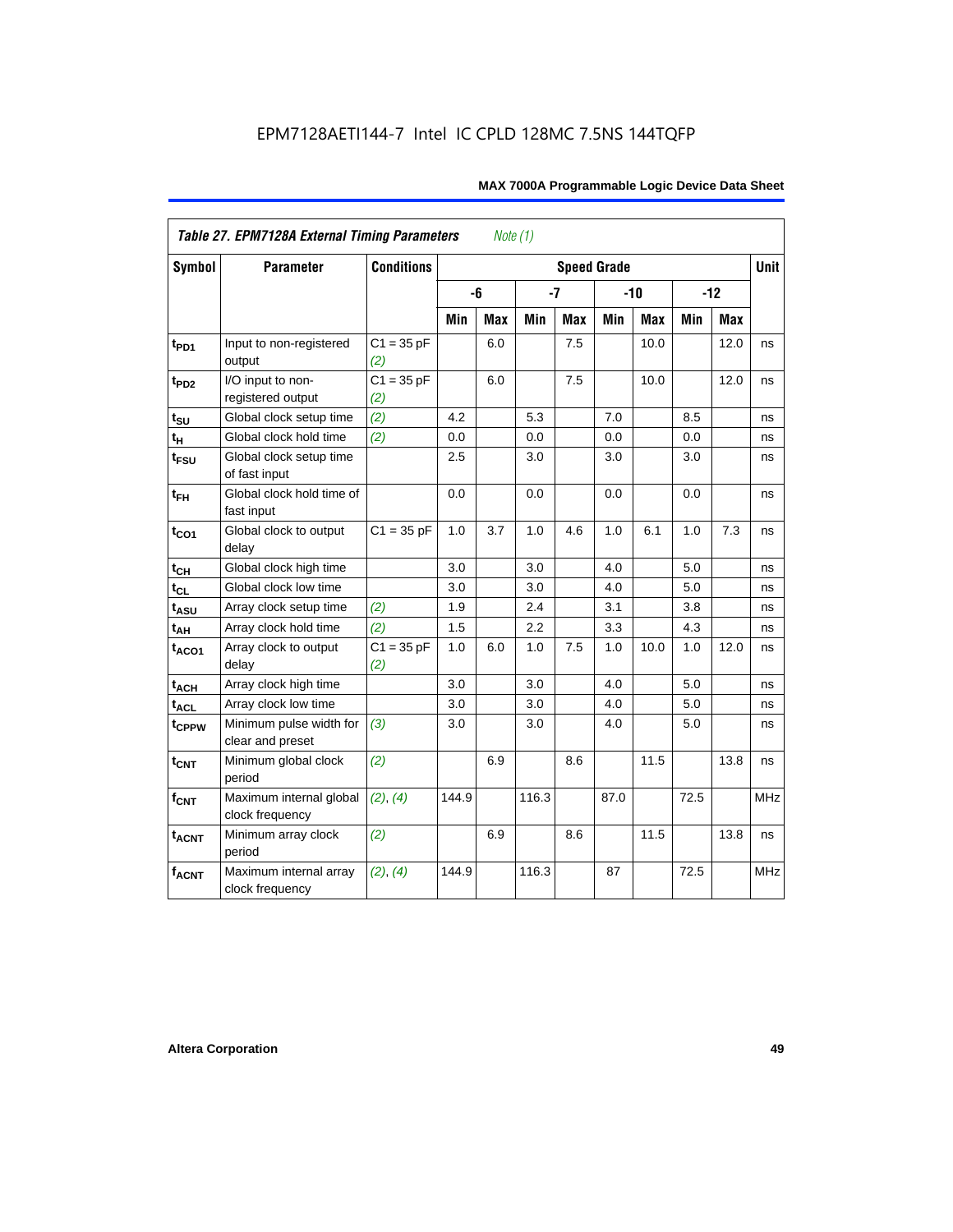|                             | Table 28. EPM7128A Internal Timing Parameters (Part 1 of 2)                                                |                     |     |     |         | Note $(1)$ |                    |      |     |      |             |
|-----------------------------|------------------------------------------------------------------------------------------------------------|---------------------|-----|-----|---------|------------|--------------------|------|-----|------|-------------|
| <b>Symbol</b>               | <b>Parameter</b>                                                                                           | <b>Conditions</b>   |     |     |         |            | <b>Speed Grade</b> |      |     |      | <b>Unit</b> |
|                             |                                                                                                            |                     |     | -6  |         | -7         |                    | -10  |     | -12  |             |
|                             |                                                                                                            |                     | Min | Max | Min     | Max        | Min                | Max  | Min | Max  |             |
| $t_{\mathsf{IN}}$           | Input pad and buffer delay                                                                                 |                     |     | 0.6 |         | 0.7        |                    | 0.9  |     | 1.1  | ns          |
| $t_{IO}$                    | I/O input pad and buffer<br>delay                                                                          |                     |     | 0.6 |         | 0.7        |                    | 0.9  |     | 1.1  | ns          |
| t <sub>FIN</sub>            | Fast input delay                                                                                           |                     |     | 2.7 |         | 3.1        |                    | 3.6  |     | 3.9  | ns          |
| $t_{SEXP}$                  | Shared expander delay                                                                                      |                     |     | 2.5 |         | 3.2        |                    | 4.3  |     | 5.1  | ns          |
| t <sub>PEXP</sub>           | Parallel expander delay                                                                                    |                     |     | 0.7 |         | 0.8        |                    | 1.1  |     | 1.3  | ns          |
| $t_{LAD}$                   | Logic array delay                                                                                          |                     |     | 2.4 |         | 3.0        |                    | 4.1  |     | 4.9  | ns          |
| $t_{LAC}$                   | Logic control array delay                                                                                  |                     |     | 2.4 |         | 3.0        |                    | 4.1  |     | 4.9  | ns          |
| $t_{IOE}$                   | Internal output enable<br>delay                                                                            |                     |     | 0.0 |         | 0.0        |                    | 0.0  |     | 0.0  | ns          |
| $t_{OD1}$                   | Output buffer and pad<br>$delay$ , slow slew rate = off<br>$V_{\text{CCIO}} = 3.3 \text{ V}$               | $C1 = 35 pF$        |     | 0.4 |         | 0.6        |                    | 0.7  |     | 0.9  | ns          |
| $t_{OD2}$                   | Output buffer and pad<br>$delay$ , slow slew rate = off<br>$VCCIO = 2.5 V$                                 | $C1 = 35 pF$<br>(5) |     | 0.9 |         | 1.1        |                    | 1.2  |     | 1.4  | ns          |
| $t_{OD3}$                   | Output buffer and pad<br>delay, slow slew rate = on<br>$V_{\text{CCIO}} = 2.5 \text{ V or } 3.3 \text{ V}$ | $C1 = 35 pF$        |     | 5.4 |         | 5.6        |                    | 5.7  |     | 5.9  | ns          |
| $t_{ZX1}$                   | Output buffer enable<br>$delay$ , slow slew rate = off<br>$V_{\text{CCIO}} = 3.3 \text{ V}$                | $C1 = 35 pF$        |     | 4.0 |         | 4.0        |                    | 5.0  |     | 5.0  | ns          |
| t <sub>ZX2</sub>            | Output buffer enable<br>$delay$ , slow slew rate = off<br>$VCCIO = 2.5 V$                                  | $C1 = 35 pF$<br>(5) |     | 4.5 |         | 4.5        |                    | 5.5  |     | 5.5  | ns          |
| $t_{ZX3}$                   | Output buffer enable<br>delay, slow slew rate = on<br>$VCCIO = 3.3 V$                                      | $C1 = 35 pF$        |     | 9.0 |         | 9.0        |                    | 10.0 |     | 10.0 | ns          |
| $t_{\mathsf{XZ}}$           | Output buffer disable<br>delay                                                                             | $C1 = 5$ pF         |     | 4.0 |         | 4.0        |                    | 5.0  |     | 5.0  | ns          |
| $t_{\scriptstyle\text{SU}}$ | Register setup time                                                                                        |                     | 1.9 |     | 2.4     |            | 3.1                |      | 3.8 |      | ns          |
| $t_H$                       | Register hold time                                                                                         |                     | 1.5 |     | $2.2\,$ |            | 3.3                |      | 4.3 |      | ns          |
| t <sub>FSU</sub>            | Register setup time of fast<br>input                                                                       |                     | 0.8 |     | 1.1     |            | 1.1                |      | 1.1 |      | ns          |
| $t_{FH}$                    | Register hold time of fast<br>input                                                                        |                     | 1.7 |     | 1.9     |            | 1.9                |      | 1.9 |      | ns          |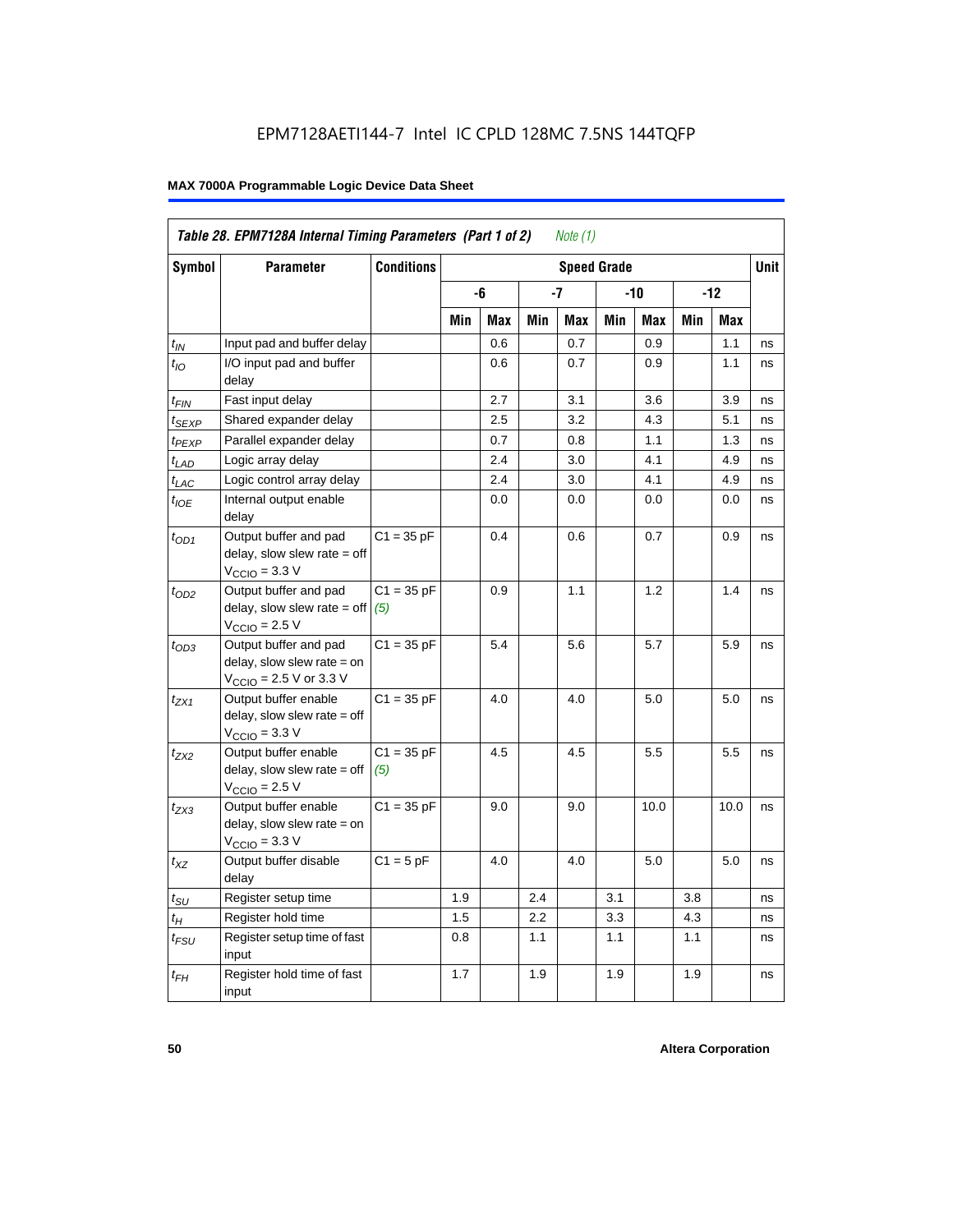| Table 28. EPM7128A Internal Timing Parameters (Part 2 of 2)<br>Note (1) |                      |                   |                    |            |     |            |       |            |       |             |    |
|-------------------------------------------------------------------------|----------------------|-------------------|--------------------|------------|-----|------------|-------|------------|-------|-------------|----|
| Symbol                                                                  | <b>Parameter</b>     | <b>Conditions</b> | <b>Speed Grade</b> |            |     |            |       |            |       | <b>Unit</b> |    |
|                                                                         |                      |                   |                    | -6         | -7  |            | $-10$ |            | $-12$ |             |    |
|                                                                         |                      |                   | Min                | <b>Max</b> | Min | <b>Max</b> | Min   | <b>Max</b> | Min   | Max         |    |
| $t_{RD}$                                                                | Register delay       |                   |                    | 1.7        |     | 2.1        |       | 2.8        |       | 3.3         | ns |
| $t_{COMB}$                                                              | Combinatorial delay  |                   |                    | 1.7        |     | 2.1        |       | 2.8        |       | 3.3         | ns |
| $t_{IC}$                                                                | Array clock delay    |                   |                    | 2.4        |     | 3.0        |       | 4.1        |       | 4.9         | ns |
| $t_{EN}$                                                                | Register enable time |                   |                    | 2.4        |     | 3.0        |       | 4.1        |       | 4.9         | ns |
| $t_{GLOB}$                                                              | Global control delay |                   |                    | 1.0        |     | 1.2        |       | 1.7        |       | 2.0         | ns |
| $t_{PRE}$                                                               | Register preset time |                   |                    | 3.1        |     | 3.9        |       | 5.2        |       | 6.2         | ns |
| $t_{\text{CLR}}$                                                        | Register clear time  |                   |                    | 3.1        |     | 3.9        |       | 5.2        |       | 6.2         | ns |
| $t_{PIA}$                                                               | PIA delay            | (2)               |                    | 0.9        |     | 1.1        |       | 1.5        |       | 1.8         | ns |
| $t_{LPA}$                                                               | Low-power adder      | (6)               |                    | 11.0       |     | 10.0       |       | 10.0       |       | 10.0        | ns |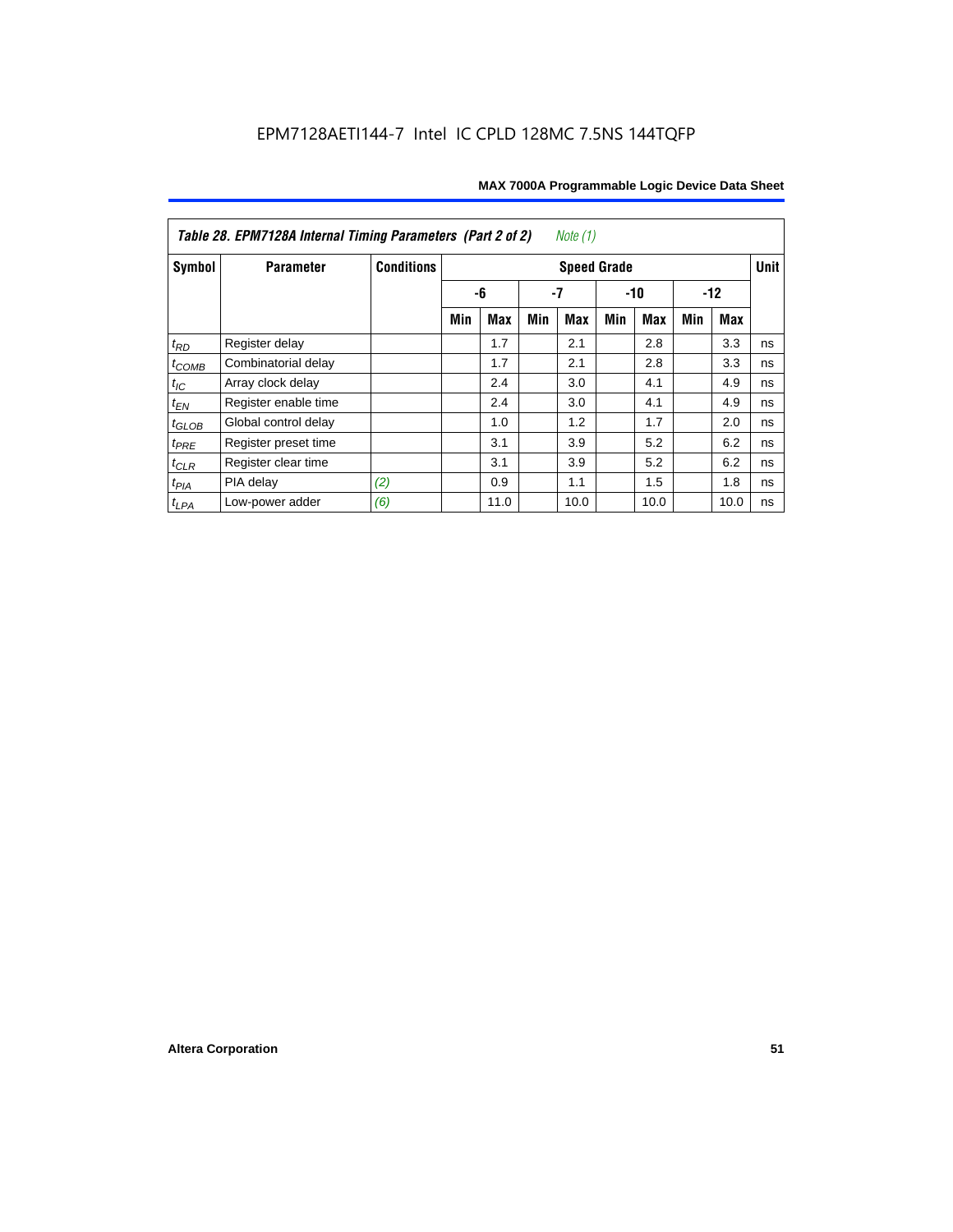| Table 29. EPM7256A External Timing Parameters<br>Note $(1)$ |                                             |                     |       |     |       |            |                    |            |       |      |             |
|-------------------------------------------------------------|---------------------------------------------|---------------------|-------|-----|-------|------------|--------------------|------------|-------|------|-------------|
| Symbol                                                      | <b>Parameter</b>                            | <b>Conditions</b>   |       |     |       |            | <b>Speed Grade</b> |            |       |      | <b>Unit</b> |
|                                                             |                                             |                     |       | -6  | $-7$  |            | $-10$              |            | $-12$ |      |             |
|                                                             |                                             |                     | Min   | Max | Min   | <b>Max</b> | Min                | <b>Max</b> | Min   | Max  |             |
| t <sub>PD1</sub>                                            | Input to non-registered<br>output           | $C1 = 35 pF$<br>(2) |       | 6.0 |       | 7.5        |                    | 10.0       |       | 12.0 | ns          |
| t <sub>PD2</sub>                                            | I/O input to non-<br>registered output      | $C1 = 35 pF$<br>(2) |       | 6.0 |       | 7.5        |                    | 10.0       |       | 12.0 | ns          |
| $t_{\text{SU}}$                                             | Global clock setup time                     | (2)                 | 3.7   |     | 4.6   |            | 6.2                |            | 7.4   |      | ns          |
| $t_H$                                                       | Global clock hold time                      | (2)                 | 0.0   |     | 0.0   |            | 0.0                |            | 0.0   |      | ns          |
| $t_{\text{FSU}}$                                            | Global clock setup time<br>of fast input    |                     | 2.5   |     | 3.0   |            | 3.0                |            | 3.0   |      | ns          |
| $t_{FH}$                                                    | Global clock hold time of<br>fast input     |                     | 0.0   |     | 0.0   |            | 0.0                |            | 0.0   |      | ns          |
| $t_{CO1}$                                                   | Global clock to output<br>delay             | $C1 = 35 pF$        | 1.0   | 3.3 | 1.0   | 4.2        | 1.0                | 5.5        | 1.0   | 6.6  | ns          |
| $t_{CH}$                                                    | Global clock high time                      |                     | 3.0   |     | 3.0   |            | 4.0                |            | 4.0   |      | ns          |
| $t_{CL}$                                                    | Global clock low time                       |                     | 3.0   |     | 3.0   |            | 4.0                |            | 4.0   |      | ns          |
| t <sub>ASU</sub>                                            | Array clock setup time                      | (2)                 | 0.8   |     | 1.0   |            | 1.4                |            | 1.6   |      | ns          |
| $t_{AH}$                                                    | Array clock hold time                       | (2)                 | 1.9   |     | 2.7   |            | 4.0                |            | 5.1   |      | ns          |
| $t_{ACO1}$                                                  | Array clock to output<br>delay              | $C1 = 35 pF$<br>(2) | 1.0   | 6.2 | 1.0   | 7.8        | 1.0                | 10.3       | 1.0   | 12.4 | ns          |
| $t_{ACH}$                                                   | Array clock high time                       |                     | 3.0   |     | 3.0   |            | 4.0                |            | 4.0   |      | ns          |
| $t_{\text{ACL}}$                                            | Array clock low time                        |                     | 3.0   |     | 3.0   |            | 4.0                |            | 4.0   |      | ns          |
| t <sub>CPPW</sub>                                           | Minimum pulse width for<br>clear and preset | (3)                 | 3.0   |     | 3.0   |            | 4.0                |            | 4.0   |      | ns          |
| $t_{\text{CNT}}$                                            | Minimum global clock<br>period              | (2)                 |       | 6.4 |       | 8.0        |                    | 10.7       |       | 12.8 | ns          |
| $f_{CNT}$                                                   | Maximum internal global<br>clock frequency  | (2), (4)            | 156.3 |     | 125.0 |            | 93.5               |            | 78.1  |      | <b>MHz</b>  |
| t <sub>ACNT</sub>                                           | Minimum array clock<br>period               | (2)                 |       | 6.4 |       | 8.0        |                    | 10.7       |       | 12.8 | ns          |
| <b>fACNT</b>                                                | Maximum internal array<br>clock frequency   | (2), (4)            | 156.3 |     | 125.0 |            | 93.5               |            | 78.1  |      | <b>MHz</b>  |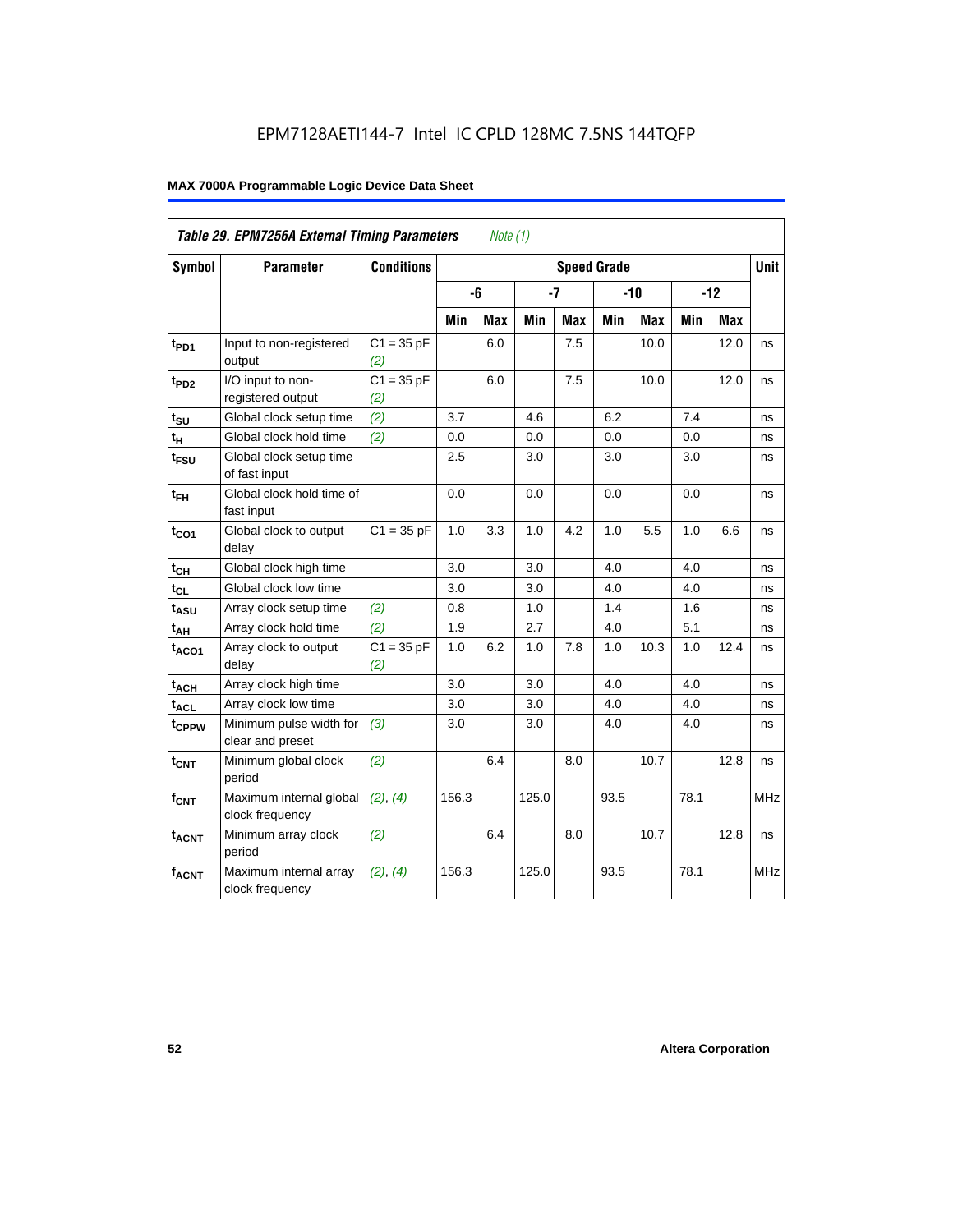| <b>Symbol</b>               | <b>Parameter</b>                                                                             | <b>Conditions</b><br><b>Speed Grade</b> |     |     |     |     |     |       |       |            | <b>Unit</b> |
|-----------------------------|----------------------------------------------------------------------------------------------|-----------------------------------------|-----|-----|-----|-----|-----|-------|-------|------------|-------------|
|                             |                                                                                              |                                         |     | -6  |     | -7  |     | $-10$ | $-12$ |            |             |
|                             |                                                                                              |                                         | Min | Max | Min | Max | Min | Max   | Min   | <b>Max</b> |             |
| $t_{IN}$                    | Input pad and buffer delay                                                                   |                                         |     | 0.3 |     | 0.4 |     | 0.5   |       | 0.6        | ns          |
| $t_{IO}$                    | I/O input pad and buffer<br>delay                                                            |                                         |     | 0.3 |     | 0.4 |     | 0.5   |       | 0.6        | ns          |
| t <sub>FIN</sub>            | Fast input delay                                                                             |                                         |     | 2.4 |     | 3.0 |     | 3.4   |       | 3.8        | ns          |
| t <sub>SEXP</sub>           | Shared expander delay                                                                        |                                         |     | 2.8 |     | 3.5 |     | 4.7   |       | 5.6        | ns          |
| t <sub>PEXP</sub>           | Parallel expander delay                                                                      |                                         |     | 0.5 |     | 0.6 |     | 0.8   |       | 1.0        | ns          |
| $t_{LAD}$                   | Logic array delay                                                                            |                                         |     | 2.5 |     | 3.1 |     | 4.2   |       | 5.0        | ns          |
| $t_{LAC}$                   | Logic control array delay                                                                    |                                         |     | 2.5 |     | 3.1 |     | 4.2   |       | 5.0        | ns          |
| $t_{IOE}$                   | Internal output enable<br>delay                                                              |                                         |     | 0.2 |     | 0.3 |     | 0.4   |       | 0.5        | ns          |
| $t_{OD1}$                   | Output buffer and pad<br>$delay$ , slow slew rate = off<br>$V_{\text{CCIO}} = 3.3 \text{ V}$ | $C1 = 35 pF$                            |     | 0.3 |     | 0.4 |     | 0.5   |       | 0.6        | ns          |
| $t_{OD2}$                   | Output buffer and pad<br>$delay$ , slow slew rate = off<br>$V_{\text{CCIO}} = 2.5 V$         | $C1 = 35 pF$<br>(5)                     |     | 0.8 |     | 0.9 |     | 1.0   |       | 1.1        | ns          |
| $t_{OD3}$                   | Output buffer and pad<br>delay slow slew rate $=$ on<br>$V_{\text{CCIO}}$ = 2.5 V or 3.3 V   | $C1 = 35 pF$                            |     | 5.3 |     | 5.4 |     | 5.5   |       | 5.6        | ns          |
| $t_{ZX1}$                   | Output buffer enable<br>delay slow slew rate $=$ off<br>$VCCIO = 3.3 V$                      | $C1 = 35 pF$                            |     | 4.0 |     | 4.0 |     | 5.0   |       | 5.0        | ns          |
| $t_{ZX2}$                   | Output buffer enable<br>delay slow slew rate $=$ off<br>$VCCIO = 2.5 V$                      | $C1 = 35 pF$<br>(5)                     |     | 4.5 |     | 4.5 |     | 5.5   |       | 5.5        | ns          |
| $t_{ZX3}$                   | Output buffer enable<br>delay slow slew rate $=$ on<br>$V_{\text{CCIO}}$ = 2.5 V or 3.3 V    | $C1 = 35 pF$                            |     | 9.0 |     | 9.0 |     | 10.0  |       | 10.0       | ns          |
| $t_{XZ}$                    | Output buffer disable<br>delay                                                               | $C1 = 5pF$                              |     | 4.0 |     | 4.0 |     | 5.0   |       | 5.0        | ns          |
| $t_{\scriptstyle\text{SU}}$ | Register setup time                                                                          |                                         | 1.0 |     | 1.3 |     | 1.7 |       | 2.0   |            | ns          |
| $t_{H}$                     | Register hold time                                                                           |                                         | 1.7 |     | 2.4 |     | 3.7 |       | 4.7   |            | ns          |
| $t_{FSU}$                   | Register setup time of fast<br>input                                                         |                                         | 1.2 |     | 1.4 |     | 1.4 |       | 1.4   |            | ns          |
| $t_{FH}$                    | Register hold time of fast<br>input                                                          |                                         | 1.3 |     | 1.6 |     | 1.6 |       | 1.6   |            | ns          |
| $t_{RD}$                    | Register delay                                                                               |                                         |     | 1.6 |     | 2.0 |     | 2.7   |       | 3.2        | ns          |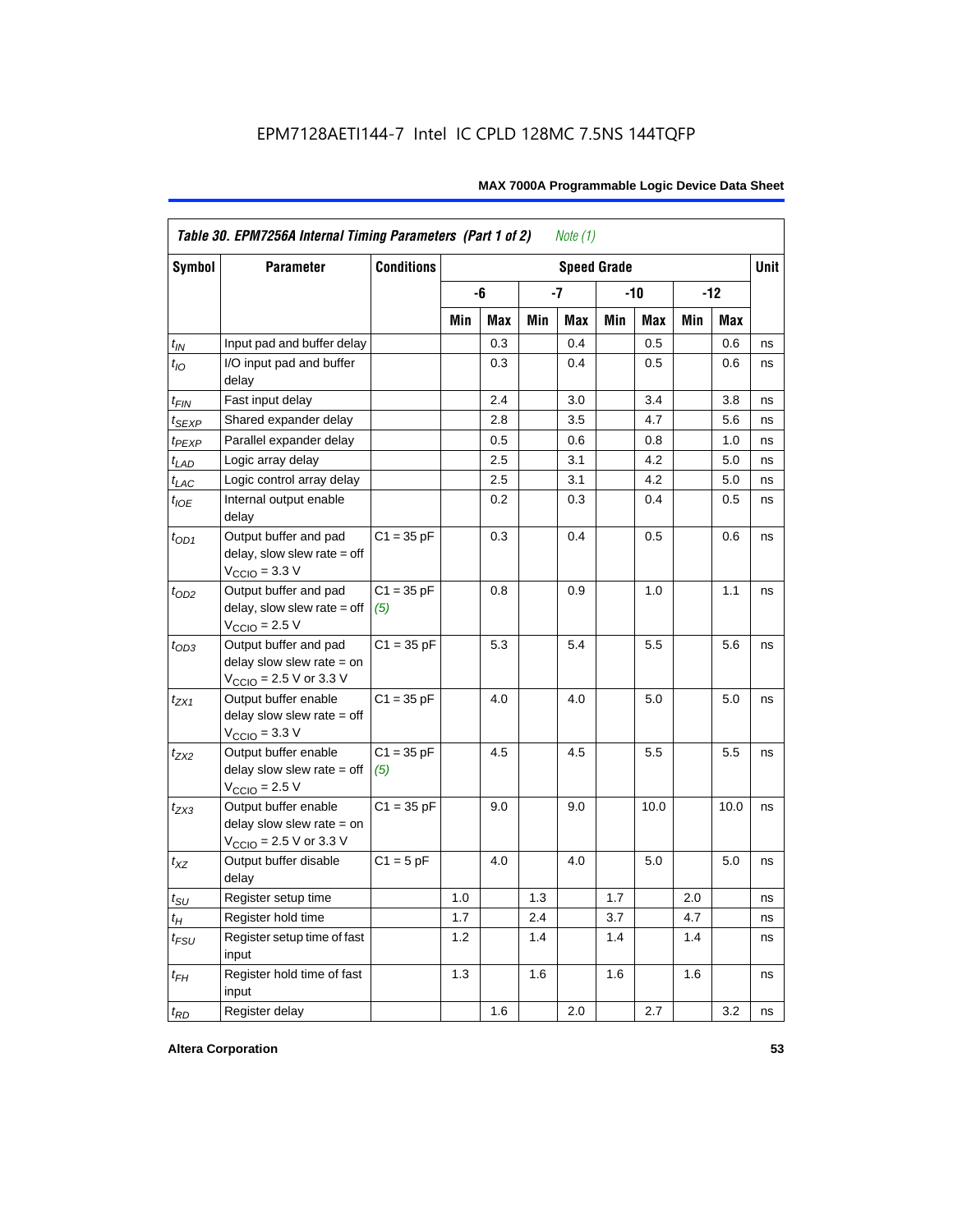| Table 30. EPM7256A Internal Timing Parameters (Part 2 of 2)<br>Note (1) |                      |                   |                    |            |     |      |       |            |       |      |    |
|-------------------------------------------------------------------------|----------------------|-------------------|--------------------|------------|-----|------|-------|------------|-------|------|----|
| Symbol                                                                  | <b>Parameter</b>     | <b>Conditions</b> | <b>Speed Grade</b> |            |     |      |       |            |       |      |    |
|                                                                         |                      |                   | -6                 |            | -7  |      | $-10$ |            | $-12$ |      |    |
|                                                                         |                      |                   | Min                | <b>Max</b> | Min | Max  | Min   | <b>Max</b> | Min   | Max  |    |
| $t_{COMB}$                                                              | Combinatorial delay  |                   |                    | 1.6        |     | 2.0  |       | 2.7        |       | 3.2  | ns |
| $t_{IC}$                                                                | Array clock delay    |                   |                    | 2.7        |     | 3.4  |       | 4.5        |       | 5.4  | ns |
| $t_{EN}$                                                                | Register enable time |                   |                    | 2.5        |     | 3.1  |       | 4.2        |       | 5.0  | ns |
| $t_{GLOB}$                                                              | Global control delay |                   |                    | 1.1        |     | 1.4  |       | 1.8        |       | 2.2  | ns |
| $t_{PRE}$                                                               | Register preset time |                   |                    | 2.3        |     | 2.9  |       | 3.8        |       | 4.6  | ns |
| $t_{CLR}$                                                               | Register clear time  |                   |                    | 2.3        |     | 2.9  |       | 3.8        |       | 4.6  | ns |
| t <sub>PIA</sub>                                                        | PIA delay            | (2)               |                    | 1.3        |     | 1.6  |       | 2.1        |       | 2.6  | ns |
| $t_{LPA}$                                                               | Low-power adder      | (6)               |                    | 11.0       |     | 10.0 |       | 10.0       |       | 10.0 | ns |

#### *Notes to tables:*

(1) These values are specified under the recommended operating conditions shown in Table 14 on page 28. See Figure 12 for more information on switching waveforms.

- (2) These values are specified for a PIA fan-out of one LAB (16 macrocells). For each additional LAB fan-out in these devices, add an additional 0.1 ns to the PIA timing value.
- (3) This minimum pulse width for preset and clear applies for both global clear and array controls. The  $t_{LPA}$  parameter must be added to this minimum width if the clear or reset signal incorporates the  $t_{LAD}$  parameter into the signal path.
- (4) This parameter is measured with a 16-bit loadable, enabled, up/down counter programmed into each LAB.
- (5) Operating conditions:  $V_{\text{CCIO}} = 2.5 \pm 0.2 \text{ V}$  for commercial and industrial use.<br>(6) The  $t_{I/A}$  parameter must be added to the  $t_{I AD}$ ,  $t_{I AC}$ ,  $t_{I C}$ ,  $t_{F N}$ ,  $t_{S F Y P}$ ,  $t_{A C I}$ , and
- The  $t_{LPA}$  parameter must be added to the  $t_{LAD}$ ,  $t_{LAC}$ ,  $t_{IC}$ ,  $t_{EN}$ ,  $t_{SEXP}$ ,  $t_{ACL}$  and  $t_{CPPW}$  parameters for macrocells running in low-power mode.

### **Power Consumption**

Supply power (P) versus frequency  $(f_{MAX}$ , in MHz) for MAX 7000A devices is calculated with the following equation:

 $P = P_{INT} + P_{IO} = I_{CCINT} \times V_{CC} + P_{IO}$ 

The  $P_{IO}$  value, which depends on the device output load characteristics and switching frequency, can be calculated using the guidelines given in *Application Note 74 (Evaluating Power for Altera Devices)*.

The  $I_{\text{CUNT}}$  value depends on the switching frequency and the application logic. The  $I_{\text{CCINT}}$  value is calculated with the following equation:

 $I_{\text{CCMT}} =$ 

 $(A \times MC_{TON}) + [B \times (MC_{DEV} - MC_{TON})] + (C \times MC_{LISED} \times f_{MAX} \times tog_{LC})$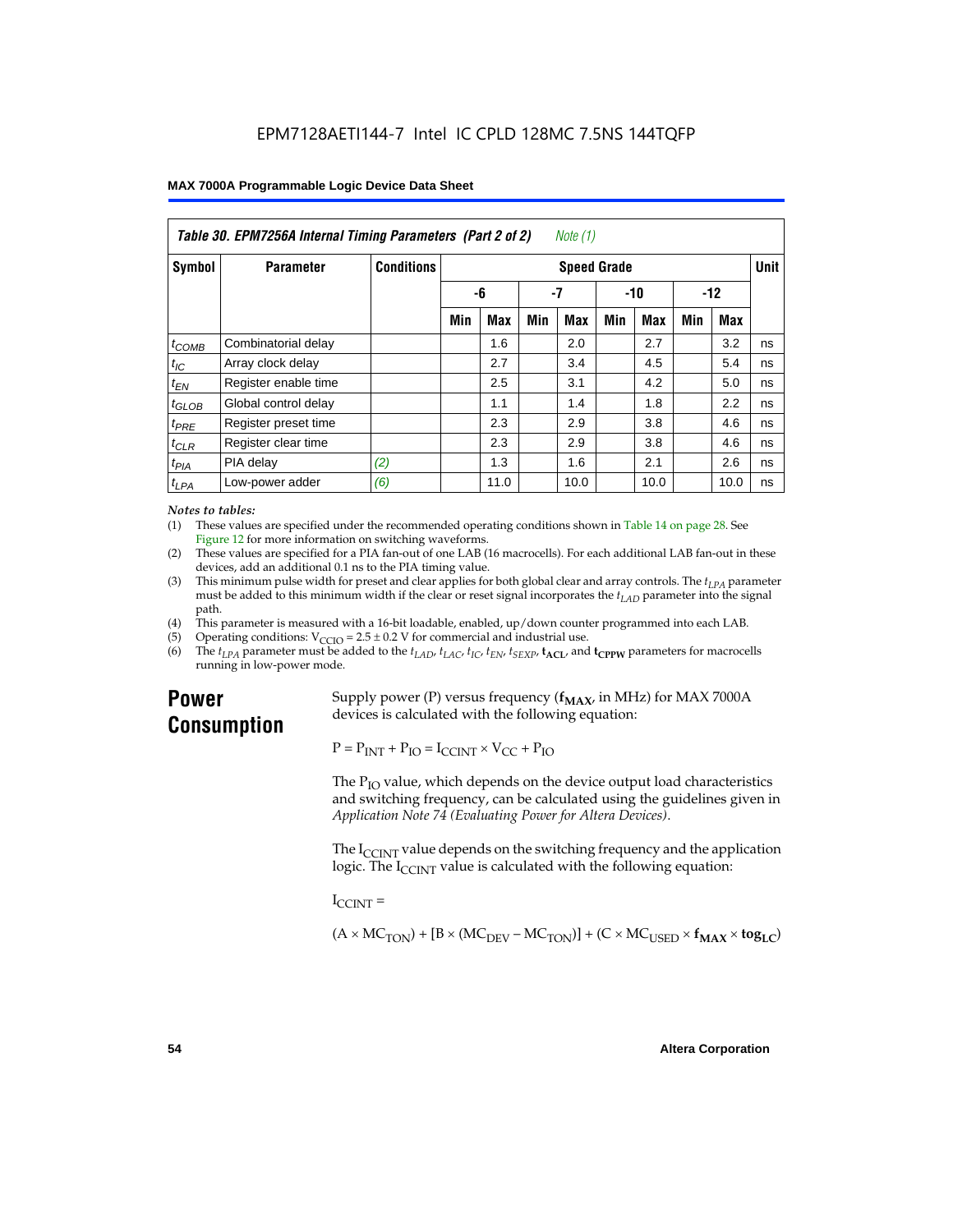The parameters in this equation are:

| MC <sub>TON</sub> | = Number of macrocells with the Turbo Bit option turned<br>on, as reported in the MAX+PLUS II Report File (.rpt) |
|-------------------|------------------------------------------------------------------------------------------------------------------|
| MC <sub>DFV</sub> | = Number of macrocells in the device                                                                             |
| $MC_{LISED}$      | = Total number of macrocells in the design, as reported in                                                       |
|                   | the Report File                                                                                                  |
| $f_{MAX}$         | = Highest clock frequency to the device                                                                          |
| $tog_{LC}$        | = Average percentage of logic cells toggling at each clock                                                       |
|                   | (typically 12.5%)                                                                                                |
| A, B, C           | = Constants, shown in Table 31                                                                                   |

| Table 31. MAX 7000A I <sub>CC</sub> Equation Constants |      |      |       |  |  |
|--------------------------------------------------------|------|------|-------|--|--|
| <b>Device</b>                                          | A    | B    | C     |  |  |
| EPM7032AE                                              | 0.71 | 0.30 | 0.014 |  |  |
| EPM7064AE                                              | 0.71 | 0.30 | 0.014 |  |  |
| <b>EPM7128A</b>                                        | 0.71 | 0.30 | 0.014 |  |  |
| EPM7128AE                                              | 0.71 | 0.30 | 0.014 |  |  |
| <b>EPM7256A</b>                                        | 0.71 | 0.30 | 0.014 |  |  |
| EPM7256AE                                              | 0.71 | 0.30 | 0.014 |  |  |
| EPM7512AE                                              | 0.71 | 0.30 | 0.014 |  |  |

This calculation provides an  $I_{CC}$  estimate based on typical conditions using a pattern of a 16-bit, loadable, enabled, up/down counter in each LAB with no output load. Actual  $I_{CC}$  should be verified during operation because this measurement is sensitive to the actual pattern in the device and the environmental operating conditions.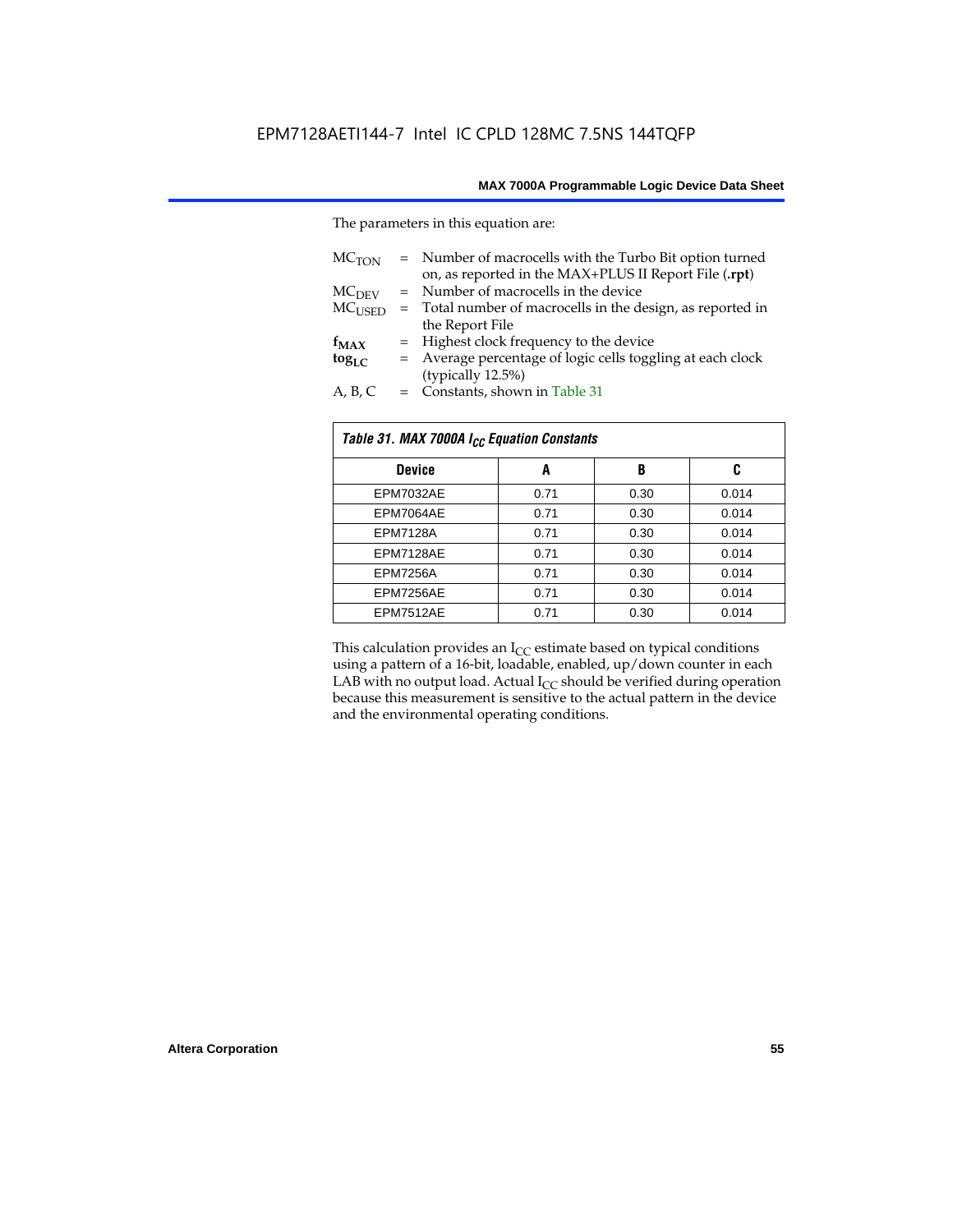Figure 13 shows the typical supply current versus frequency for MAX 7000A devices.

#### *Figure 13. I<sub>CC</sub> vs. Frequency for MAX 7000A Devices (Part 1 of 2)*



#### **EPM7128A & EPM7128AE**

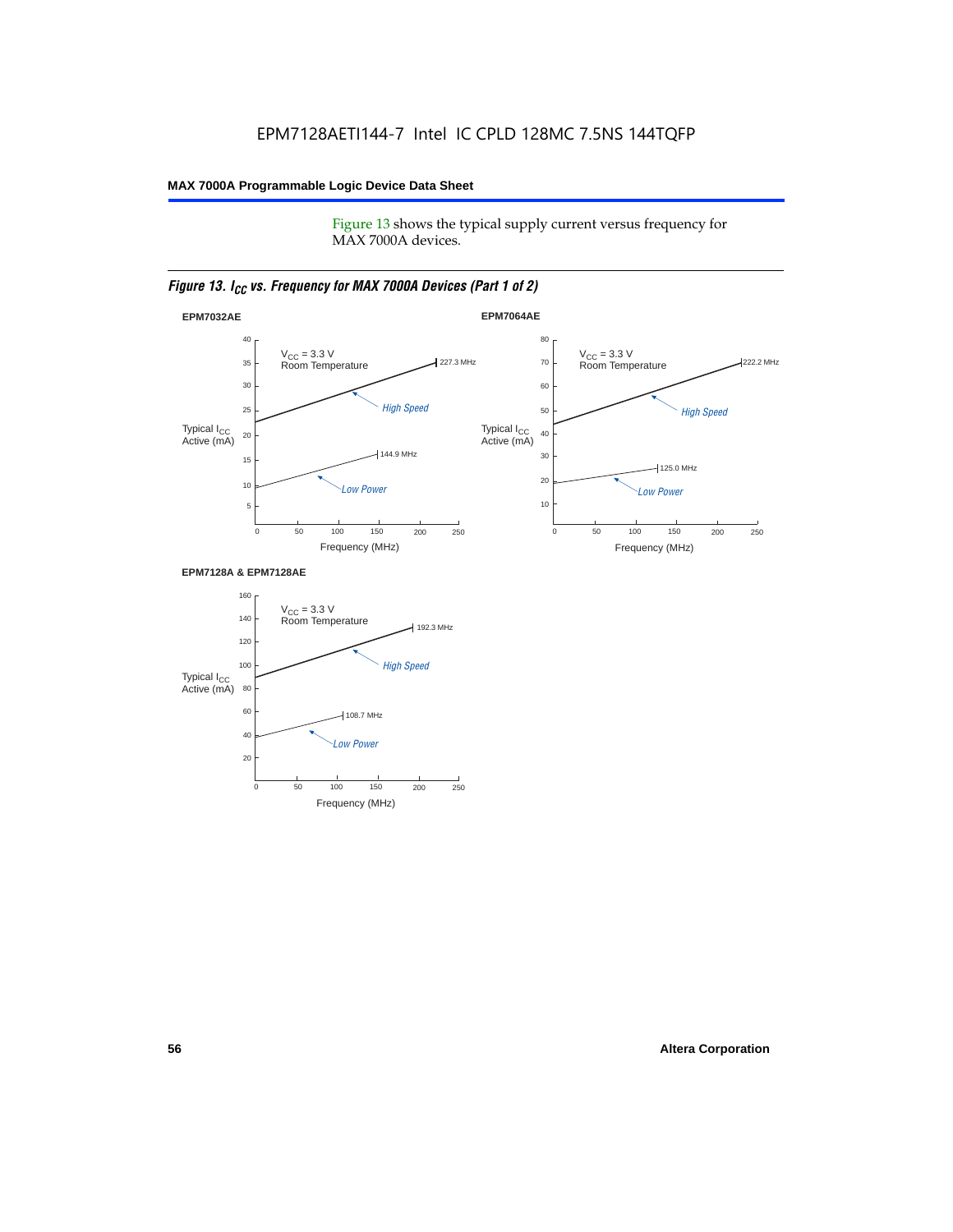



### **Device Pin-Outs**

See the Altera web site (**http://www.altera.com**) or the *Altera Digital Library* for pin-out information.

Figures 14 through 23 show the package pin-out diagrams for MAX 7000A devices.

#### *Figure 14. 44-Pin PLCC/TQFP Package Pin-Out Diagram*

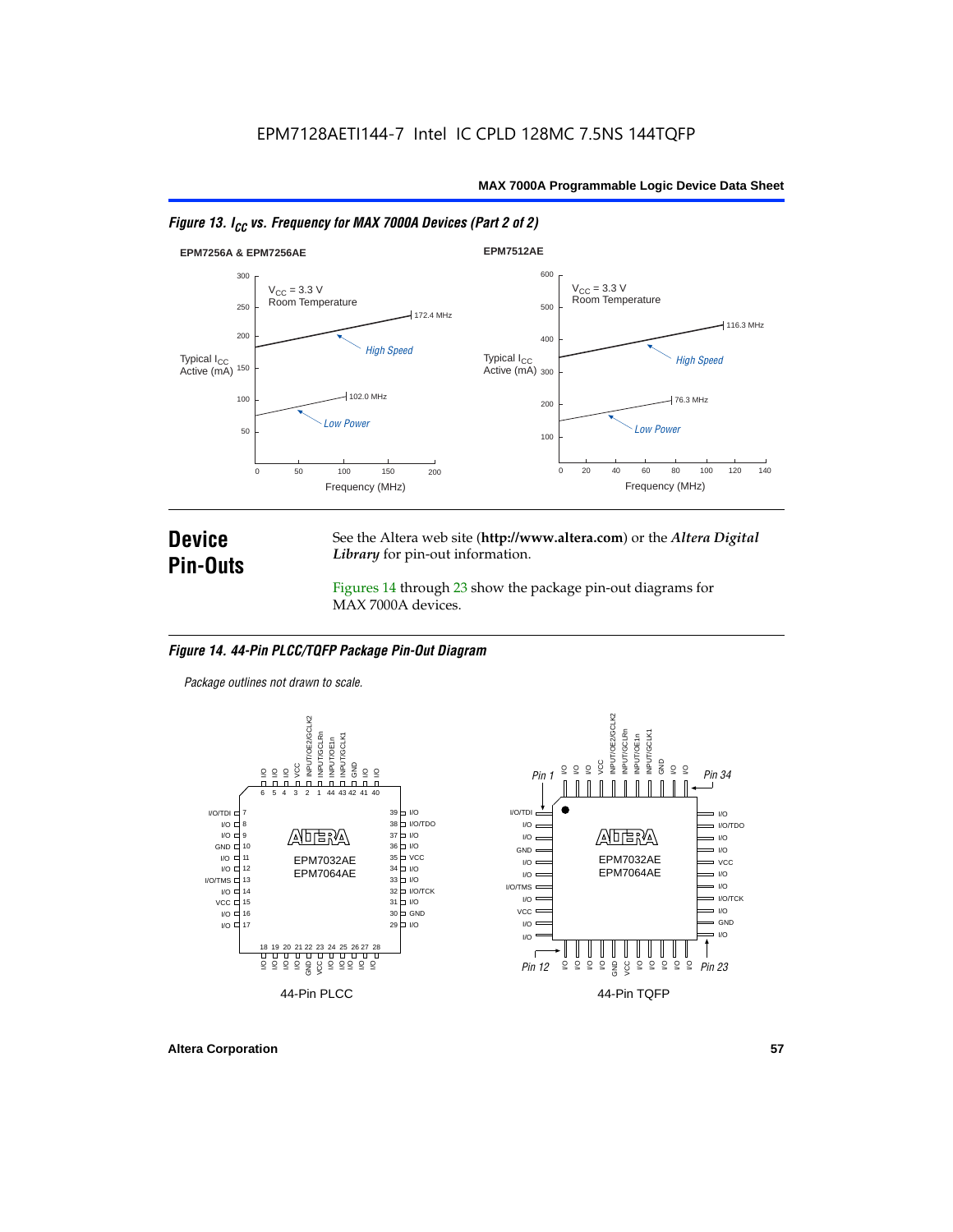#### *Figure 15. 49-Pin Ultra FineLine BGA Package Pin-Out Diagram*

*Package outlines not drawn to scale.*



#### *Figure 16. 84-Pin PLCC Package Pin-Out Diagram*

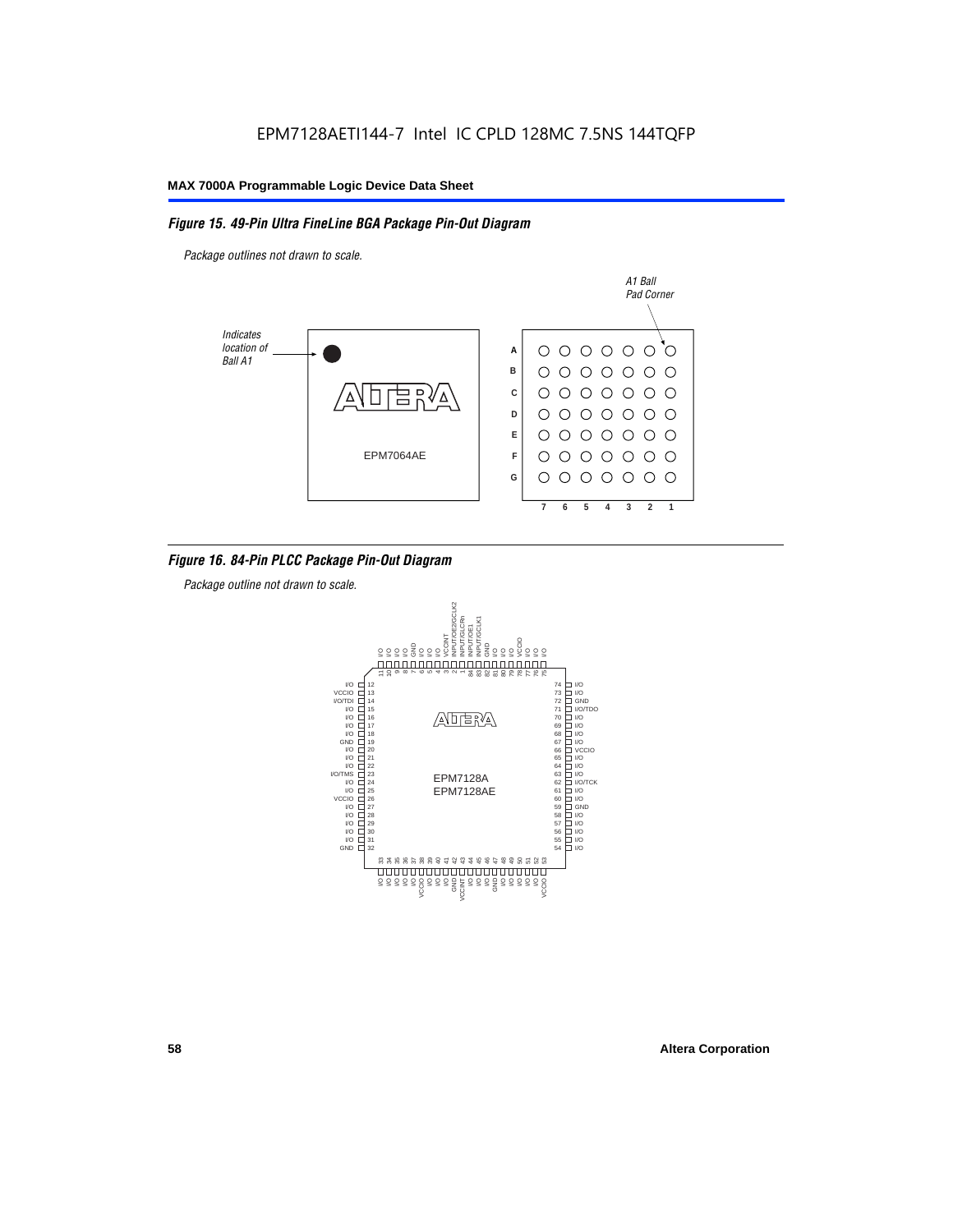#### *Figure 17. 100-Pin TQFP Package Pin-Out Diagram*



*Figure 18. 100-Pin FineLine BGA Package Pin-Out Diagram*

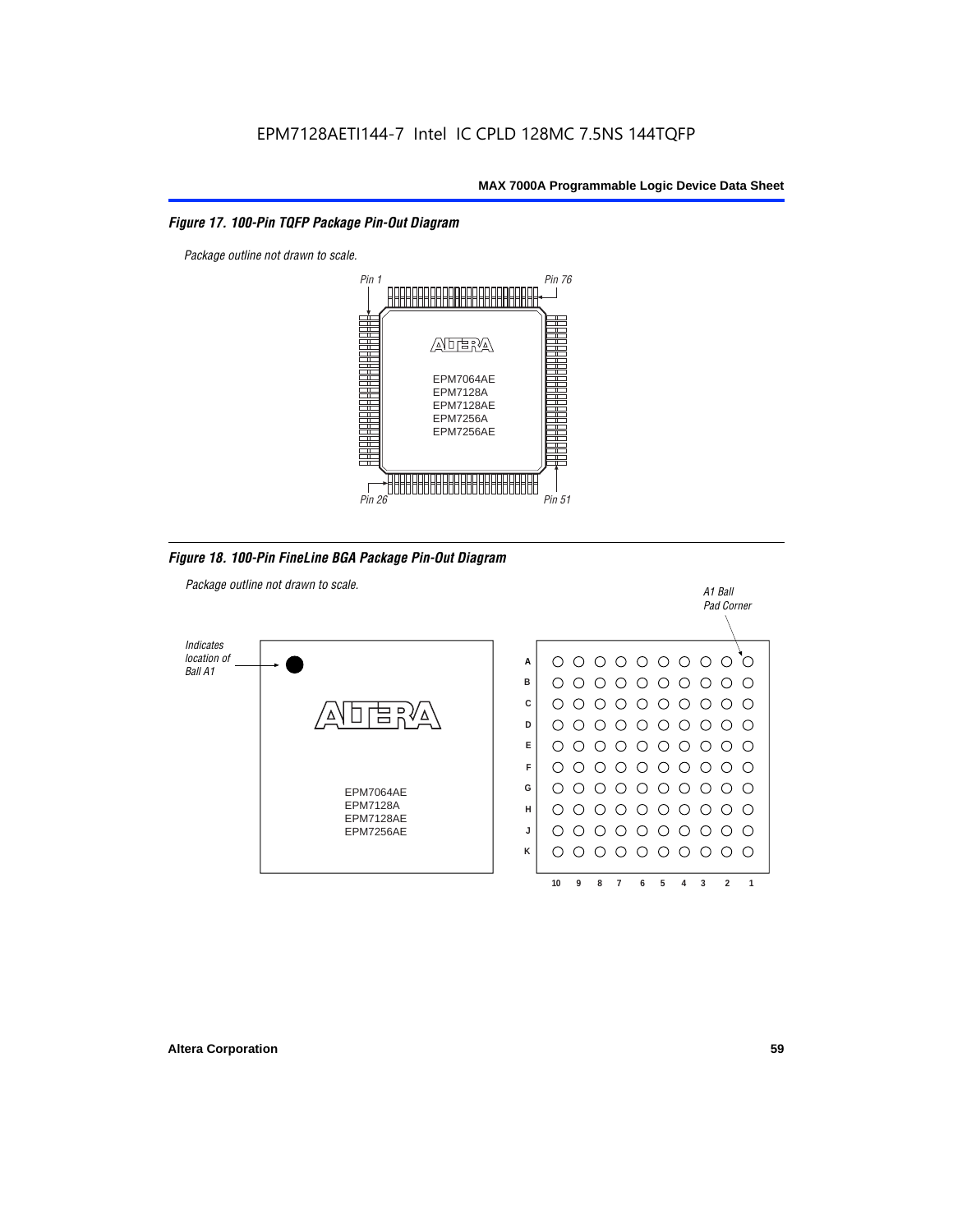#### *Figure 19. 144-Pin TQFP Package Pin-Out Diagram*

*Package outline not drawn to scale*.



*Figure 20. 169-Pin Ultra FineLine BGA Package Pin-Out Diagram*

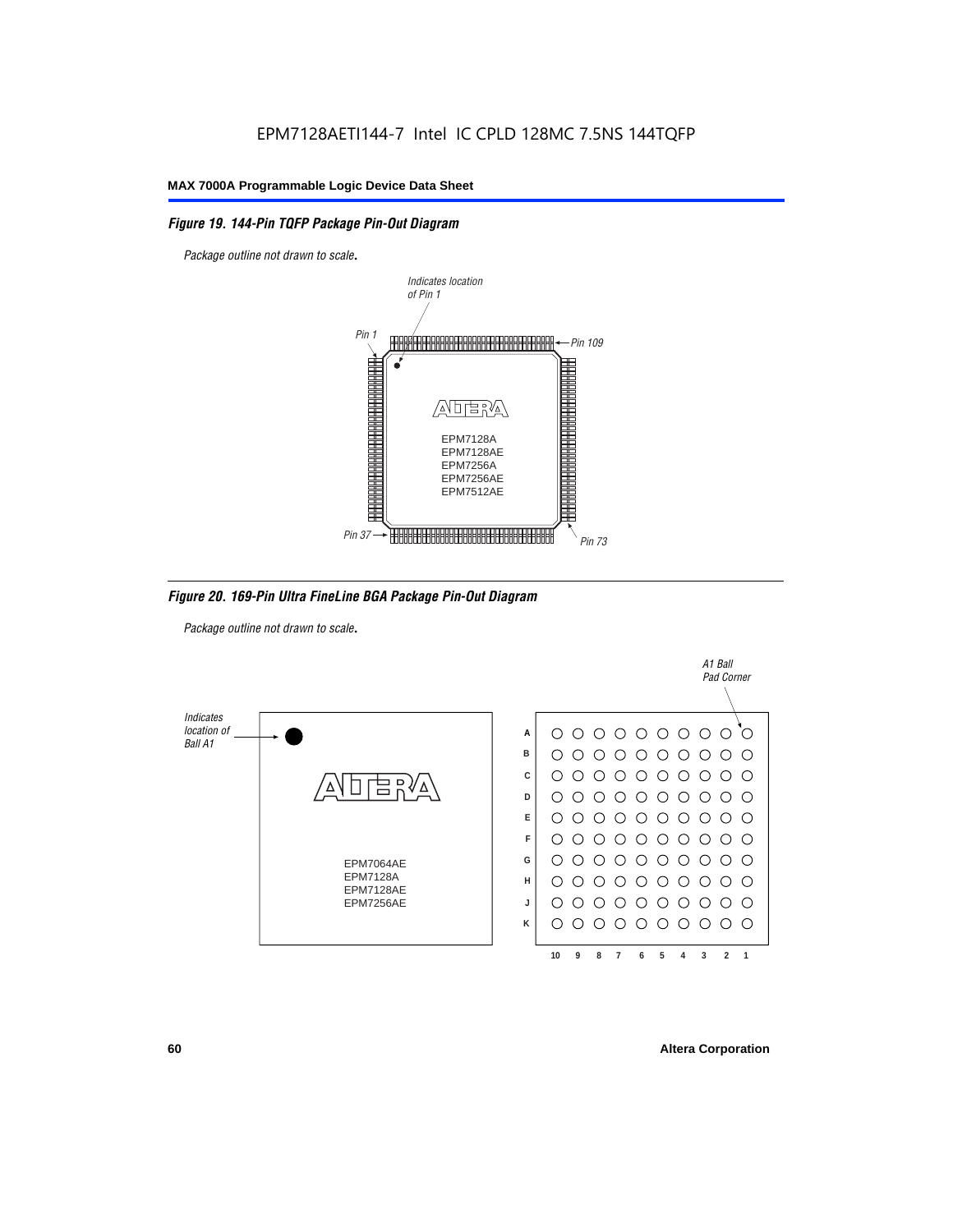#### *Figure 21. 208-Pin PQFP Package Pin-Out Diagram*

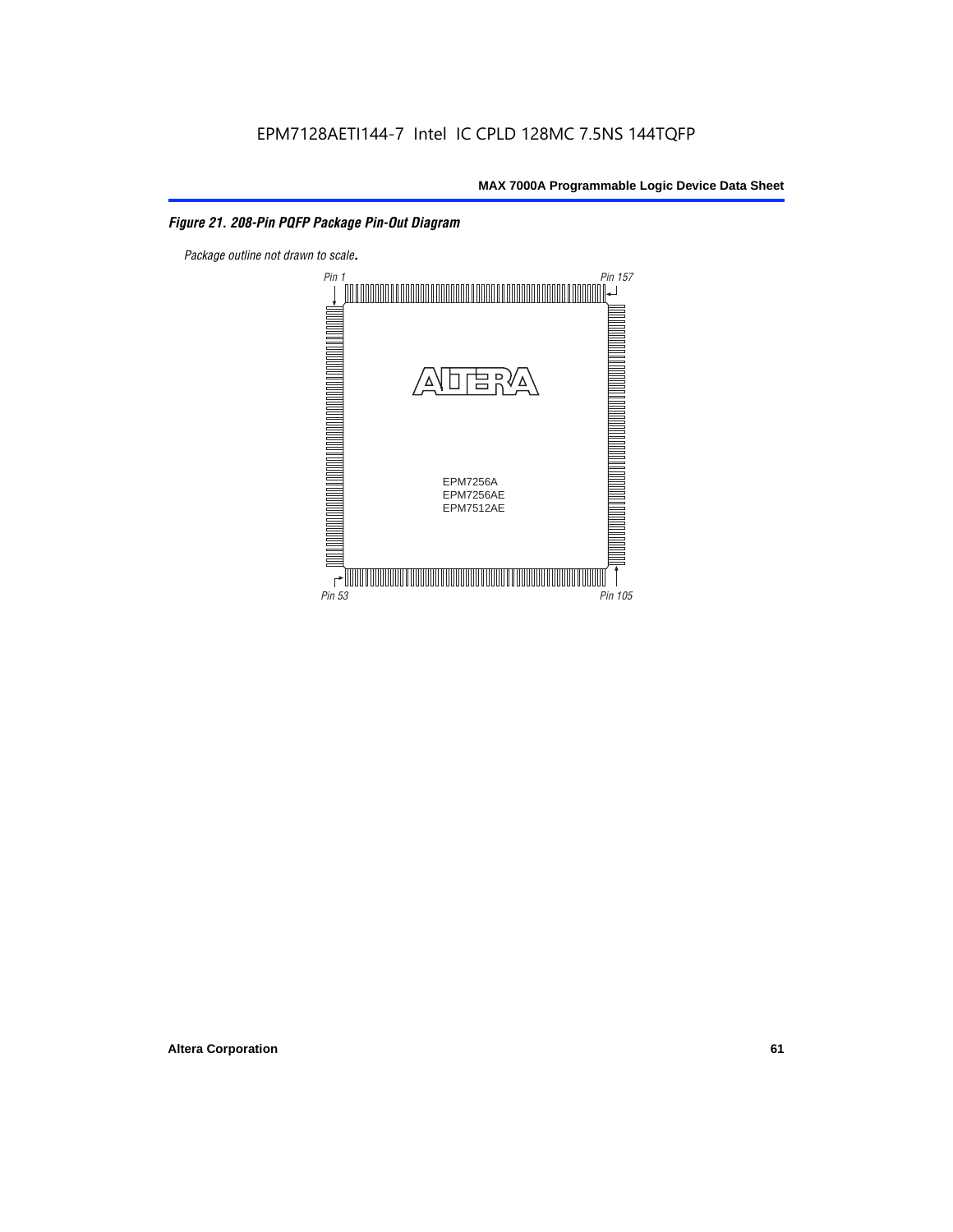#### *Figure 22. 256-Pin BGA Package Pin-Out Diagram*

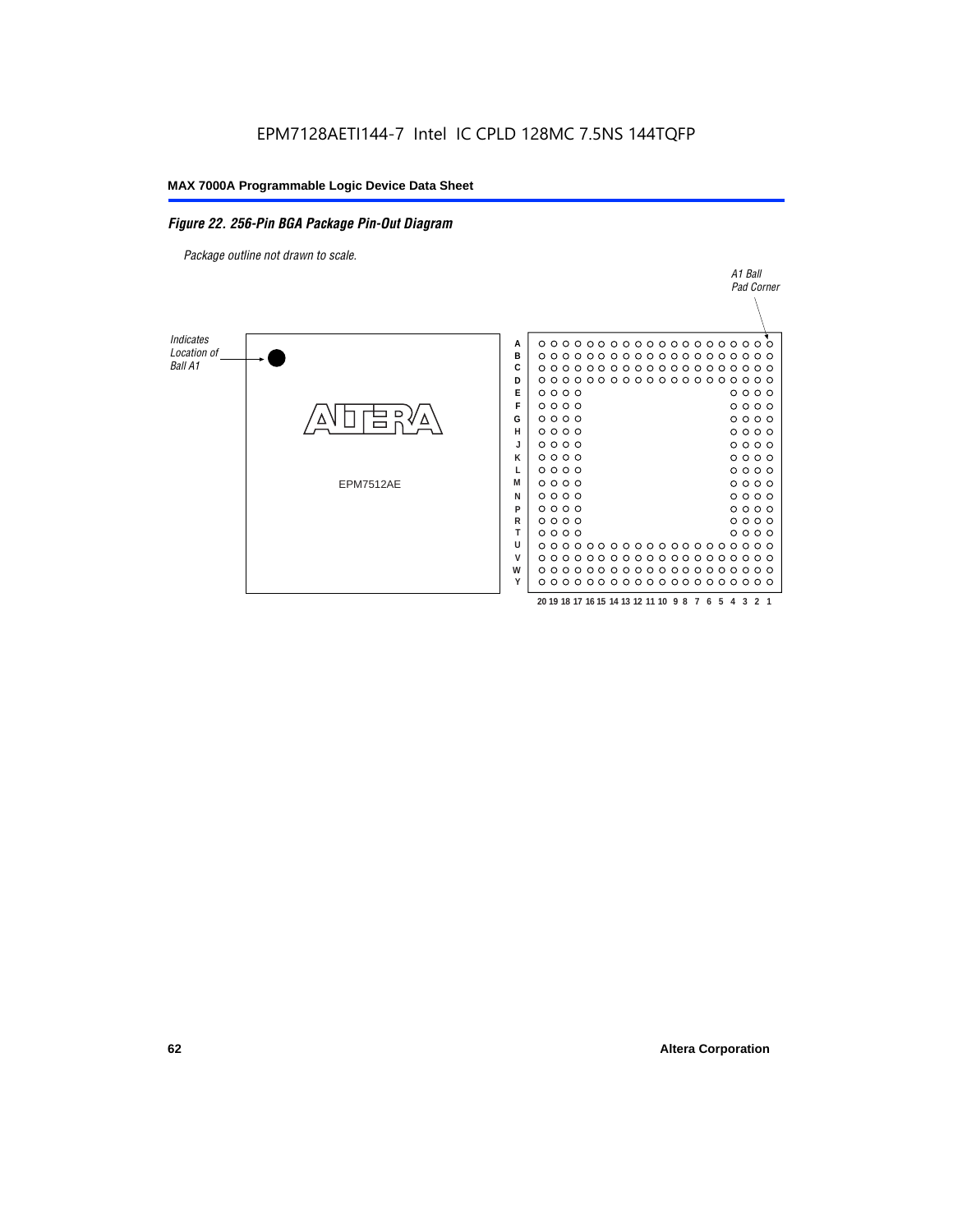#### *Figure 23. 256-Pin FineLine BGA Package Pin-Out Diagram*

*Package outline not drawn to scale*.



### **Revision History**

The information contained in the *MAX 7000A Programmable Logic Device Data Sheet* version 4.5 supersedes information published in previous versions.

#### **Version 4.5**

The following changes were made in the *MAX 7000A Programmable Logic Device Data Sheet* version 4.5:

Updated text in the "Power Sequencing & Hot-Socketing" section.

#### **Version 4.4**

The following changes were made in the *MAX 7000A Programmable Logic Device Data Sheet* version 4.4:

- Added Tables 5 through 7.
	- Added "Programming Sequence" on page 17 and "Programming Times" on page 18.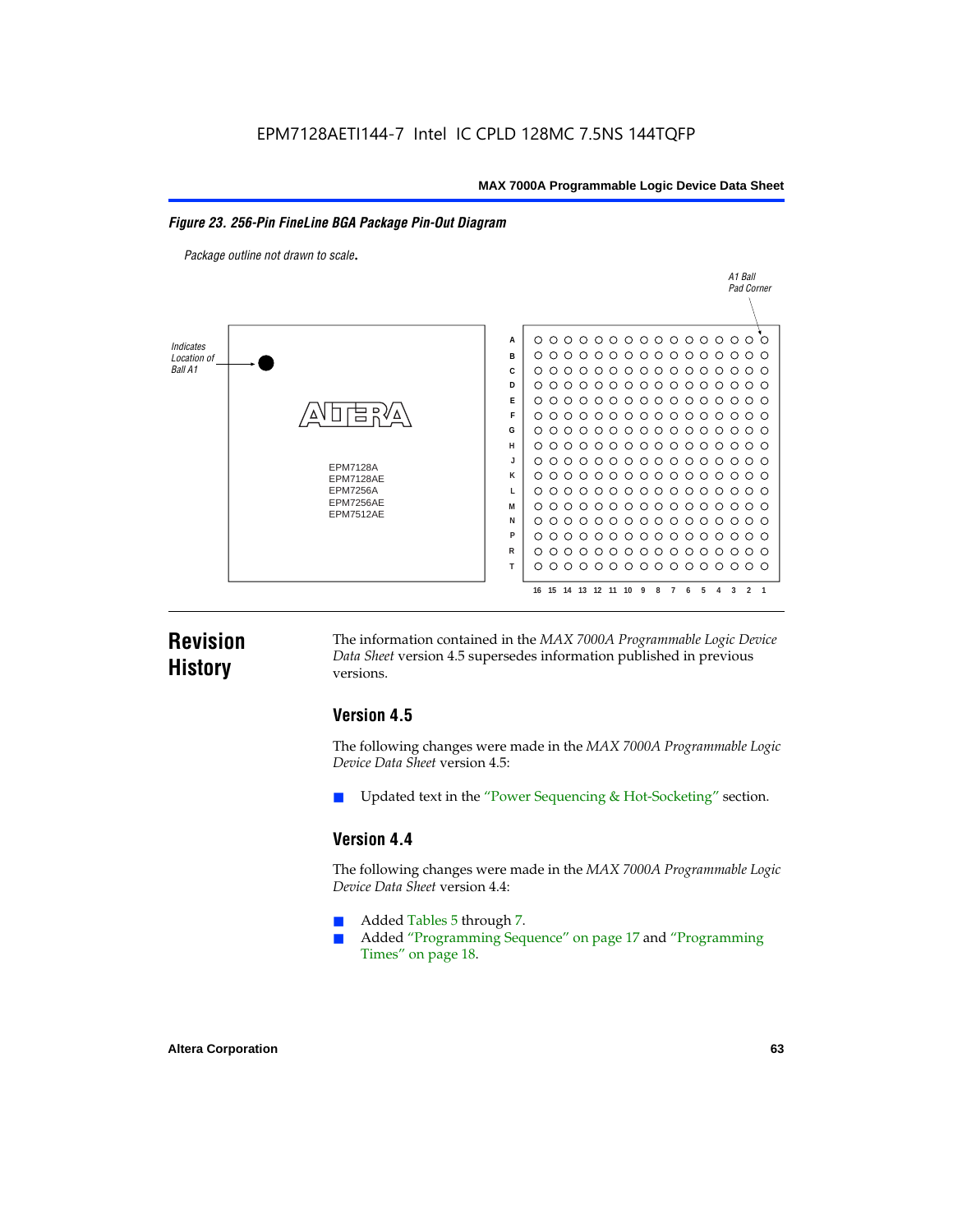#### **Version 4.3**

The following changes were made in the *MAX 7000A Programmable Logic Device Data Sheet* version 4.3:

- Added extended temperature devices to document
- Updated Table 14.

#### **Version 4.2**

The following changes were made in the *MAX 7000A Programmable Logic Device Data Sheet* version 4.2:

- Removed *Note (1)* from Table 2.
- Removed *Note (4)* from Tables 3 and 4.

#### **Version 4.1**

The following changes were made in the *MAX 7000A Programmable Logic Device Data Sheet* version 4.1:

- Updated leakage current information in Table 15.
- Updated *Note (9)* of Table 15.
- Updated *Note* (1) of Tables 17 through 30.



101 Innovation Drive San Jose, CA 95134 (408) 544-7000 http://www.altera.com Applications Hotline: (800) 800-EPLD Literature Services: lit\_req@altera.com

Copyright © 2003 Altera Corporation. All rights reserved. Altera, The Programmable Solutions Company, the stylized Altera logo, specific device designations, and all other words and logos that are identified as trademarks and/or service marks are, unless noted otherwise, the trademarks and service marks of Altera Corporation in the U.S. and other countries. All other product or service names are the property of their respective holders. Altera products are protected under numerous U.S. and foreign patents and pending applications, maskwork rights, and copyrights. Altera warrants performance of its semiconductor products to current specifications in accordance with Altera's standard warranty, but reserves the right **TSAI** to make changes to any products and services at any time without notice. Altera assumes no responsibility or liability arising out of the application or use of any information, product, or service described herein except as expressly agreed to in writing by Altera Corporation. Altera customers are advised to obtain the latest version of device specifications before relying on any published information and before placing orders for products or services.



**64 Altera Corporation**